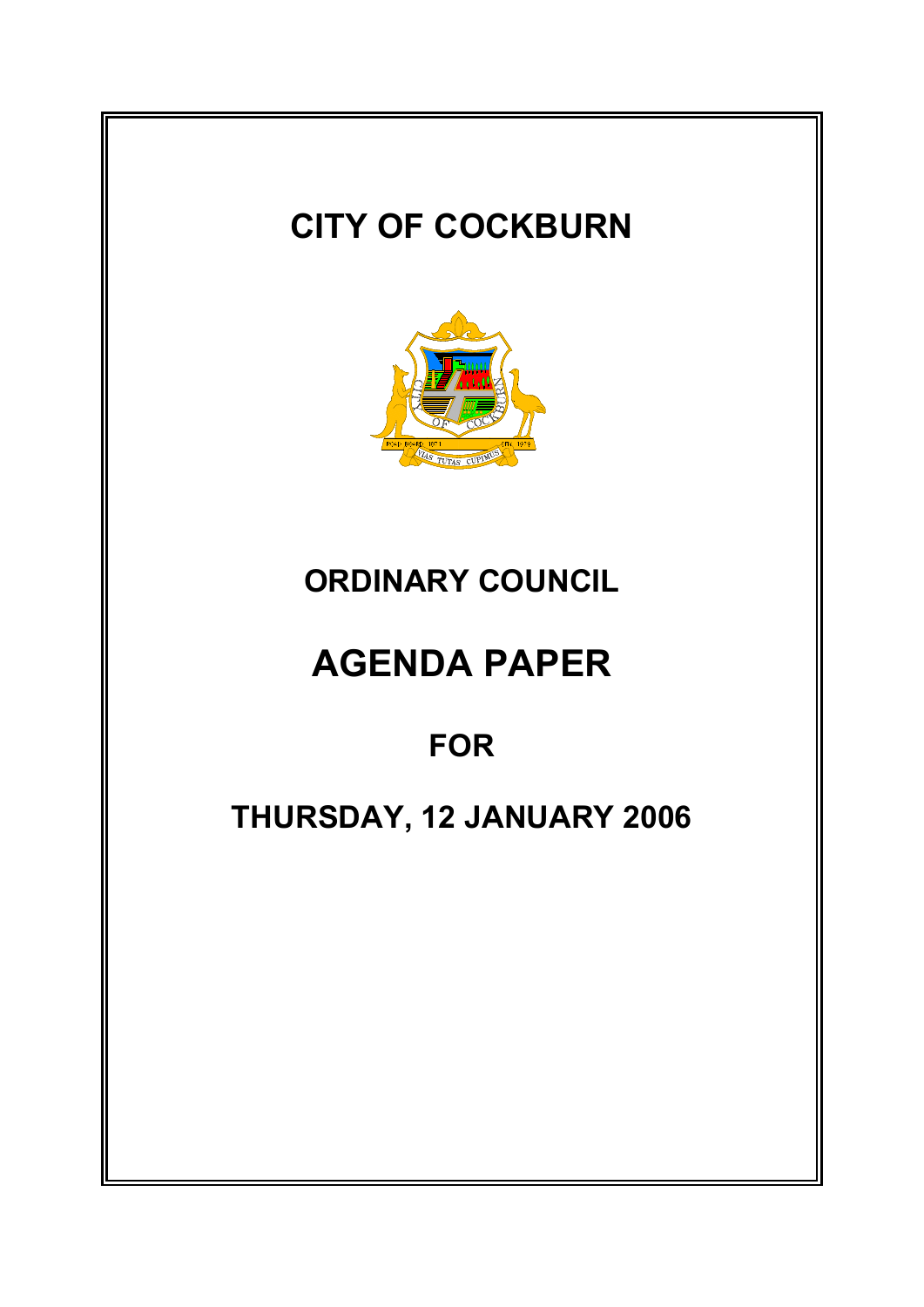# **CITY OF COCKBURN**

# **SUMMARY OF AGENDA TO BE PRESENTED TO THE ORDINARY COUNCIL MEETING TO BE HELD ON THURSDAY, 12 JANUARY 2006 AT 7:00 PM**

# **Page**

 $\equiv$ 

| 1.             |                                                                                                                     |                                                                                                                                                             |  |  |
|----------------|---------------------------------------------------------------------------------------------------------------------|-------------------------------------------------------------------------------------------------------------------------------------------------------------|--|--|
| 2.             | APPOINTMENT OF PRESIDING MEMBER (IF REQUIRED)  1                                                                    |                                                                                                                                                             |  |  |
| 3.             | DISCLAIMER (TO BE READ ALOUD BY PRESIDING MEMBER) 1                                                                 |                                                                                                                                                             |  |  |
| $\mathbf{4}$ . | ACKNOWLEDGEMENT OF RECEIPT OF WRITTEN DECLARATIONS OF<br>FINANCIAL INTERESTS AND CONFLICT OF INTEREST (BY PRESIDING |                                                                                                                                                             |  |  |
| 5.             |                                                                                                                     |                                                                                                                                                             |  |  |
| 6.             |                                                                                                                     | ACTION TAKEN ON PREVIOUS PUBLIC QUESTIONS TAKEN ON                                                                                                          |  |  |
| 7.             |                                                                                                                     |                                                                                                                                                             |  |  |
| 8.             |                                                                                                                     |                                                                                                                                                             |  |  |
|                | 8.1                                                                                                                 | (OCM - 12/1/2006) - ORDINARY COUNCIL MEETING - 08/12/2005 2                                                                                                 |  |  |
| 9.             |                                                                                                                     |                                                                                                                                                             |  |  |
| 10.            |                                                                                                                     |                                                                                                                                                             |  |  |
| 11.            | BUSINESS LEFT OVER FROM THE PREVIOUS MEETING (IF                                                                    |                                                                                                                                                             |  |  |
| 12.            | DECLARATION OF COUNCILLORS WHO HAVE NOT GIVEN DUE                                                                   |                                                                                                                                                             |  |  |
| 13.            |                                                                                                                     |                                                                                                                                                             |  |  |
| 14.            |                                                                                                                     |                                                                                                                                                             |  |  |
|                | 14.1                                                                                                                | (OCM - 12/1/2006) - RECONSIDERATION OF APPROVAL<br>CONDITION - OVERSIZED OUTBUILDING - LOT 19; 129 LORIMER<br>ROAD, MUNSTER - OWNER/APPLICANT: L DAMJANOVIC |  |  |
|                | 14.2                                                                                                                | (OCM - 12/1/2006) - CLOSURE OF PORTION OF BEENYUP ROAD,                                                                                                     |  |  |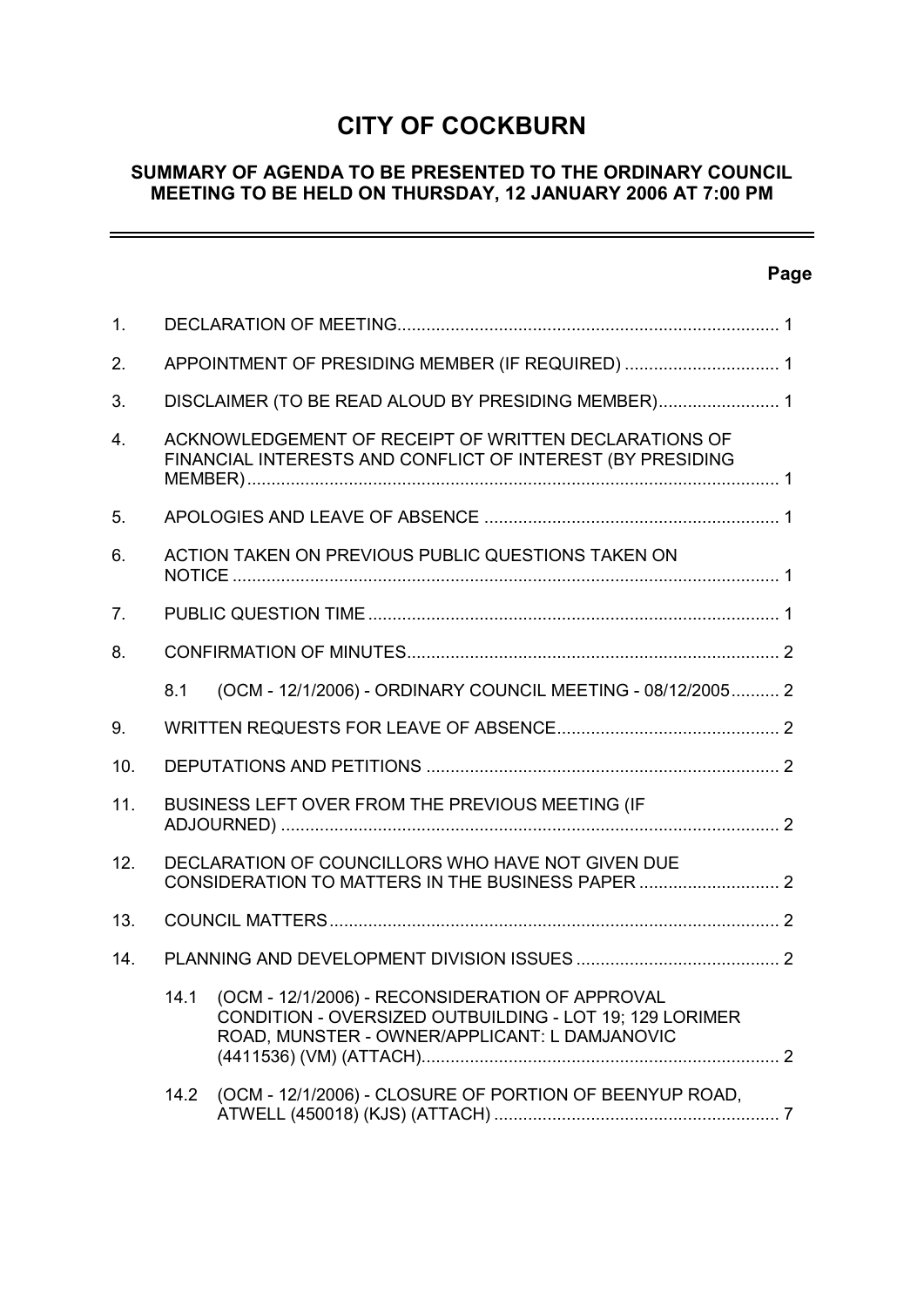# **Page**

|     | 14.3 | (OCM - 12/1/2006) - PEDESTRIAN ACCESSWAY CLOSURE<br>REQUEST - HUXLEY PLACE TO MARVELL AVENUE,                                                                                                                                                                                              |    |
|-----|------|--------------------------------------------------------------------------------------------------------------------------------------------------------------------------------------------------------------------------------------------------------------------------------------------|----|
|     | 14.4 | (OCM - 12/1/2006) - OFFER TO PURCHASE LOT 22 RUSSELL<br>ROAD, HAMMOND PARK - HIGHRIDE PTY LTD (5517570) (KJS)                                                                                                                                                                              |    |
|     | 14.5 | (OCM - 12/1/2006) - UNAUTHORISED FREE STANDING GAMES<br>ROOM - LOT 40, 12 BUCAT STREET, HAMILTON HILL - OWNER: K<br>E PATERSON - APPLICANT: R COLLIS (2201865) (JW) (ATTACH)  14                                                                                                           |    |
|     | 14.6 | (OCM - 12/1/2006) - PROPOSED SCHEME AMENDMENT - LOT 24<br>LYON ROAD, AUBIN GROVE - OWNER: WATER CORPORATION -<br>APPLICANT: TAYLOR BURRELL BARNETT (93046) (MD)                                                                                                                            | 18 |
|     | 14.7 | (OCM - 12/1/2006) - FINAL ADOPTION OF SCHEME AMENDMENT<br>NO. 35 - RESERVE 7756 HAMMOND ROAD, SUCCESS - OWNER:                                                                                                                                                                             |    |
|     | 14.8 | (OCM - 12/1/2006) - PROPOSED STRUCTURE PLAN - LOT 10<br>BARFIELD ROAD, HAMMOND PARK - OWNER: FEYMORE PTY<br>LTD & STARLINE BUILDING CO PTY LTD - APPLICANT:                                                                                                                                |    |
|     | 14.9 | (OCM - 12/1/2006) - PROPOSED STRUCTURE PLAN - LOT 27<br>LYON ROAD, SUCCESS - OWNER: A ARAUJO - APPLICANT:<br>TAYLOR BURRELL BARNETT (9645H) (MD) (ATTACH) 30                                                                                                                               |    |
|     |      | 14.10 (OCM - 12/1/2006) - PROPOSED 'A-CLASS' RESERVE<br>CANCELLATION - RESERVE NO. 15741 (SOUTH COOGEE<br>RESERVE), RUSSELL ROAD WEST, MUNSTER - OWNER: THE<br>CROWN, MANAGED BY THE CITY OF COCKBURN - APPLICANT:<br>THE PLANNING GROUP, ON BEHALF OF LANDCORP (R15741)<br>(CP) (ATTACH). | 35 |
|     |      | 14.11 (OCM - 12/1/2006) - FINAL DUST MANAGEMENT PLAN FOR<br>INERT LANDFILL - LOTS 1, 410 AND 451 MIGUEL ROAD, BIBRA<br>LAKE - OWNER/APPLICANT: MOLTONI CORPORATION PTY LTD                                                                                                                 |    |
|     |      | 14.12 (OCM - 12/1/2006) - OVERHEIGHT GARAGE - LOT 216; 19<br>CONSTITUTION GARDENS, BIBRA LAKE - OWNER/APPLICANT: S                                                                                                                                                                         |    |
| 15. |      | FINANCE AND CORPORATE SERVICES DIVISION ISSUES  52                                                                                                                                                                                                                                         |    |
|     | 15.1 | (OCM - 12/1/2006) - LIST OF CREDITORS PAID (5605) (KL)                                                                                                                                                                                                                                     |    |
|     |      |                                                                                                                                                                                                                                                                                            |    |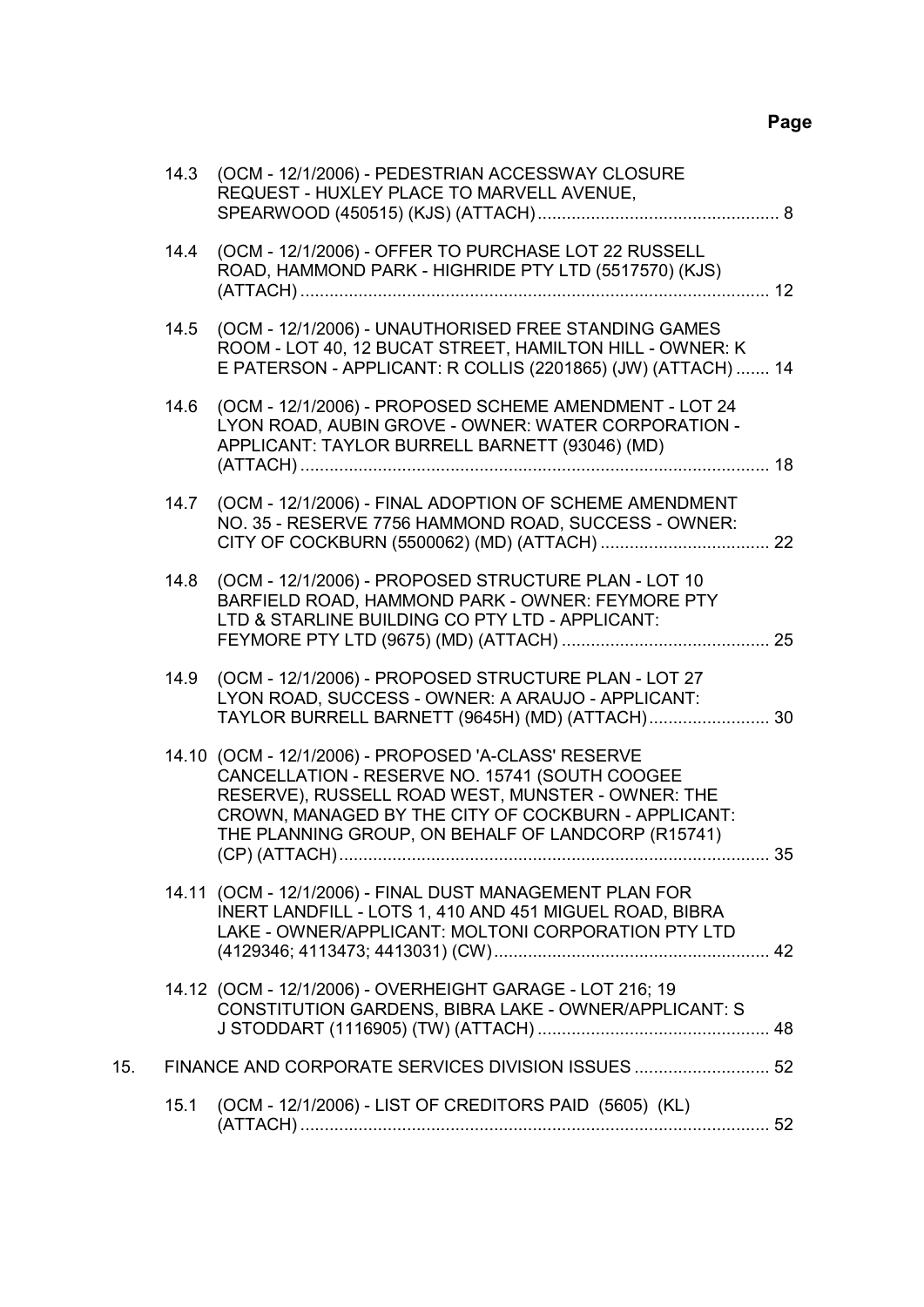# **Page**

|     | 15.2 (OCM - 12/1/2006) - STATEMENT OF FINANCIAL ACTIVITY -     |  |
|-----|----------------------------------------------------------------|--|
| 16. |                                                                |  |
|     | 16.1 (OCM - 12/1/2006) - REMOVAL OF BOLLARDS AROUND RINALDO    |  |
| 17. |                                                                |  |
| 18. |                                                                |  |
| 19. | MOTIONS OF WHICH PREVIOUS NOTICE HAS BEEN GIVEN  60            |  |
| 20. | NOTICES OF MOTION GIVEN AT THE MEETING FOR CONSIDERATION       |  |
| 21. | NEW BUSINESS OF AN URGENT NATURE INTRODUCED BY                 |  |
| 22. | MATTERS TO BE NOTED FOR INVESTIGATION, WITHOUT DEBATE 60       |  |
| 23. |                                                                |  |
| 24. | (OCM - 12/1/2006) - RESOLUTION OF COMPLIANCE (SECTION 3.18(3), |  |
| 25. |                                                                |  |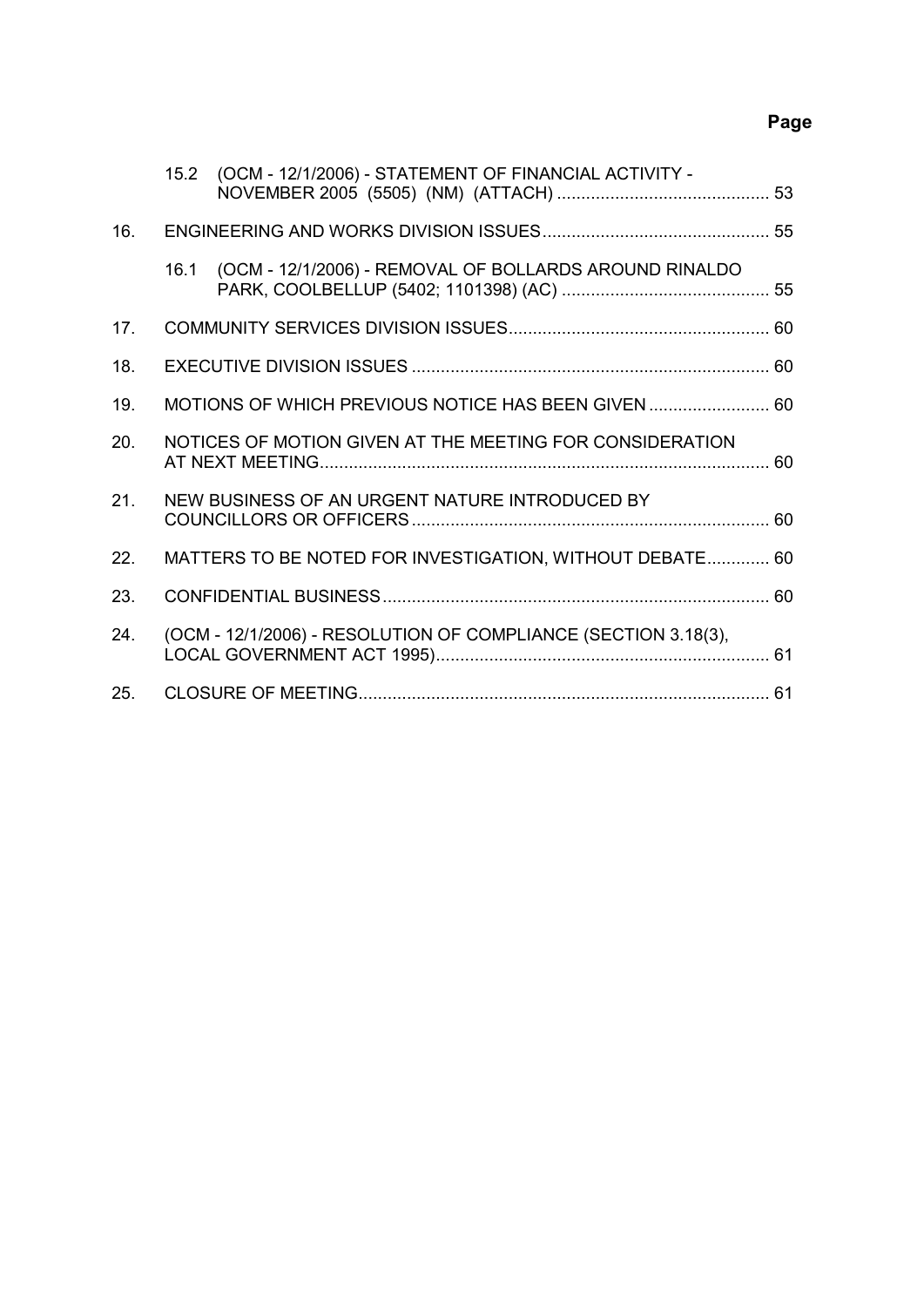# **CITY OF COCKBURN**

# **AGENDA TO BE PRESENTED TO THE ORDINARY COUNCIL MEETING TO BE HELD ON THURSDAY, 12 JANUARY 2006 AT 7:00 PM**

# **1. DECLARATION OF MEETING**

# **2. APPOINTMENT OF PRESIDING MEMBER (If required)**

## **3. DISCLAIMER (To be read aloud by Presiding Member)**

Members of the public, who attend Council Meetings, should not act immediately on anything they hear at the Meetings, without first seeking clarification of Council's position. Persons are advised to wait for written advice from the Council prior to taking action on any matter that they may have before Council.

# **4. ACKNOWLEDGEMENT OF RECEIPT OF WRITTEN DECLARATIONS OF FINANCIAL INTERESTS AND CONFLICT OF INTEREST (by Presiding Member)**

## **5. APOLOGIES AND LEAVE OF ABSENCE**

# **6. ACTION TAKEN ON PREVIOUS PUBLIC QUESTIONS TAKEN ON NOTICE**

**7. PUBLIC QUESTION TIME**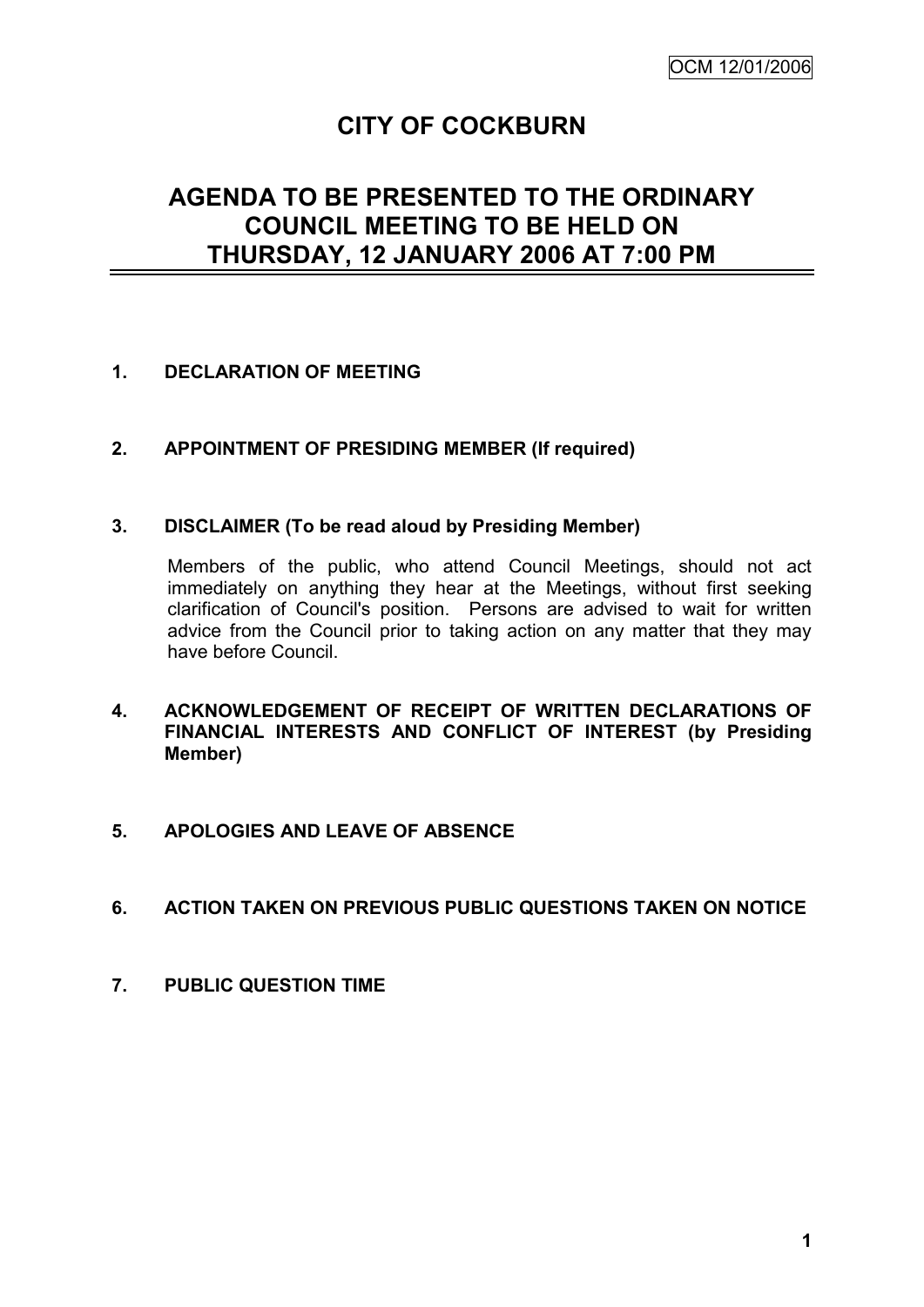# **8. CONFIRMATION OF MINUTES**

## **8.1 (OCM - 12/1/2006) - ORDINARY COUNCIL MEETING - 08/12/2005**

## **RECOMMENDATION**

That the Minutes of the Ordinary Council Meeting held on Thursday, 8 December 2005 be adopted as true and accurate record.

**COUNCIL DECISION**

# **9. WRITTEN REQUESTS FOR LEAVE OF ABSENCE**

# **10. DEPUTATIONS AND PETITIONS**

**11. BUSINESS LEFT OVER FROM THE PREVIOUS MEETING (If adjourned)** Nil

## **12. DECLARATION OF COUNCILLORS WHO HAVE NOT GIVEN DUE CONSIDERATION TO MATTERS IN THE BUSINESS PAPER**

**13. COUNCIL MATTERS**

Nil

## **14. PLANNING AND DEVELOPMENT DIVISION ISSUES**

**14.1 (OCM - 12/1/2006) - RECONSIDERATION OF APPROVAL CONDITION - OVERSIZED OUTBUILDING - LOT 19; 129 LORIMER ROAD, MUNSTER - OWNER/APPLICANT: L DAMJANOVIC (4411536) (VM) (ATTACH)**

**RECOMMENDATION** That Council:

(1) grant its approval to the oversized outbuilding on Lot 19; 129 Lorimer Road, Munster with a reduced side setback of 3 metres in accordance with the approved plan subject to the following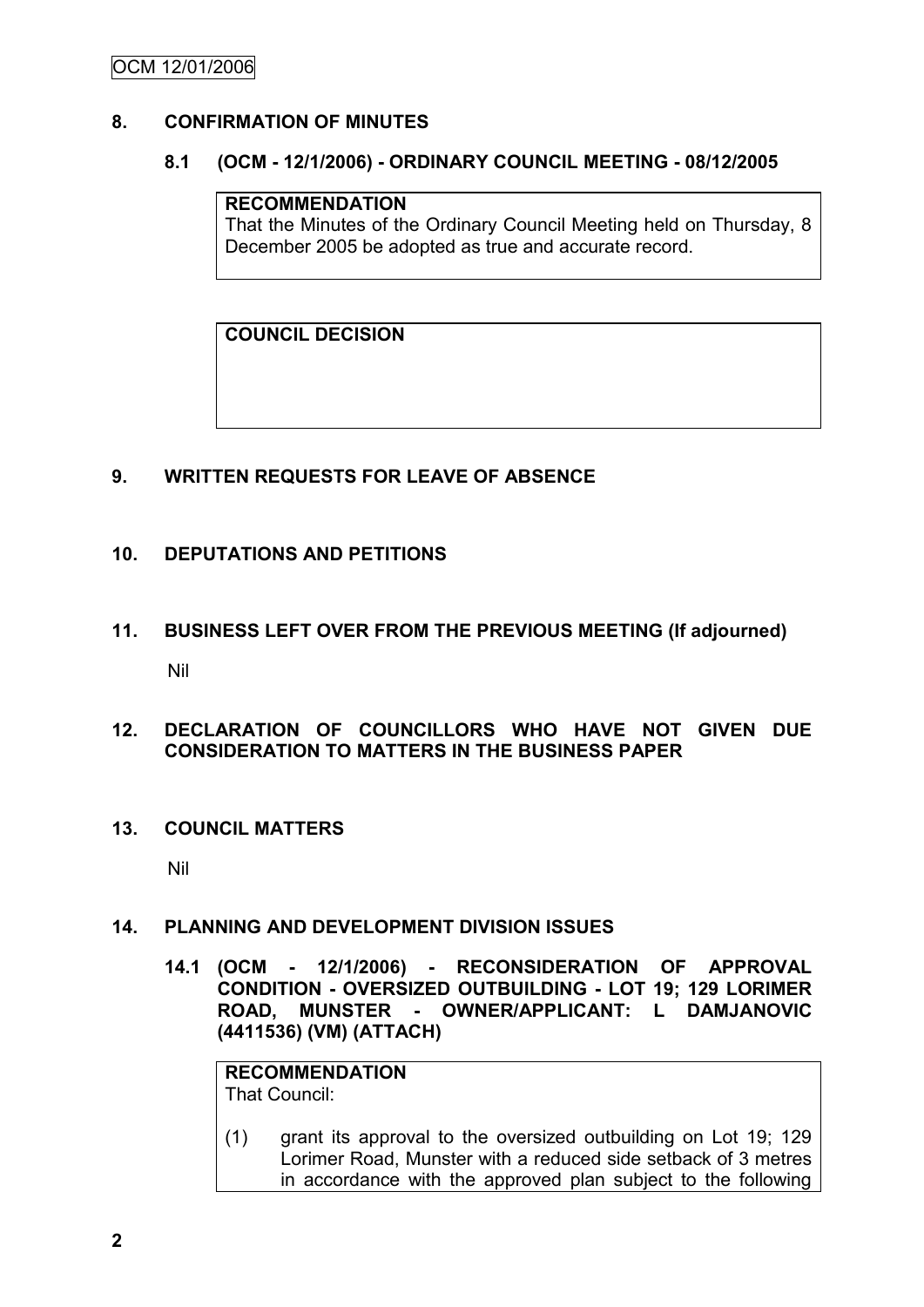#### conditions:-

## STANDARD CONDITIONS

- 1. Development may be carried out only in accordance with the terms of the application as approved herein and any approved plan.
- 2. Nothing in the approval or these conditions shall excuse compliance with all relevant written laws in the commencement and carrying out of the development.
- 3. No activities causing noise and/or inconvenience to neighbours being carried out after 7:00pm or before 7:00am, Monday to Saturday, and not at all on Sunday or Public Holidays.
- 4. Retaining wall(s) being constructed in accordance with a suitably qualified Structural Engineer's design and a building licence being obtained prior to construction.
- 5. The shed shall be used for domestic and/or rural purposes only associated with the property, and not for human habitation.
- 6. All stormwater being contained and disposed of on-site to the satisfaction of the Council.

## SPECIAL CONDITIONS

- 7. The proposed shed walls and roof shall be constructed in Colorbond to complement the surroundings to the satisfaction of the Council.
- 8. Existing sheds being removed where these have been identified as such on the submitted plans.

## **FOOTNOTES**

- 1. The development is to comply with the requirements of the Building Code of Australia.
- (2) issue a revised Schedule 9 Notice of Determination on Application for Planning Approval – Approval (inclusive of MRS Form 2 Notice of Approval).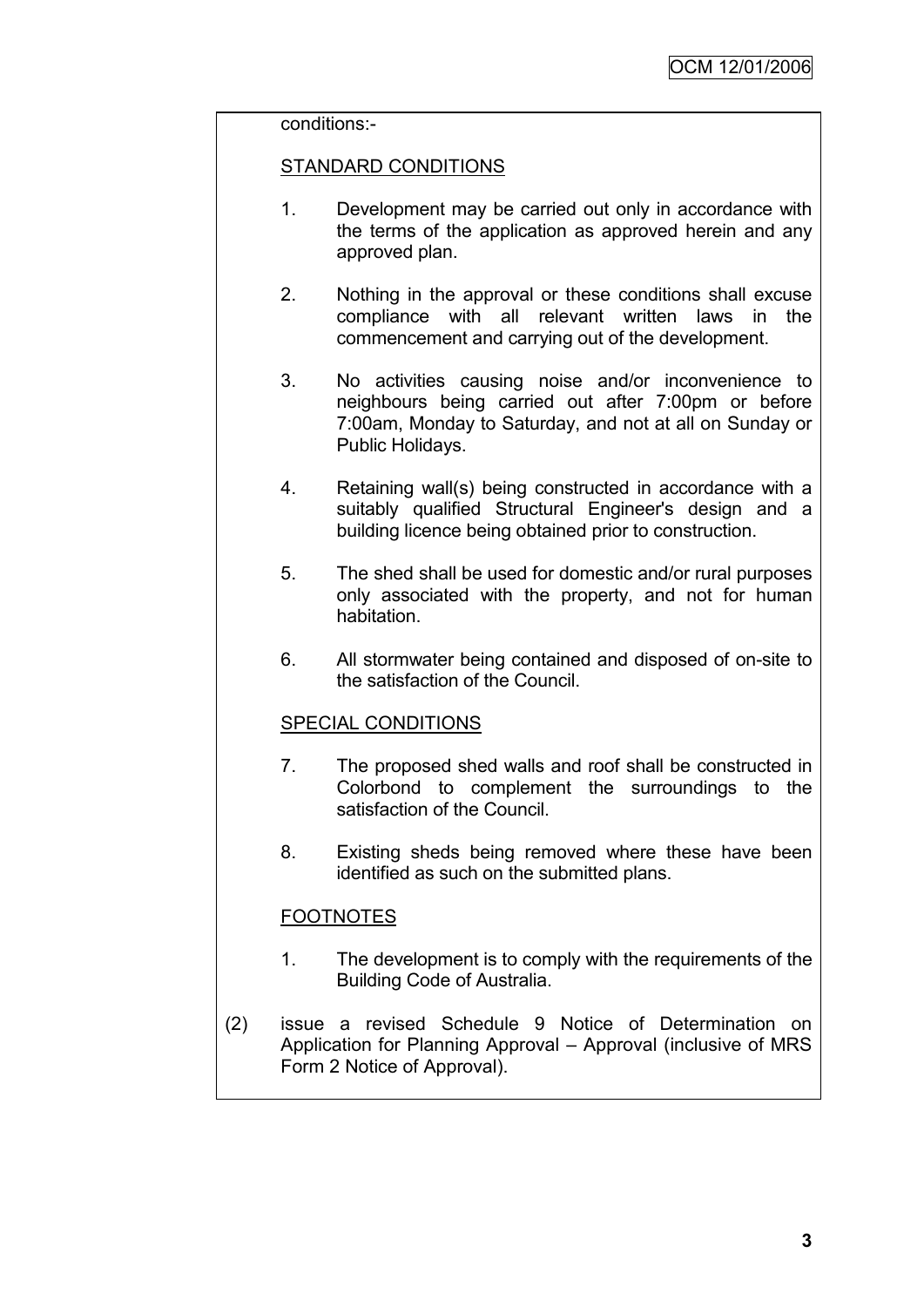# **COUNCIL DECISION**

# **Background**

| ZONING:           | MRS:                      | Rural                                  |  |
|-------------------|---------------------------|----------------------------------------|--|
|                   | TPS3:                     | Rural                                  |  |
| <b>LAND USE:</b>  | Single Residential/ Rural |                                        |  |
| LOT SIZE:         | 1.9728ha                  |                                        |  |
| AREA:             | 390 <sup>m²</sup>         |                                        |  |
| <b>USE CLASS:</b> |                           | Single House / Outbuilding - Permitted |  |

The background relevant to this proposal is:-

- Council at its Ordinary Meeting on 10 November 2005 resolved to grant its approval to the oversized Outbuilding on Lot 19; 129 Lorimer Road, Munster.
- The approval was subject to a number of conditions. The applicant is aggrieved and requests reconsideration of Condition 8 which reads as follows: *"The proposed shed being located at least 10 metres from the side boundary in accordance with clause 5.10.2(d) of the City of Cockburn Town Planning Scheme No. 3."*

## **Submission**

The applicant requests that the Council consider the following points when making a decision:-

- *"As can be seen from the aerial photography the existing shed that is directly in front of the proposed shed has a 3m setback. The intention is to reduce visibility of the new shed as much as possible from the residence. A 10m setback would defeat this purpose and would not be in line with the existing development on the site.*
- *As recently as last year, the owner of Lot 15; No. 17 Lorimer Road, Wattleup had development approval to construct a similar shed 3m from the boundary at that property. I sold that property before building the storage shed and bought the nearby property at 129 Lorimer Road, Munster, still with a requirement for the storage shed. If a 3m setback was approved for Lot 15 Lorimer Road with no adjacent buildings of a similar setback, then surely approval for the shed at 129 Lorimer Road, with a 3m setback, should be possible.*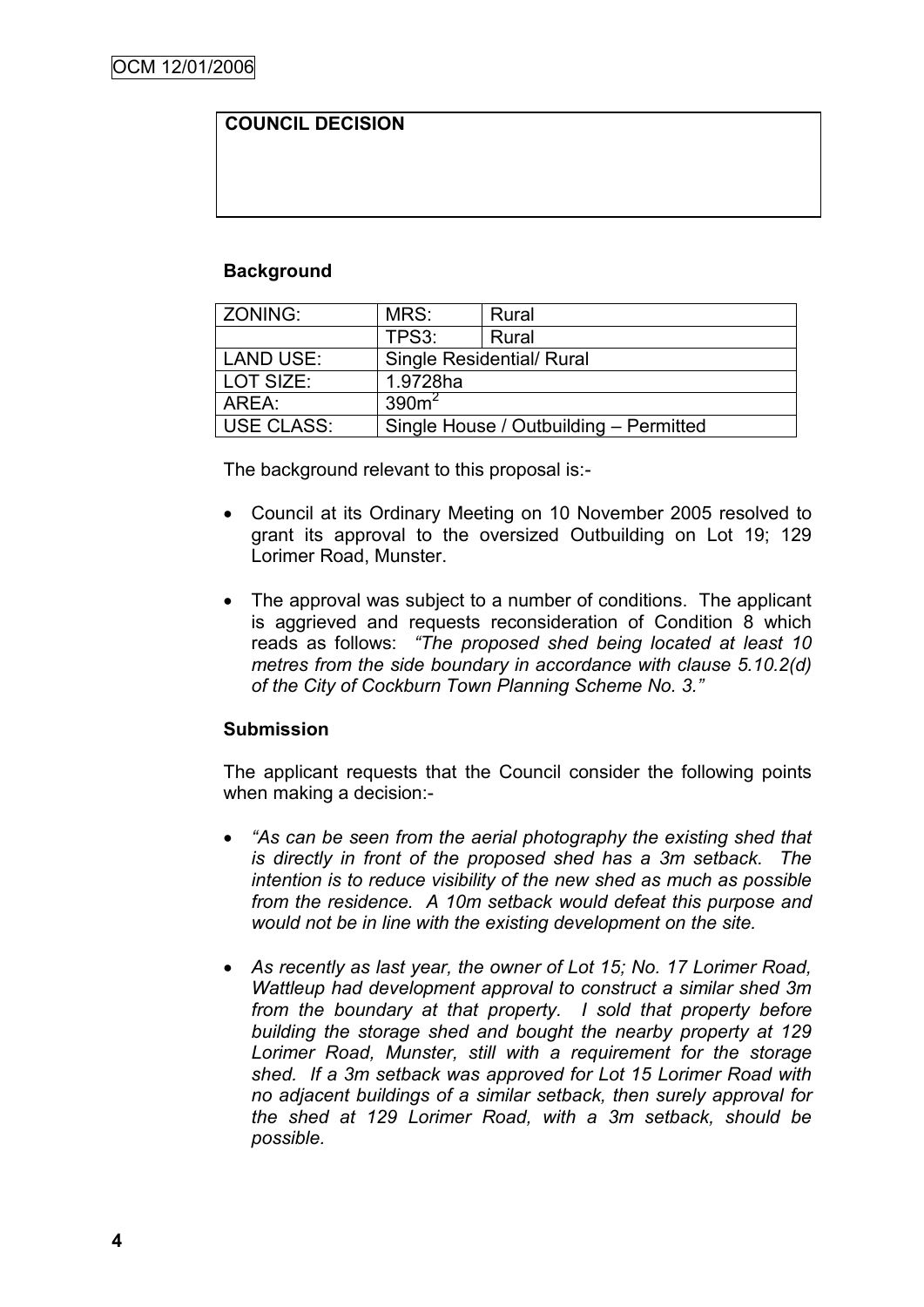- *The 3m setback was proposed because it complies with council"s firebreak requirements.*
- *I have approached my neighbour on the adjoining property who has stated he has no objections to the construction of the shed at 3m from the boundary. The neighbour has sighted the plans and council has accepted his comments.*
- *I was told verbally that my proposal was recommended for approval. Although I received an invitation to attend the council meeting I had no reason to think that the 3m setback would not be supported as the council"s recommendation against the 3m setback was not noted. If I had realised the 3m setback was to be rejected I would have presented my argument at the council meeting."*

A copy of the applicant"s submission can be found in the Agenda Attachments.

# **Report**

The outbuilding is proposed to be located 3 metres from the side boundary in lieu of the 10 metre scheme requirement. Notwithstanding this Scheme requirement, the City has previously supported applications with reduced setbacks provided a 3 metre firebreak around the perimeter of the property is maintained. In this case a 3 metre firebreak is proposed.

It is considered that the reduced setback will have no adverse impact on the adjoining property. The adjoining landowner has sighted the plans and has provided written support of the proposal. It is considered that the shed will be better screened from public view at the 3 metre setback.

Upon further consideration it is recommended that the reduced setback be supported in this instance.

# **Strategic Plan/Policy Implications**

The Corporate Strategic Plan Key Result Areas which apply to this item are:-

- 2. Planning Your City
	- *"To ensure that the planning of the City is based on an approach which has the potential to achieve high levels of convenience for its citizens."*
	- *"To ensure that the development will enhance the levels of amenity currently enjoyed by the community."*
	- *"To foster a sense of community within the district generally and neighbourhoods in particular."*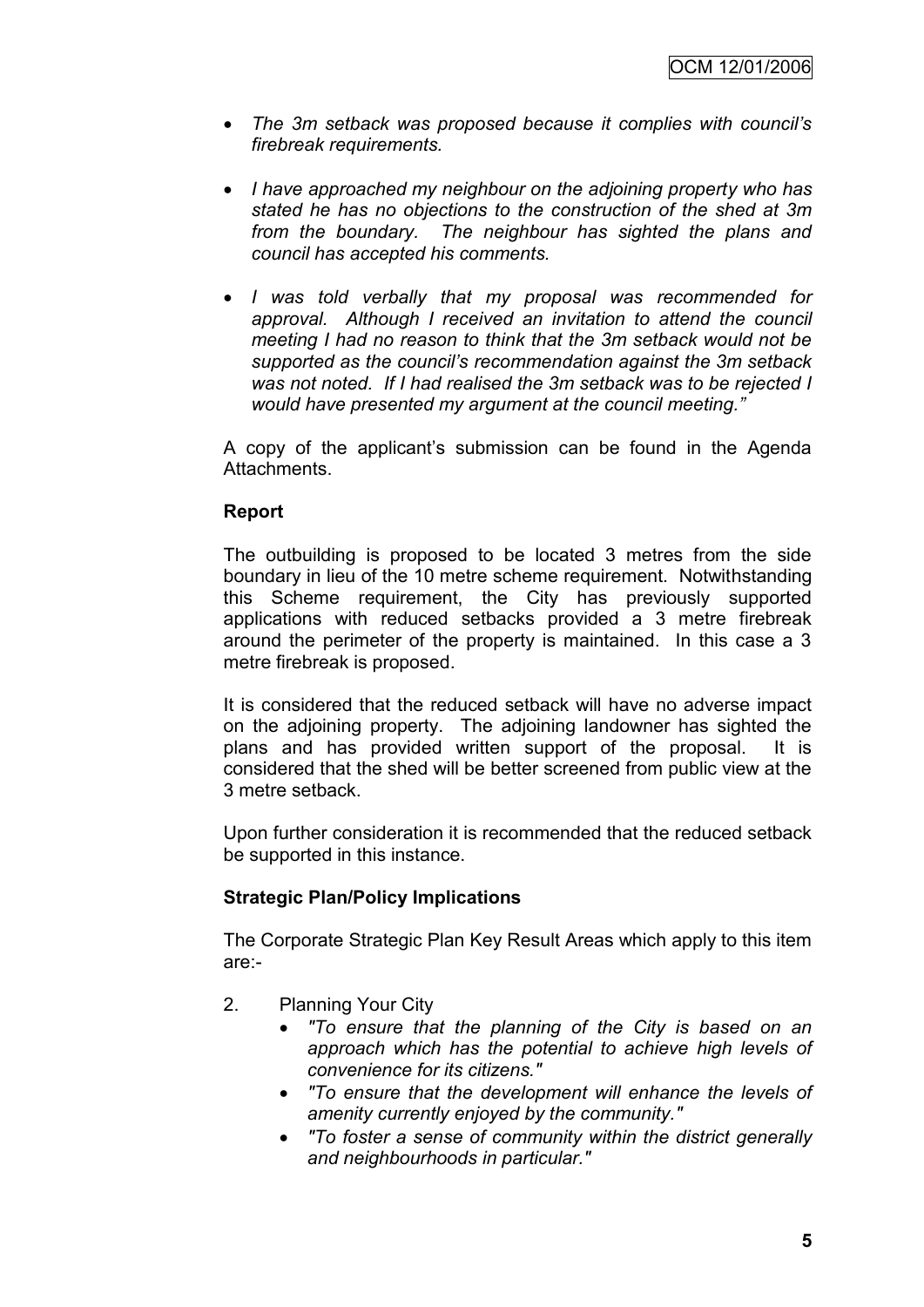- 3. Conserving and Improving Your Environment
	- *"To conserve the quality, extent and uniqueness of the natural environment that exists within the district."*
- 4. Facilitating the needs of Your Community
	- *"To identify current community needs, aspirations, expectations and priorities of the services provided by the Council."*

The Planning Policies which apply to this item are:-

- APD10 Discretion to Modify Development Standards
- APD11 Aged or Dependant Persons Dwellings and Ancillary Accommodation on Rural and Resource Zone Lots
- APD17 Standard Development Conditions and Footnotes
- APD18 Outbuildings
- APD33 Town Planning Scheme No. 3 Provisions

# **Budget/Financial Implications**

N/A

# **Legal Implications**

Town Planning Scheme No. 3

# **Community Consultation**

Adjoining owner provided no objection.

# **Attachment(s)**

## **1. Aerial Photograph**

- 2. Site Plan
- 3. Floor Plan
- 4. Elevation Plan
- 5. Applicant"s Submission

## **Advice to Proponent(s)/Submissioners**

The Proponent(s) have been advised that this matter is to be considered at the 12 January 2006 Council Meeting.

## **Implications of Section 3.18(3) Local Government Act, 1995**

Nil.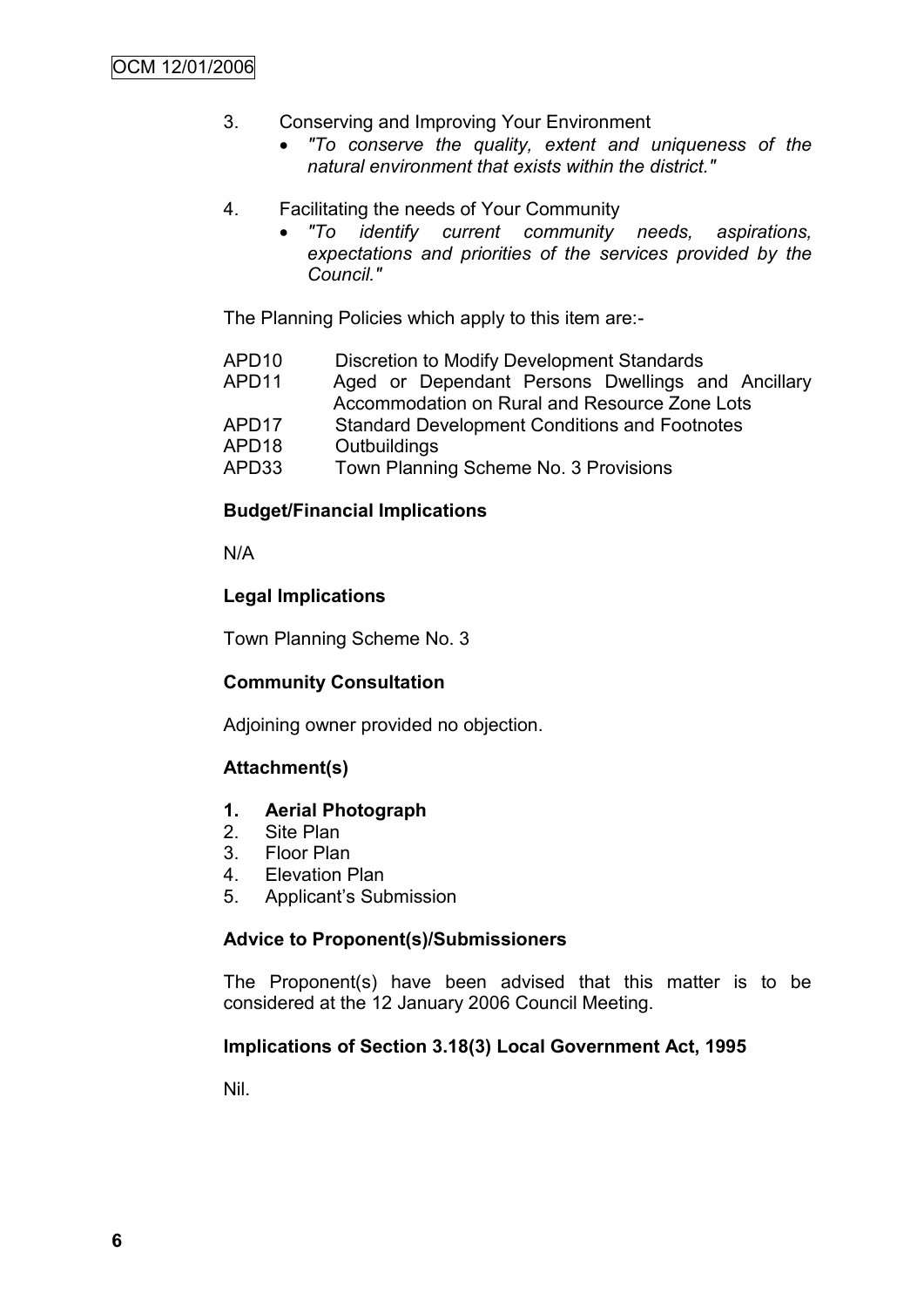# **14.2 (OCM - 12/1/2006) - CLOSURE OF PORTION OF BEENYUP ROAD, ATWELL (450018) (KJS) (ATTACH)**

# **RECOMMENDATION**

That Council:

- (1) request that the Minister for Planning and Infrastructure close portion of Beenyup Road, Atwell pursuant to Section 58 of the Land Administration Act 1997; and
- (2) advise the owners of the adjoining land, Department of Education and Training of Council"s decision.

# **COUNCIL DECISION**

# **Background**

Beenyup Road between Brenchley Drive and Bartram Road has been closed to vehicles and alternative access afforded by Brenchley Drive and Bartram Road.

## **Submission**

Whelans Consulting Surveyors, acting for the Department of Education and Training, have written to the City requesting the closure of this portion of Beenyup Road to facilitate the construction of a new school.

## **Report**

Structure plans prepared for Atwell designated the high school location on land on both sides and over this section of Beenyup Road.

The Structure Plan indicated that Beenyup Road would close once alternative roads were constructed as part of associated residential development. The alternative roads have now been constructed. The Department of Education and Training and Landcorp have ownership of the land either side of the road. The Department of Education and Training will consolidate the land prior to the construction of the new school.

The proposal was advertised in the Herald newspaper and at the conclusion of the statutory period there were no objections.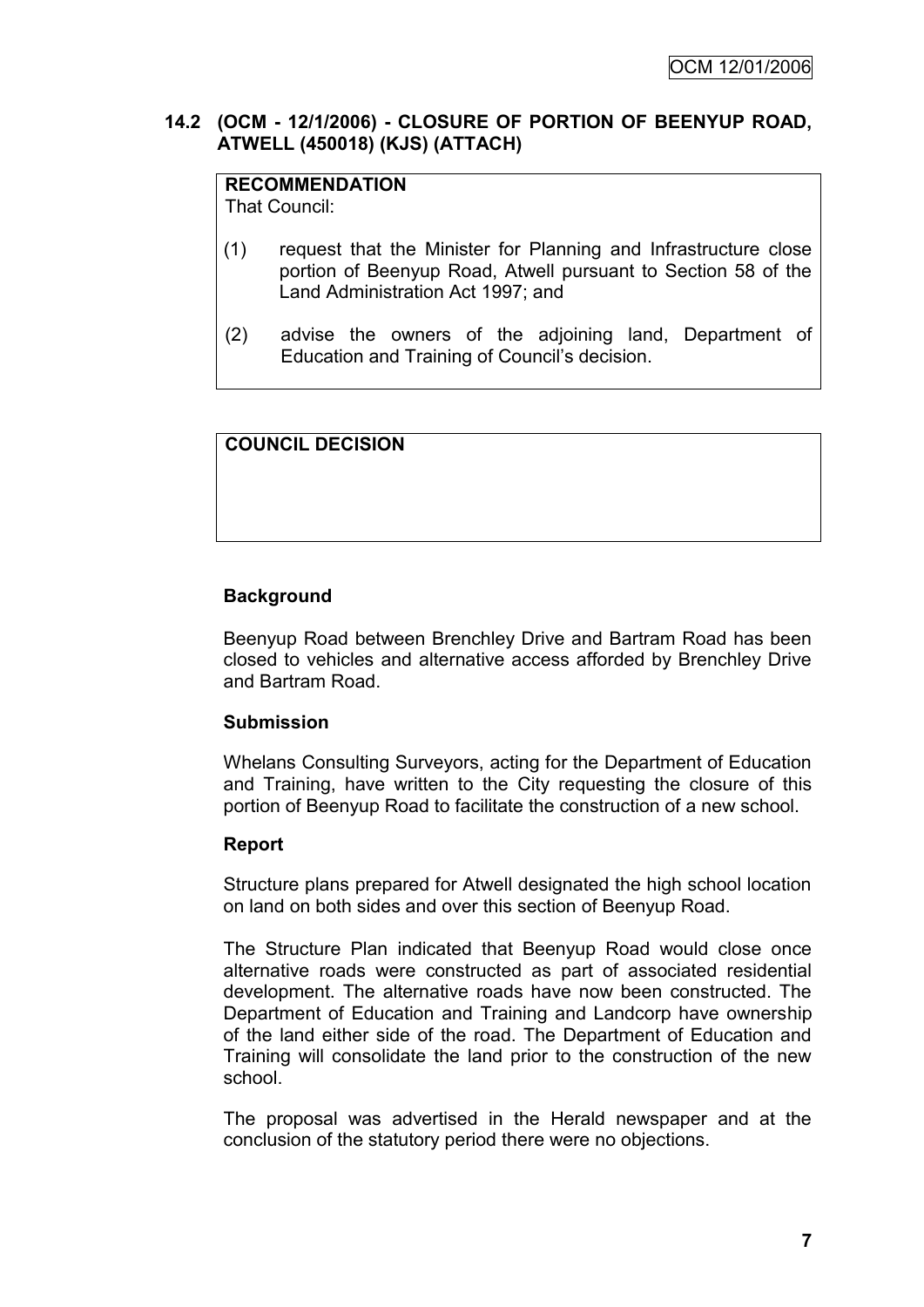# **Strategic Plan/Policy Implications**

- 1. Managing Your City
	- *"To deliver services and to manage resources in a way that is cost effective without compromising quality"*
	- *"To conduct Council business in open public forums and to manage Council affairs by employing publicly accountable practises".*
	- *To provide effective monitoring and regulatory services that administer relevant legislation and local laws in a fair and impartial way."*

# **Budget/Financial Implications**

N/A

# **Legal Implications**

Section 58 of the Land Administration Act 1997 refers.

# **Community Consultation**

The proposal was advertised in the Herald Newspaper.

# **Attachments**

(1) Site Map.

# **Advice to Proponent(s)/Submissioners**

The Proponent(s) has been advised that this matter is to be considered at the 12 January 2006 Council Meeting.

## **Implications of Section 3.18(3) Local Government Act, 1995**

Nil.

# **14.3 (OCM - 12/1/2006) - PEDESTRIAN ACCESSWAY CLOSURE REQUEST - HUXLEY PLACE TO MARVELL AVENUE, SPEARWOOD (450515) (KJS) (ATTACH)**

#### **RECOMMENDATION** That Council:

(1) not support the closure of the pedestrian accessway (PAW) between Huxley Place and Marvell Avenue, Spearwood, given the strong local support reflected in two petitions against the closure and the pedestrian connectivity afforded by the PAW to the local school and other services; and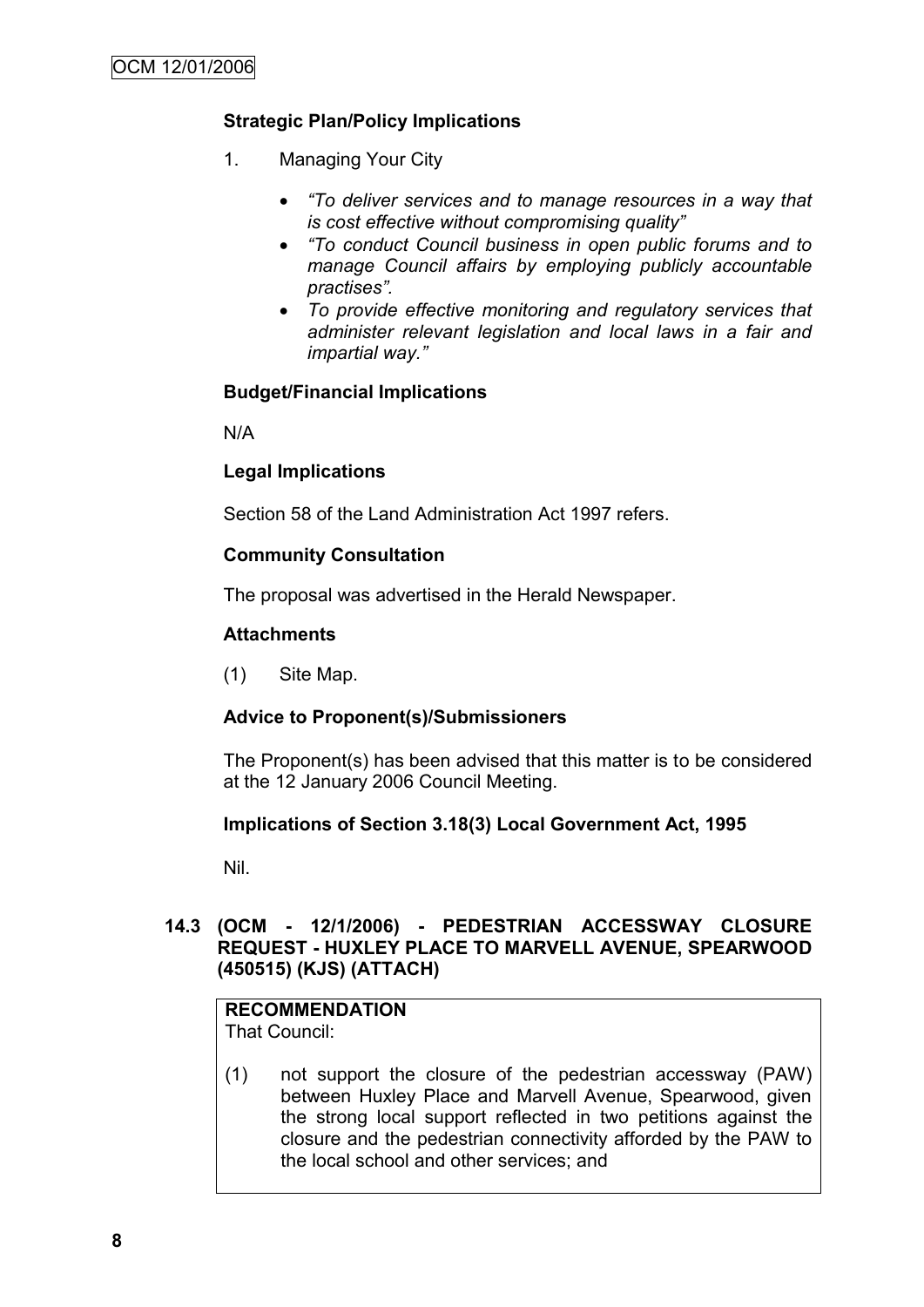(2) advise the petitioners and the four(4) adjoining owners of Council"s decision.

# **COUNCIL DECISION**

# **Background**

The public accessway (PAW) Huxley Place to Marvell Avenue was created as part of the residential subdivision in the 1970"s. The subdivision layout and the provision of the PAW was approved by the Western Australian Planning Commission.

## **Submission**

An adjoining land owner to the PAW has written to the City seeking closure of the PAW.

## **Report**

The Western Australian Planning Commission (WAPC) approved the original subdivision layout that included the provision of the PAW. PAW"s were designed to encourage pedestrian access to various community facilities. In this instance they include a primary school, recreation area and public transport.

WAPC has set out a list of considerations that need to be addressed in any submission requesting PAW closures. The City"s Policy APD21 drew on WAPC"s list of considerations when it was formulated.

The proponent of the closure cites the following reasons for closure as:

- Vehicle damage by users of the PAW;
- Break ins which have been facilitated by access from the PAW:
- Graffiti on the PAW.

The owners of two of the adjoining properties have agreed to purchase the land if the closure proceeds. Two of the adjoining owners have not supported the PAW closure.

The closure will increase walking distances to the primary school, bus stop and public open space. For residents living in Huxley Place closure would mean that access to the primary school and bus stops would be increased beyond a 400 metre threshold for 20 properties.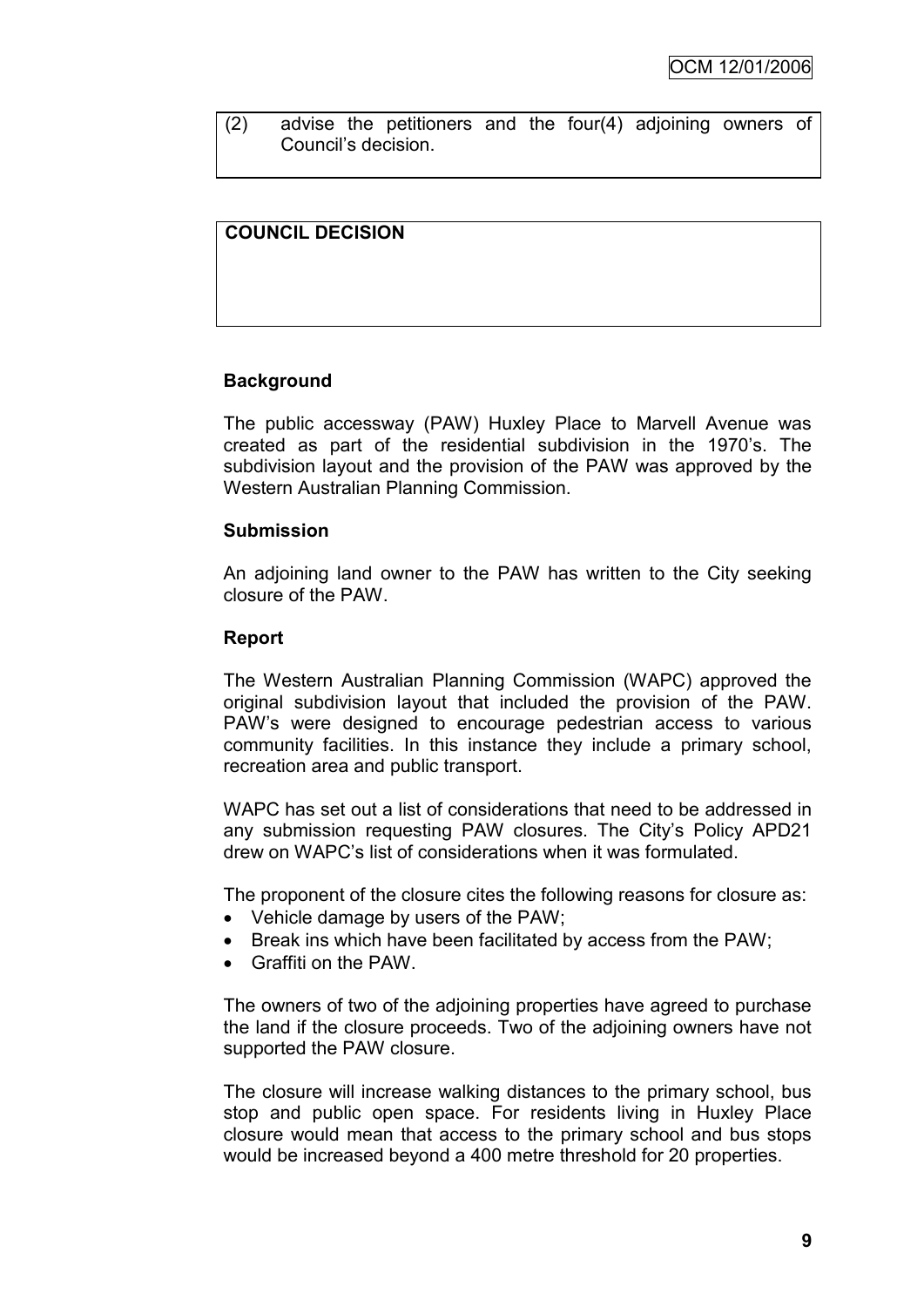Access to recreation areas would not be affected by the closure as there are two other recreation areas in close proximity. There are no aged person complexes in the subject area although it is unknown how many aged or disabled residents may be affected.

The shopping centre in Rockingham Road is beyond the 400 metre walkable catchment. The closure would increase an approximate 600 metres walk by 200 metres for 10 households. The likelihood of people walking to shops is low and this is unlikely to change with the closure of the PAW. The subject area is beyond the 800 metre walkable catchment from a town centre, rail station, arterial bus route, high/technical school and district open space.

The PAW is part of a localised pedestrian/cycle network or continuous access route to the local school and local parks. The alternative route to the school and bus stops is via Bishop Park, Buchan Close and the adjoining pedestrian access way and Stevenson Way.

Only one owner has reported crime and anti social behaviour in and from the PAW. Two petitions were received with a total of 76 households wanting to retain the PAW as a result of rumours of a closure rather than advertising. An analysis of the petitioners home address shows that there are no duplications of households and that all of the petitioners are from households that would be affected.

Alternative treatments that the Western Australian Planning Commission require the Council to consider include:

- 1. Temporary closure
- 2. Improved lighting
- 3. Longer term redevelopment of land adjoining PAW
- 4. More effective barriers (fencing)
- 5. Gates.

None of the above treatments are considered appropriate in this instance. Break-ins have been reported during the day time. The other options are considered too expensive or inappropriate.

#### Summary

Issues that favour the closure include:

- Reports of ongoing break-ins, property damage and anti-social behaviour in the PAW during day time hours.
- The alternative access to the primary school and bus stop is available via local streets.
- The PAW has a bend in the middle which means anyone considering walking from one end to the other cannot see around the bend and any danger that may be present.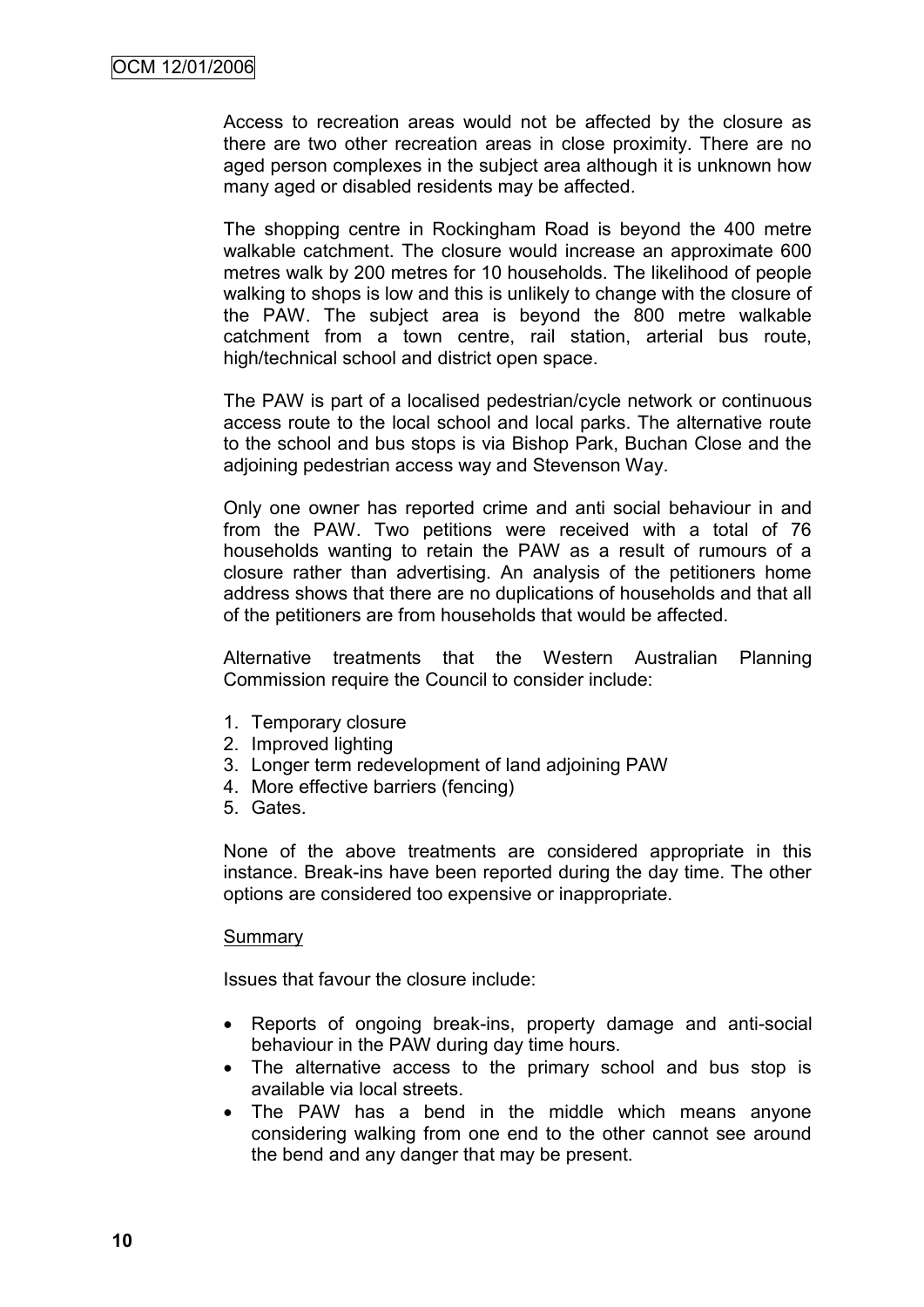Issues against the closure include:

- The overwhelming desire from residents surrounding the PAW for the PAW to be kept open as demonstrated by the two petitions.
- It increases the walking distance to around 570 metres. An arbitrary distance of 400 metres has been put forward as the distance people will walk beyond which they will look at alternative transport. 400 metres equates to 5 minutes. 570 metres would take 7 minutes.

Only two of the four adjoining owners have sought closure whilst the other two have signed petitions against the closure.

Upon consideration of all the issues raised by this matter it is recommended that the PAW remain open.

No other consultation has occurred to advertise this proposal with the public utility authorities, given the strong support in the petition against the closure of the PAW.

## **Strategic Plan/Policy Implications**

The Corporate Strategic Plan Key Result Areas which apply to this item are:-

- 2. Planning Your City
	- *"To ensure that the development will enhance the levels of amenity currently enjoyed by the community."*
- APD21 Public Accessway Closures.

## **Budget/Financial Implications**

Administrative costs are incurred by Council in the processing of the PAW closure request.

## **Legal Implications**

N/A

## **Community Consultation**

Feedback received from affected landowners by way of a request for closure and two petitions against the closure of the PAW.

## **Attachment(s)**

- (1) Location Plan.
- (2) Copies of petitions.
- (3) Alternate Route Plan.
- (4) Plans identifying objectors/supporters of the proposal.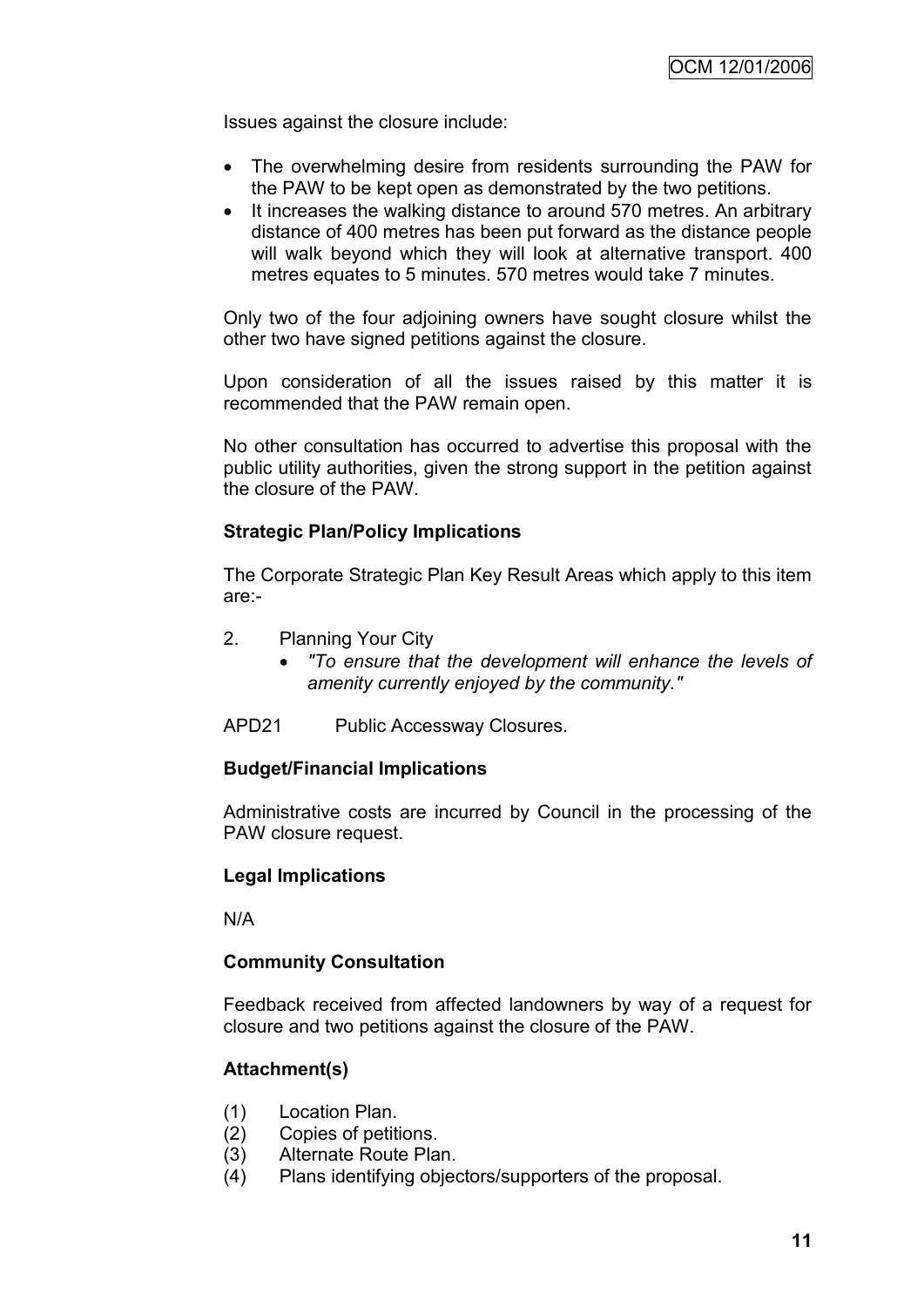# **Advice to Proponent(s)/Submissioners**

The Proponent(s) and those who lodged a submission on the proposal have been advised that this matter is to be considered at the 12 January 2006 Council Meeting.

## **Implications of Section 3.18(3) Local Government Act, 1995**

Nil.

# **14.4 (OCM - 12/1/2006) - OFFER TO PURCHASE LOT 22 RUSSELL ROAD, HAMMOND PARK - HIGHRIDE PTY LTD (5517570) (KJS) (ATTACH)**

# **RECOMMENDATION**

That Council:

- (1) accept the offer to purchase Lot 22 Russell Road, Hammond Park at a purchase price of \$61,000 from Highride Pty Ltd, subject to there being no objection as a result of state wide advertising pursuant to Section 3.58 of the Local Government Act 1995;
- (2) transfer the proceeds of the sale to the Land Development Reserve Fund; and
- (3) advise Highride Pty Ltd that any development of the land must protect the conservation significance associated with the wetland to Council's satisfaction

**COUNCIL DECISION**

## **Background**

Lot 22 Russell Road was purchased in 1996 in conjunction with land purchases for Russell Road deviation and intersection with Kwinana Freeway.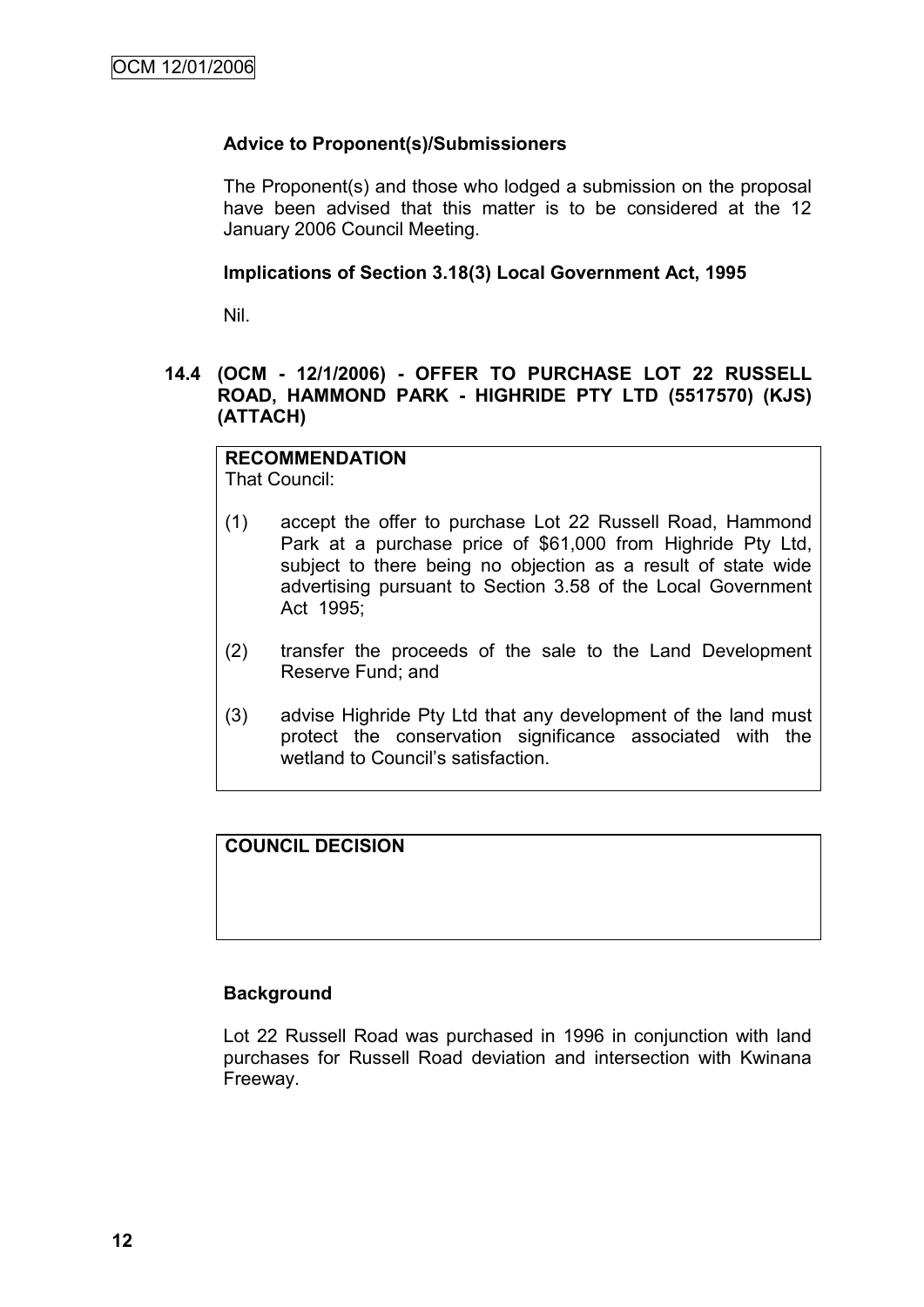# **Submission**

Highride Pty Ltd have forwarded a written offer of \$61,000 to purchase Lot 22 Russell Road, Hammond Park.

## **Report**

Highride Pty Ltd own Lot 75 which adjoins Lot 22 southern boundary. Highride and the City of Cockburn have jointly applied for and received Western Australian Planning Commission"s approval to subdivide Lot 75 and Lot 22 into 4 lots.

The design leaves a substantial area of public open space designed to protect a multiple use EPA wetland.

Highride initially offered to purchase Lot 22 for \$48,260. A recent valuation report prepared by Licensed Valuer, Jeff Spencer assessed the value at \$61,000. Highride have now increased their offer to \$61,000.

Although Lot 22 has an area of 3,167 square metres, only 592 square metres is suitable for development. This 592 square metres can only be developed in conjunction with the adjoining Lot 75. There is no possibility for access onto Russell Road.

Section 3.58 of the Local Government Act requires state wide publication of any disposition of Council property sold by private treaty. The proposal will be advertised in the West Australian upon Council"s acceptance of this offer to purchase Lot 22 Russell Road. Accordingly, the recommendation is subject to no objections being received, in which case the matter will be referred back to Council for final determination.

## **Strategic Plan/Policy Implications**

The Corporate Strategic Plan Key Result Areas which apply to this item are:-

- 2. Planning Your City
	- *"To ensure that the development will enhance the levels of amenity currently enjoyed by the community."*

# **Budget/Financial Implications**

It is proposed the proceeds of the sale of the land be transferred to the Land Development Reserve Fund.

# **Legal Implications**

Section 3.58 of the Local Government Act, 1995 refers.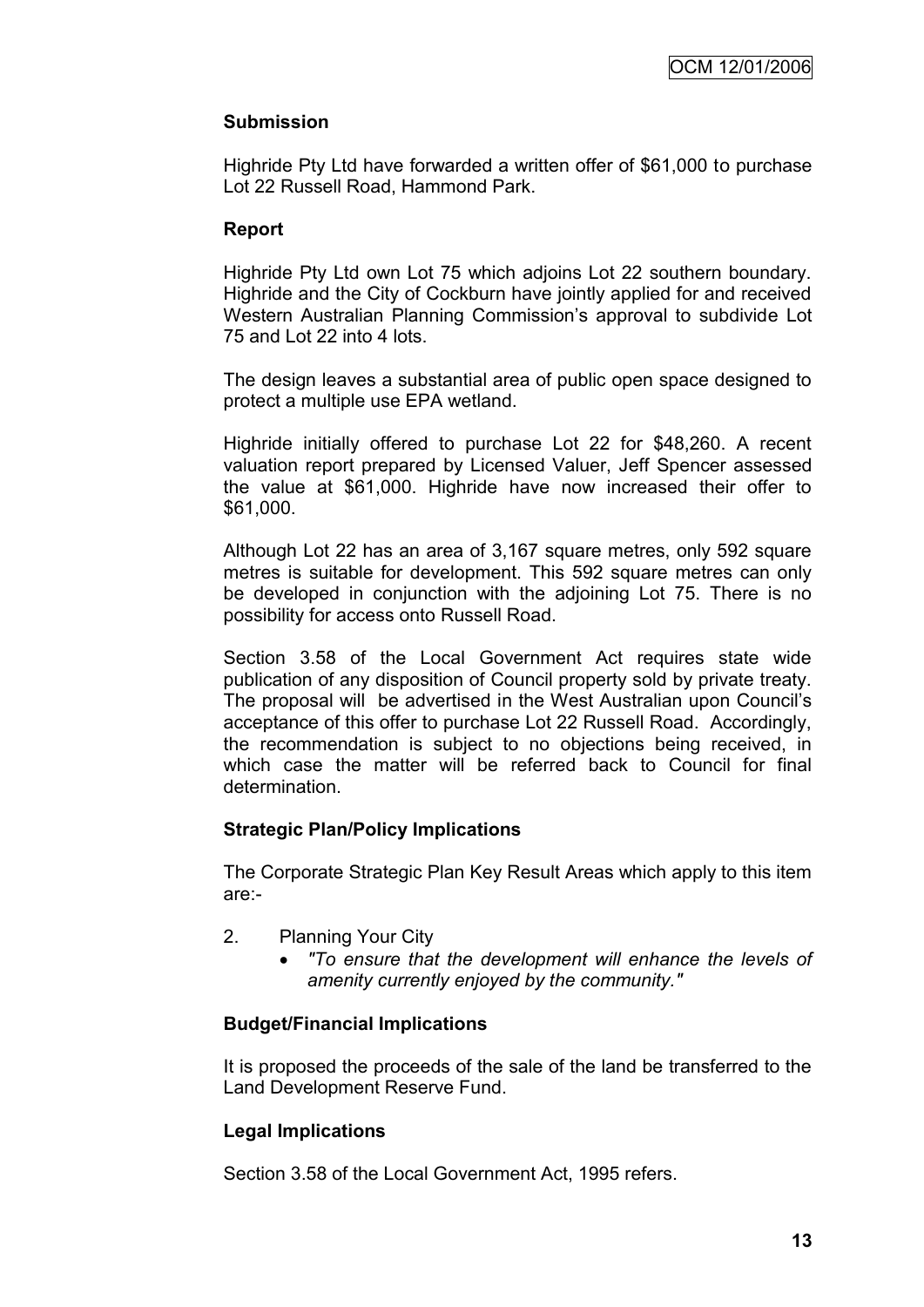# **Community Consultation**

The proposal will be advertised for public comment in the West Australian newspaper as required by Section 3.58 of the Local Government Act, upon Council"s acceptance for the purchase of Lot 22 Russell Road.

# **Attachments**

(1) Location Plan.

# **Advice to Proponent(s)/Stakeholders**

The Proponent(s) of the proposal has been advised that this matter is to be considered at the January Council Meeting.

# **Implications of Section 3.18(3) Local Government Act, 1995**

Nil.

# **14.5 (OCM - 12/1/2006) - UNAUTHORISED FREE STANDING GAMES ROOM - LOT 40, 12 BUCAT STREET, HAMILTON HILL - OWNER: K E PATERSON - APPLICANT: R COLLIS (2201865) (JW) (ATTACH)**

# **RECOMMENDATION**

That Council:

- (1) confirms that the freestanding games room at 12 Bucat Street, Hamilton Hill was not approved by the City of Cockburn and is therefore an illegal structure;
- (2) require Mr Collis to advise the City within 14 days if he will be submitting the required structural details to facilitate continuation of the current pending unauthorised building assessment process; and
- (3) address the matter with the current property owner, should Mr Collis choose not to proceed to finalise the current unauthorised building assessment process as commenced.

**COUNCIL DECISION**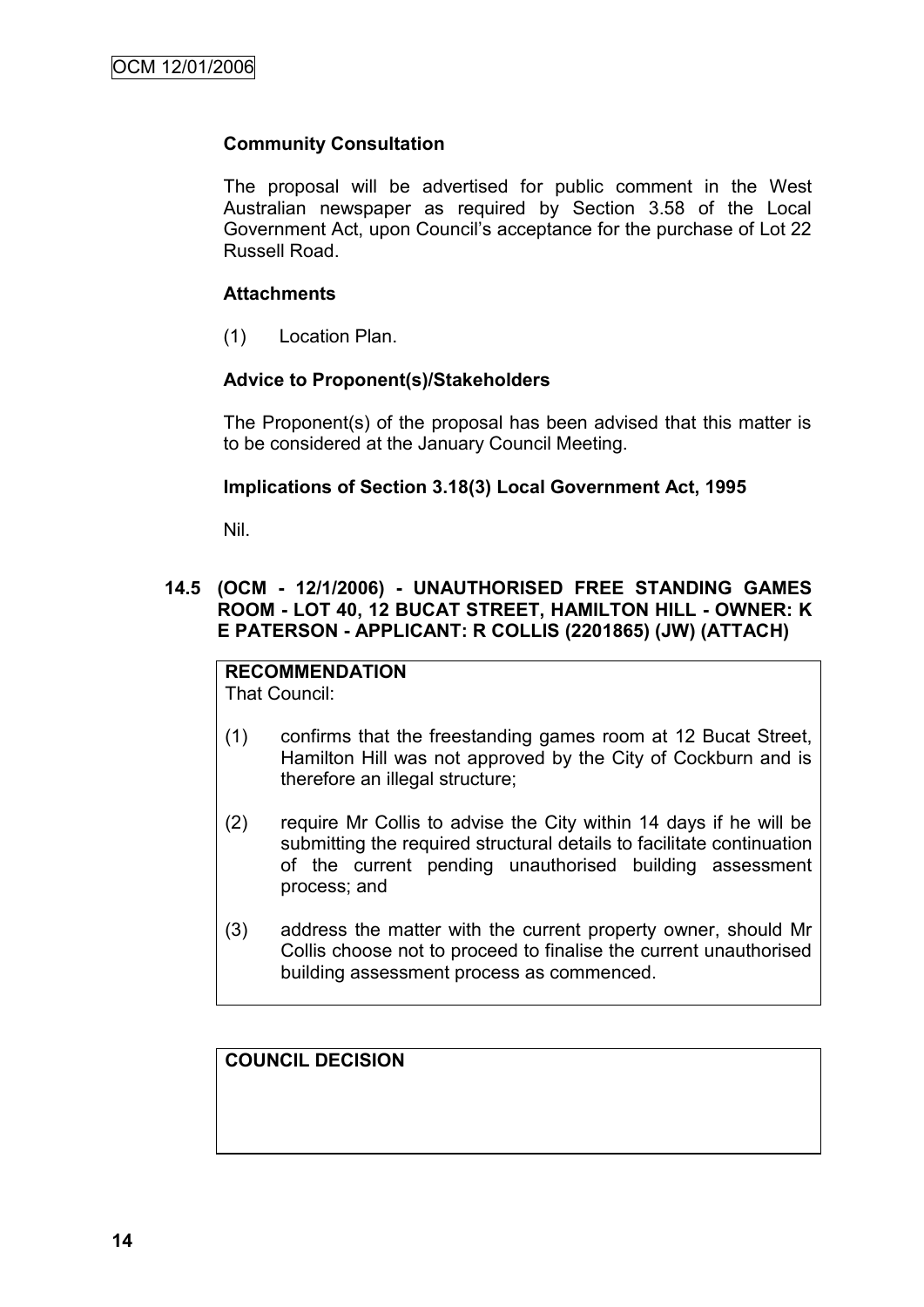## **Background**

In February 2005 – Mr Ronald Collis the then owner of 12 Bucat Street, requested copies of all Building Licences and documents that pertain to the property. Mr Collis was offering the property for sale.

A search of Council records in the first instance revealed Building Licences for a carport in 1965 and a shed in 1969. This caused Mr Collis concern, as a Building Licence was not evident for the existing residence and a freestanding brick and flat metal roof games room.

Mr Collis was of the understanding that the City has previously experienced a fire and that fire may have destroyed some records including those relating to his property. A letter of enquiry was received from the Hon. Alan J. Carpenter – Member for Willagee on Mr Collis" behalf

As this was causing Mr Collis great concern, an extraordinary manual search of the City's microfiche records was undertaken. After many hours of searching a Building Licence for the residence was located, after discovering it had been misfiled.

A Building Licence for the freestanding games room was not evident in any of the City"s records.

The Building Licence plans for the residence were delivered to Mr Collis at his home. At the same time the issue of the freestanding games room was discussed. Mr Collis was advised that the City couldn"t issue a retrospective Building Licence for the games room due to the limitations of the current building legislation. The matter could be dealt with in two ways, one is that the City issue a notice requiring the removal of the games room, which would have given Mr Collis an opportunity to seek a review of the matter by the State Administrative Tribunal at that time. Alternatively the matter could be addressed by going through a standard unauthorised building process with the City, which would include submission of as constructed plans and engineer"s certification of the existing structure for consideration. Mr Collis was advised that prior to an engineer visiting the site to inspect the games room he should ensure that preparations are made to ensure the engineer could inspect the structural aspects of the building including the roof frame (ie remove roof sheets or ceiling panels if required).

A letter confirming the City"s requirements was sent to Mr Collis and the Hon. Mr Alan Carpenter on 24 March 2005.

Mr Collis chose to undertake the standard unauthorised building process and submitted documents to the City for consideration on 22 June 2005. An engineer"s letter/report dated 14 June 2005 was submitted with the documents. The engineer"s comments in the letter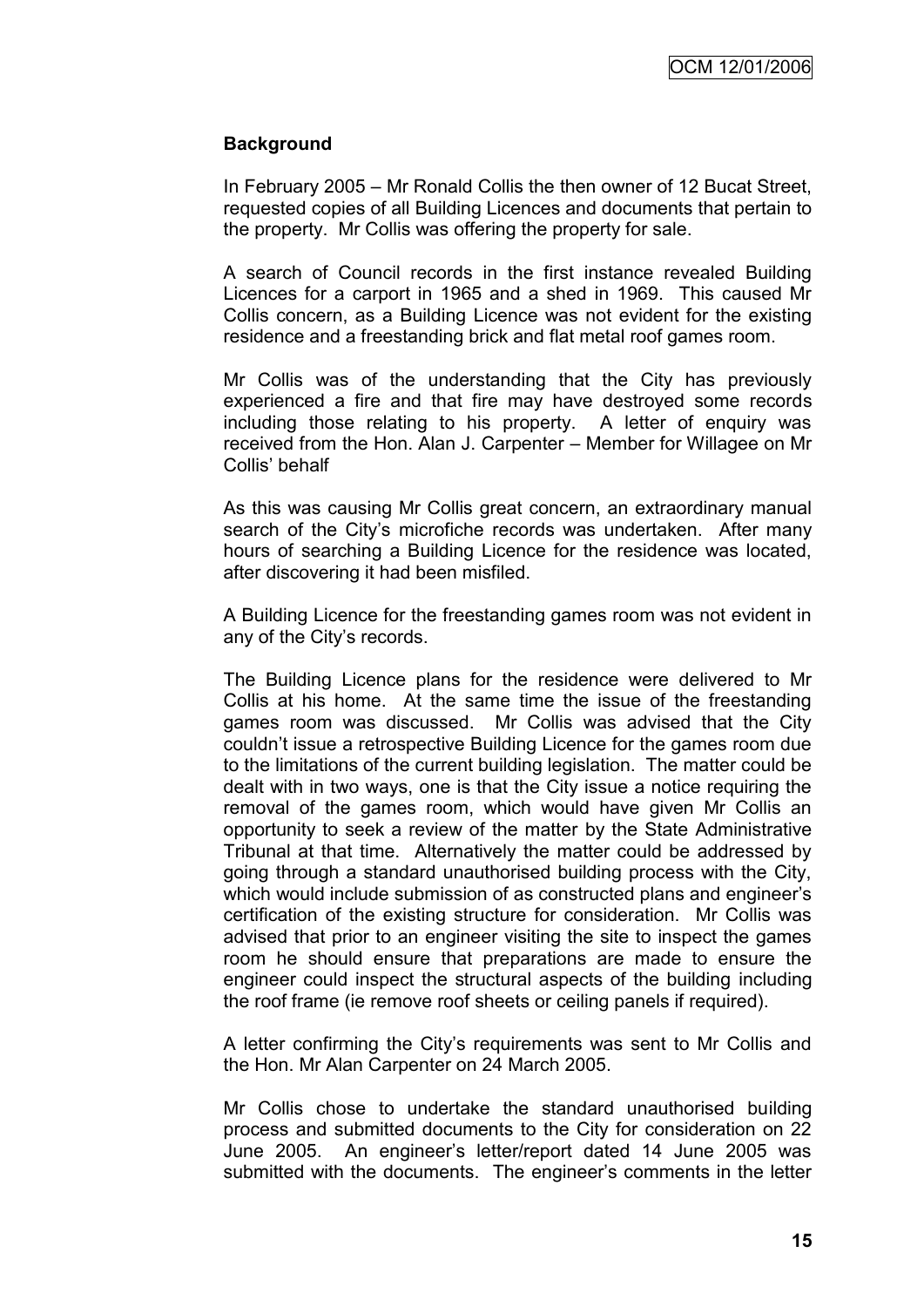advise access to certain structural members was not possible when the site inspection took place. The report only stated it appeared the roof was performing in a satisfactory manner. The engineer's letter is not conclusive enough due to limited access provided to properly assess and certify suitability.

A further letter was sent to Mr Collis on 5 July 2005, stating what is required from the engineer to resolve this problem. To date the information required has not been submitted to the City.

Numerous discussions have since ensued with Mr Collis or his agents, each time the same requirements as stated in the **City's** letter of 5 July have been reiterated; confirming that if these items are appropriately addressed the matter may be progressed.

#### **Submission**

Mr Collis" letter dated 5 December 2005 states that he has for many months made varied attempts to have the games room at 12 Bucat Street confirmed as being approved by the City of Cockburn and due to delays requests that this matter be brought before Council for their approval. (See attached letter)

#### **Report**

The issue of buildings that have been constructed without a Building Licence is becoming more and more of a problem, because when properties are offered for sale, more and more prospective purchasers are, as part of their offer, requiring proof in regard to local government approval of structures.

Should Council approvals not be found, this is clearly an issue for both the property owner and the prospective purchaser to resolve. They both have the choice of proceeding with a transaction or not.

Some owners/purchasers seek to have the City note the unauthorised structures and seek City"s assistance to do so. The current legislation does not facilitate approval of unauthorised structures by allowing the issuance of retrospective Building Licences. The City can issue a notice requiring removal of the structure, thereby allowing the owner the right of appeal to the State Administrative Tribunal. Alternatively the City to assist owners could undertake a standard informal approach to note the structures on its records, subject to the applicant providing the information the City requires. There is however no obligation on the City to carry out either function if it chooses not to.

Mr Collis has chosen to undertake a standard informal process to have the City note the games room on the City"s records. To resolve this matter however, the information to complete the process has not been provided to the City to date.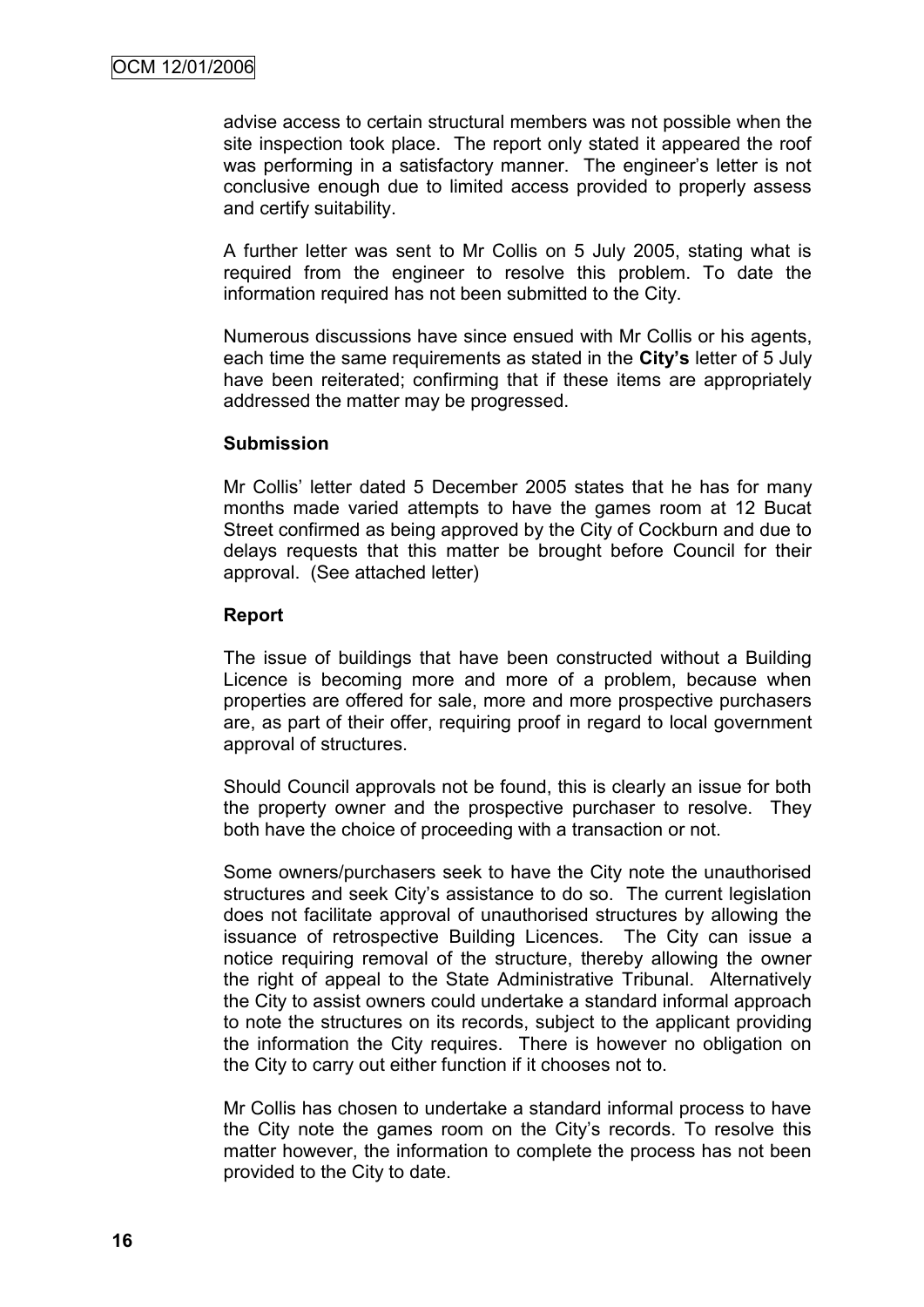It is to be noted that Mr Collis is no longer the owner of the land and the City could choose not to deal with Mr Collis, as the City has no obligation to do so under legislation, but instead could deal with the current property owner.

This matter is technically one for the current property owner to resolve, however the City could continue the process with Mr Collis.

## **Strategic Plan/Policy Implications**

N/A

## **Budget/Financial Implications**

N/A

## **Legal Implications**

Local Government (Miscellaneous Provisions) Act 1960.

The Council has previously endorsed an informal approach to assist owners/purchasers who seek to have the City note the existence of certain unauthorised structures. In doing so the City needs to be careful to ensure that it is satisfied with the various aspects of the unauthorised structure. In particular structural adequacy is very important. Should the City accept a structure as being structurally adequate when the engineer who checked it was not prepared to certify the structure or parts of the structure, the City may well find itself legally liable in the event of a structural failure, which could have financial consequences for Council.

## **Community Consultation**

N/A

## **Attachments**

- (1) Location plan.
- (2) City"s letter to Mr Collis dated 24 March 2005.
- (3) City"s letter to the Hon Mr Carpenter dated 24 March 2005.
- (4) City"s letter to Mr Collis dated 5 July 2005.
- (5) Letter from Mr Collis dated 5 December 2005.

## **Advice to Proponent(s)/Submissioners**

The Proponent(s) and owner have been advised that this matter is to be considered at the 12 January 2006 Council Meeting.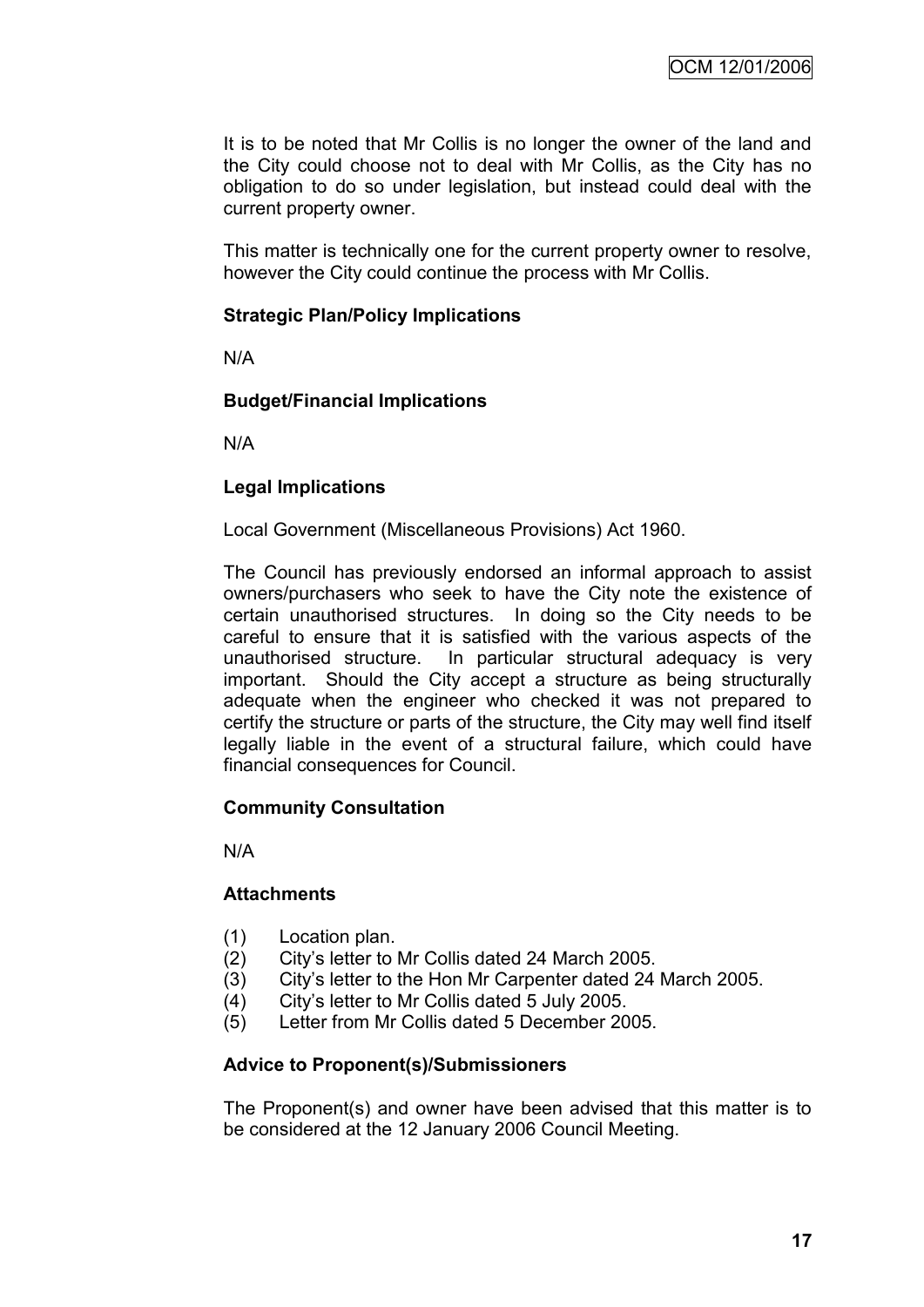# **Implications of Section 3.18(3) Local Government Act, 1995**

Nil.

## **14.6 (OCM - 12/1/2006) - PROPOSED SCHEME AMENDMENT - LOT 24 LYON ROAD, AUBIN GROVE - OWNER: WATER CORPORATION - APPLICANT: TAYLOR BURRELL BARNETT (93046) (MD) (ATTACH)**

#### **RECOMMENDATION** That Council:

- (1) adopt the following amendment subject to the applicant modifying the Scheme Amendment Map as follows:-
	- 1. Modify the legend by changing "DA 16" to "DA 11" and "DCA 6" to "DCA 7";
	- 2. Modify the legend by changing "Business" to "Resource";

TOWN PLANNING AND DEVELOPMENT ACT 1928 (AS AMENDED)

RESOLUTION DECIDING TO AMEND CITY OF COCKBURN TOWN PLANNING SCHEME – DISTRICT ZONING SCHEME NO. 3

#### AMENDMENT NO. 46

Resolved that Council, in pursuance of Section 7 of the Town Planning and Development Act 1928, amend the above Town Planning Scheme by:

- 1. rezoning Lot 24 Lyon Road, Aubin Grove from "Public Purposes – Water Corporation" to "Development" Zone; and
- 2. amending the Scheme Map accordingly.
- (3) sign the amending documents, and advise the WAPC of Council"s decision;
- (4) forward a copy of the signed documents to the Environmental Protection Authority in accordance with Section 7(A)(1) of the Town Planning and Development Act;
- (5) following the receipt of formal advice from the Environmental Protection Authority that the Scheme Amendment should not be assessed under Section 48A of the Environmental Protection Act, advertise the Amendment under Town Planning Regulation 25 without reference to the Western Australian Planning Commission;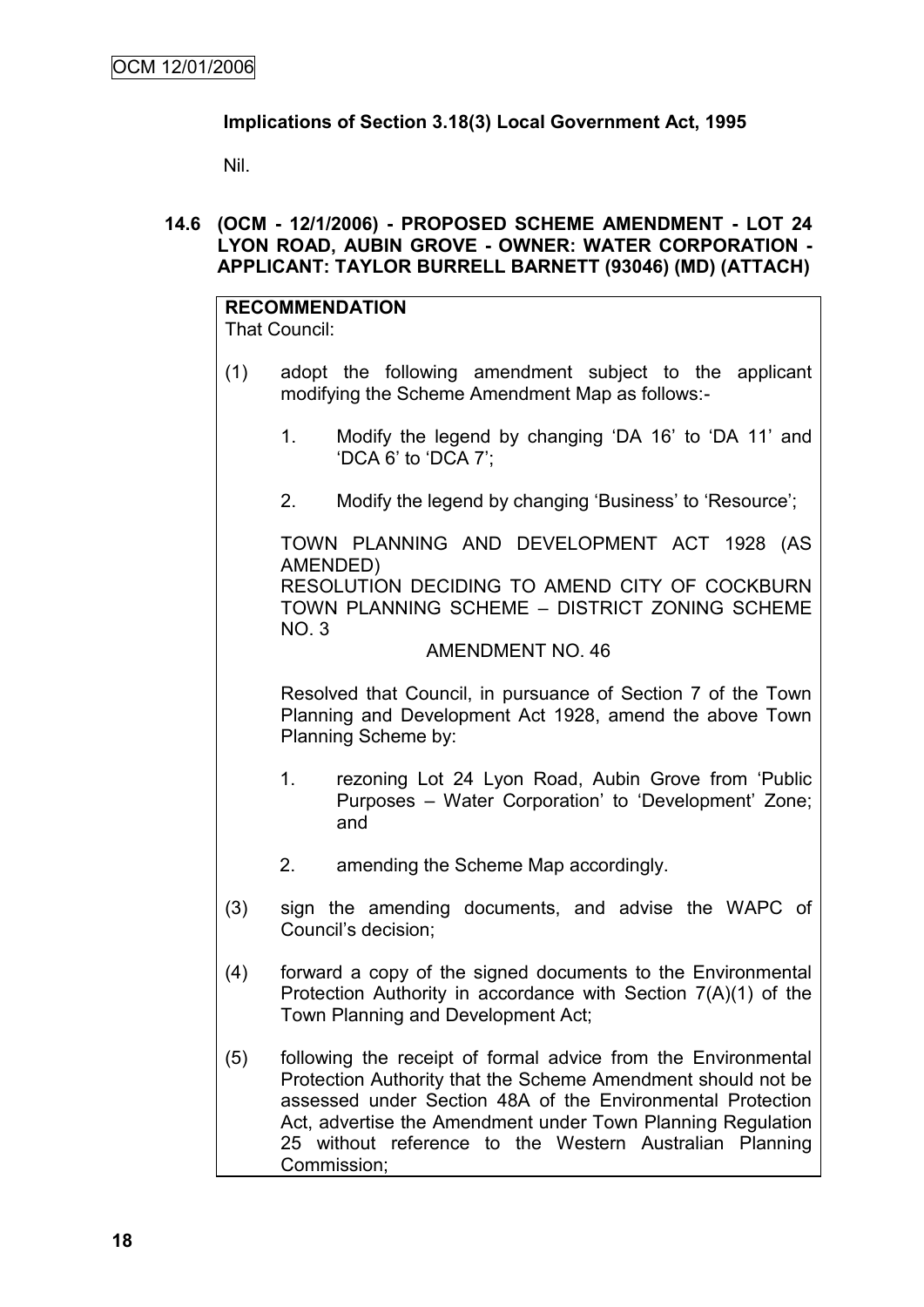- (6) notwithstanding (5) above, the Director of Planning and Development may refer a Scheme or Scheme Amendment to the Council for its consideration following formal advice from the Environmental Protection Authority that the Scheme Amendment should be assessed under Section 48A of the Environmental Protection Act, as to whether the Council should proceed or not proceed with the Amendment; and
- (7) should formal advice be received from the Environmental Protection Authority that the Scheme Amendment should be assessed or is incapable of being environmentally acceptable under Section 48(A) of the Environmental Protection Act, the Amendment be referred to the Council for its determination as to whether to proceed or not proceed with the Amendment.

| <b>COUNCIL DECISION</b> |  |  |
|-------------------------|--|--|
|                         |  |  |
|                         |  |  |
|                         |  |  |
|                         |  |  |
|                         |  |  |
|                         |  |  |
|                         |  |  |
|                         |  |  |

# **Background**

| ZONING:          | MRS:      | Urban                                                         |
|------------------|-----------|---------------------------------------------------------------|
|                  | TPS:      | Local Reserve - Public Purposes -<br><b>Water Corporation</b> |
| <b>LAND USE:</b> | Vacant    |                                                               |
| LOT SIZE:        | $2400m^2$ |                                                               |

Bellcross Holdings Pty Ltd has purchased and is currently developing several landholdings located adjacent to Lot 24 and west of Lyon Road, between Gaebler and Rowley Roads in Aubin Grove. LWP Property Group is managing the process involved in the development of the land for a new residential estate called "The Walk", including formulating the estates design and obtaining the necessary approvals for subdivision and development.

Council at its meeting held 17 August 2004 adopted a Structure Plan for Stage 1 of The Walk and a Structure Plan for Lot 27 Lyon Road (Stage 3 of The Walk) is subject to separate consideration by Council.

The Stage 2 Structure Plan for The Walk (further south) is currently on hold pending clarification and review of the Mandogalup Train Station. It is proposed to subdivide the 8 original parent titles acquired on Lyon Road into a total of 364 lots as outlined below: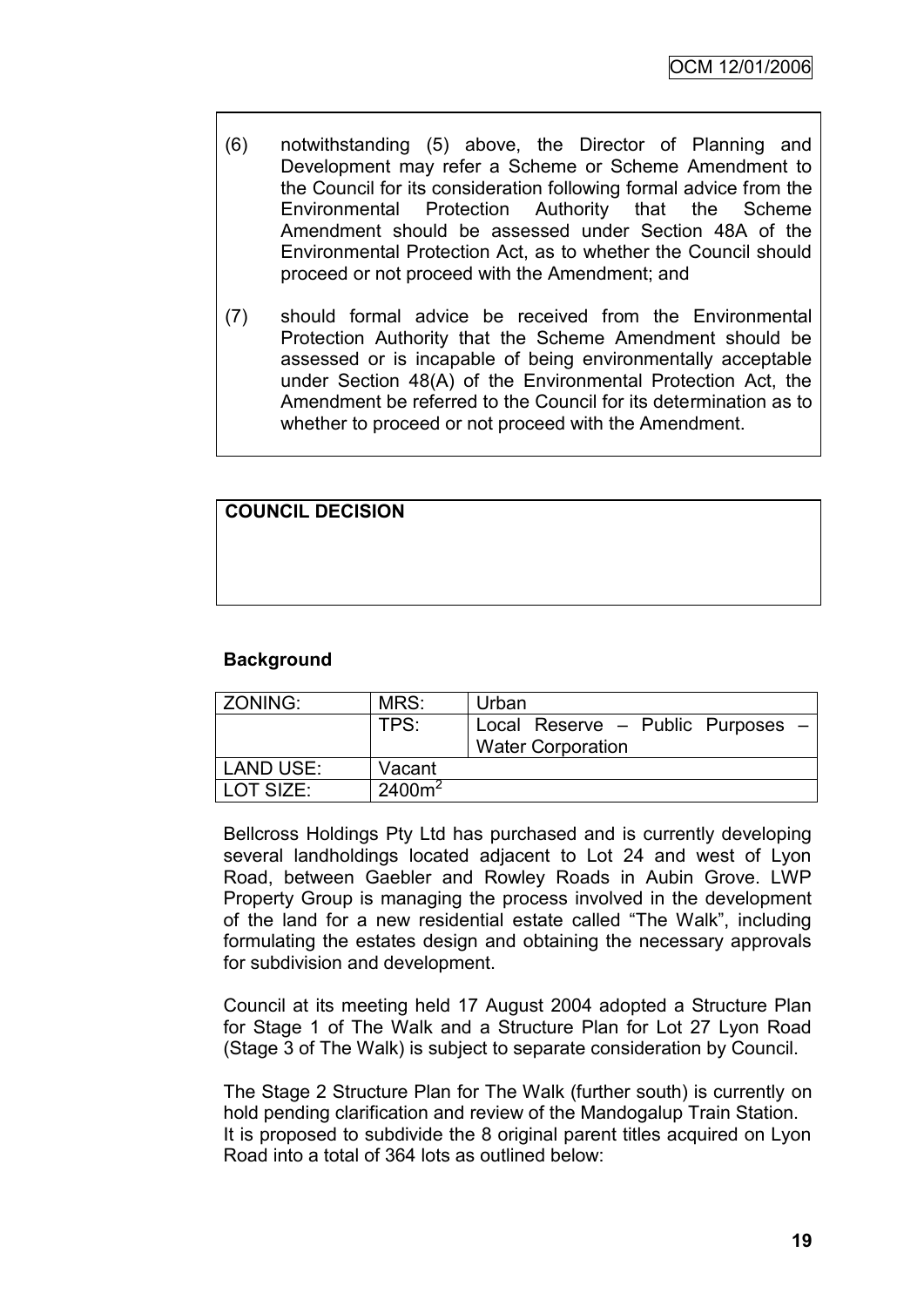- Subdivision approval (Stage 1) for 171 lots;
- Southern Structure Plan (Stage 2) proposes 136 lots;
- Lot 27 Structure Plan (Stage 3) proposes 57 lots.

The acquisition of the Water Corporation site represents a "rounding off" of the residential precinct.

## **Submission**

Lot 24 Lyon Road, Aubin Grove is currently operated by the Water Corporation and has previously been used as a bore for the purposes of monitoring the groundwater levels for the Jandakot groundwater mound. Water Corporation no longer requires the site and Bellcross Holdings Pty Ltd has recently been successful in acquiring the site.

This submission is prepared on behalf of LWP Property Group, project managers for "The Walk" project, seeking Council's support to include Lot 24 within the Development Zone in order to facilitate residential subdivision of the subject lot.

It is intended that the proposed rezoning will facilitate the creation of four residential lots comprising approximately  $600m^2$  each, based on a total site area of approximately  $2,400$ m<sup>2</sup>.

#### **Report**

The subject land is zoned "Urban" under the MRS. The proposed rezoning of the subject land to "Development" is in accordance with the MRS zoning.

The subject land is currently a Local Reserve zoned "Public Purpose" for the purposes of the Water Corporation under the City's Town Planning Scheme No. 3. It is proposed to rezone the land to "Development" in order to facilitate future residential subdivision and development of the lot.

The subject land is located within the Special Control Areas – "Development Area 11" and "Development Contribution Area 7" and any development of the subject lot would be subject to the provisions of these Special Control Areas. The provisions for "Development Area 11" provide for residential subdivision and development.

The landowner has requested that Lot 24 Lyon Road be included within the Structure Plan area prepared for Lot 27 Lyon Road, which is adjacent to the subject site. Lot 27 Lyon Road structure plan is subject to separate consideration by Council.

The subject land needs to be rezoned from "Public Purposes" to "Development" prior to residential subdivision being supported, in accordance with the City"s Scheme requirements.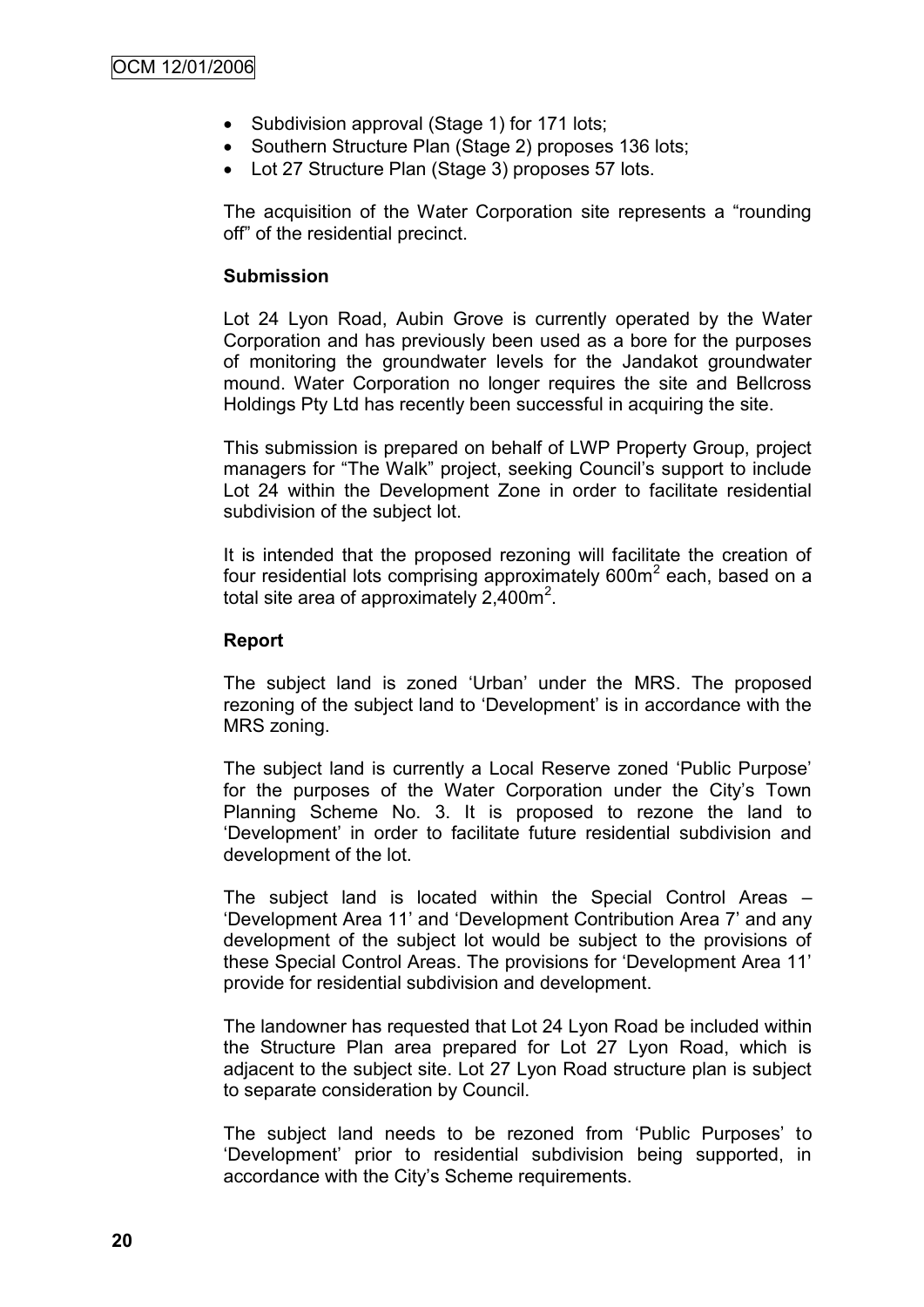The rezoning proposal is supported for the following reasons:

- The Water Corporation no longer requires the site for public purposes (production bore site);
- The proposed rezoning will facilitate development that complements the surrounding residential area and consolidates residential use within the immediate locality;
- The proposed rezoning will offer additional residential opportunities within an established urban area;
- The proposed rezoning will make use of presently under utilised urban land;
- The proposed rezoning will facilitate the removal of water corporation infrastructure that is no longer required, which will further enhance the amenity of the subject site and the locality.

It is recommended that Council initiate proposed Scheme Amendment No. 46 to rezone the subject land from 'Public Purposes' to "Development Zone" for the purpose of advertising.

# **Strategic Plan/Policy Implications**

The Corporate Strategic Plan Key Result Areas which apply to this item are:-

- 2. Planning Your City
	- *"To ensure that the planning of the City is based on an approach which has the potential to achieve high levels of convenience for its citizens."*
	- *"To ensure that the development will enhance the levels of amenity currently enjoyed by the community."*

# **Budget/Financial Implications**

Normal administrative costs are associated with the Scheme Amendment documents being prepared by the City.

## **Legal Implications**

Town Planning and Development Act Town Planning Regulations.

## **Community Consultation**

The proposed scheme amendment will be advertised to the community for a period of 42 days upon initiation of the amendment.

# **Attachment(s)**

(1) Site Plan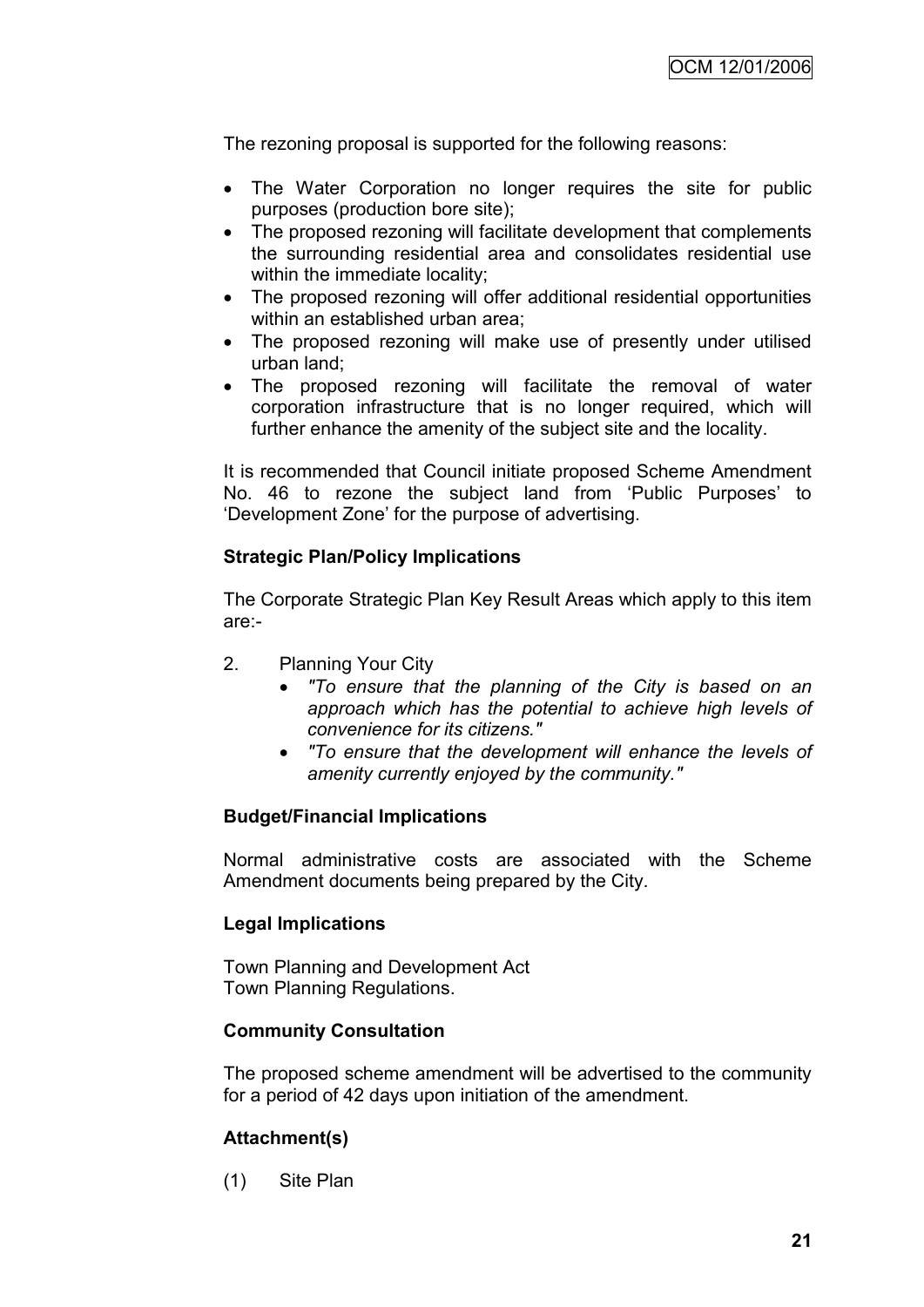(2) Proposed Scheme Amendment Map

# **Advice to Proponent(s)/Applicant**

The applicant has been advised that Council is considering this item at its January 2006 meeting.

# **Implications of Section 3.18(3) Local Government Act, 1995**

Nil.

# **14.7 (OCM - 12/1/2006) - FINAL ADOPTION OF SCHEME AMENDMENT NO. 35 - RESERVE 7756 HAMMOND ROAD, SUCCESS - OWNER: CITY OF COCKBURN (5500062) (MD) (ATTACH)**

# **RECOMMENDATION**

That Council:

- (1) adopt the amendment without modifications and in anticipation of the Hon. Minister"s advice that final approval will be granted, the documents be signed, sealed and forwarded to the Western Australian Planning Commission;
- (2) adopt the recommendations made in the Schedule of Submissions attached to the Agenda; and
- (3) advise those who made submissions of Council"s decision accordingly.

# **COUNCIL DECISION**

## **Background**

| ZONING:          | MRS:     | Urban Deferred                            |
|------------------|----------|-------------------------------------------|
|                  |          | Regional Reserve - Other Regional Roads   |
|                  |          | TPS3: Development                         |
|                  |          | Development Area 8                        |
|                  |          | Development Control Area 2                |
|                  |          | Local Reserve - Lakes and Drainage        |
|                  |          | Local Reserve - Public Purposes - Western |
|                  |          | Power                                     |
| <b>LAND USE:</b> | Drainage |                                           |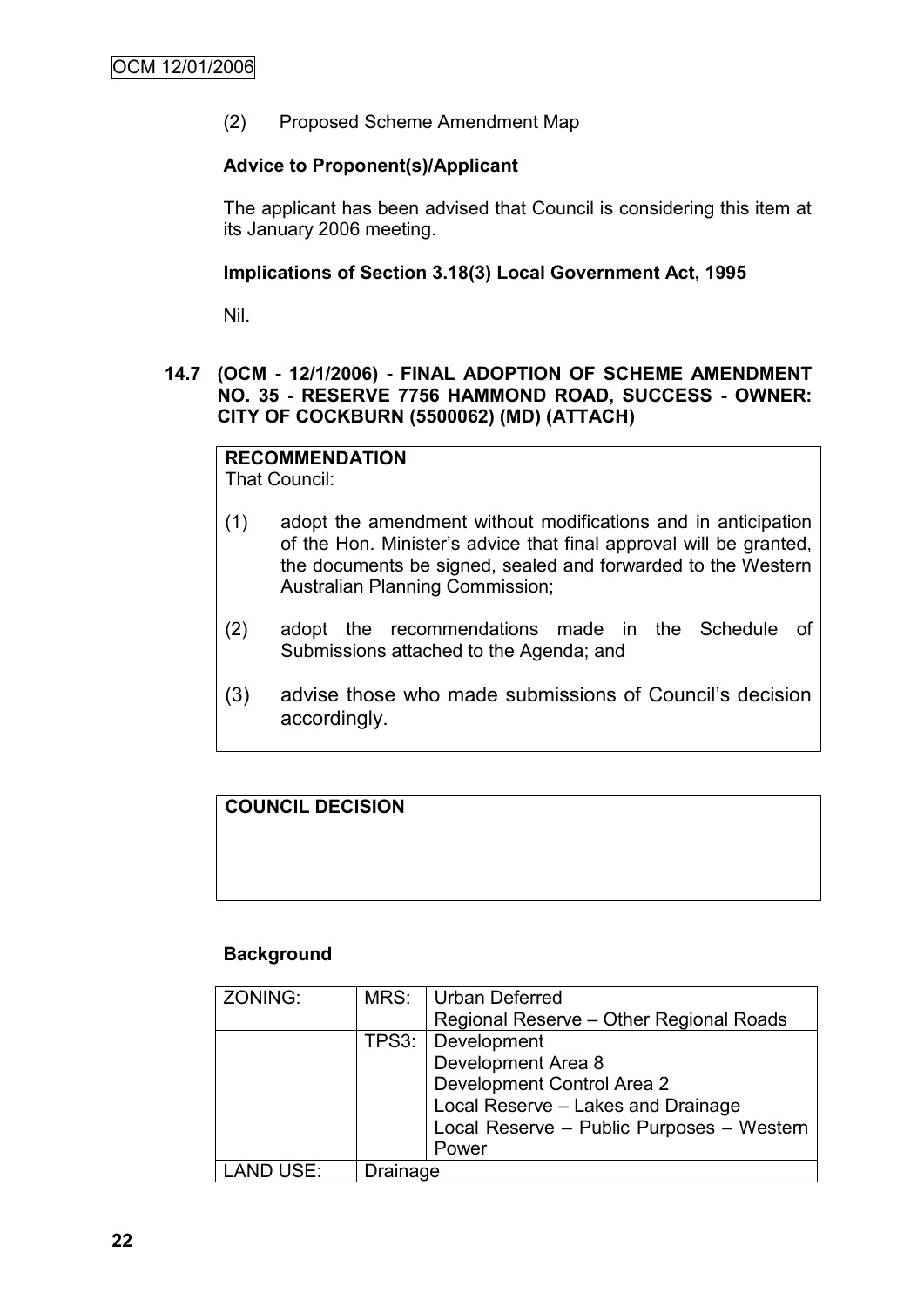OCM 12/01/2006

| LOT SIZE: | 27.8 ha        |
|-----------|----------------|
| ARFA.     | 16.3 ha approx |

Council at its meeting held 11 August 2005 resolved to adopt Amendment 35 for the purpose of advertising.

## **Submission**

The application has been advertised to the community and referred to relevant government agencies for a period of 42 days. This report seeks Council support to final adoption of Amendment 35.

## **Report**

The Scheme Amendment was referred to the Environmental Protection Authority ("EPA") in accordance with Section 7A(1) of the Act.

The EPA advised that the overall environmental impact of the amendment would not be severe enough to warrant formal assessment under the *Environmental Protection Act*, however the EPA provided advice and recommendations with respect to the Conservation Category Wetland located on the site and with respect to acid sulphate soils. These are issues that can be addressed prior to development of the reserve and are not required to be addressed prior to the rezoning of the Reserve to "Parks and Recreation".

The amendment was subsequently advertised seeking public comment in accordance with the Regulations for not less than 42 days.

Refer Schedule of submissions contained in the Agenda attachments, which addresses the EPA advice and recommendations and the submission received from the Water Corporation.

A copy of the proposed amendment map is included in the Agenda attachments.

#### **Conclusion**

It is recommended that Council proceed to adopt the scheme amendment and refer it to the WA Planning Commission for final consideration.

## **Strategic Plan/Policy Implications**

The Corporate Strategic Plan Key Result Areas which apply to this item are:-

2. Planning Your City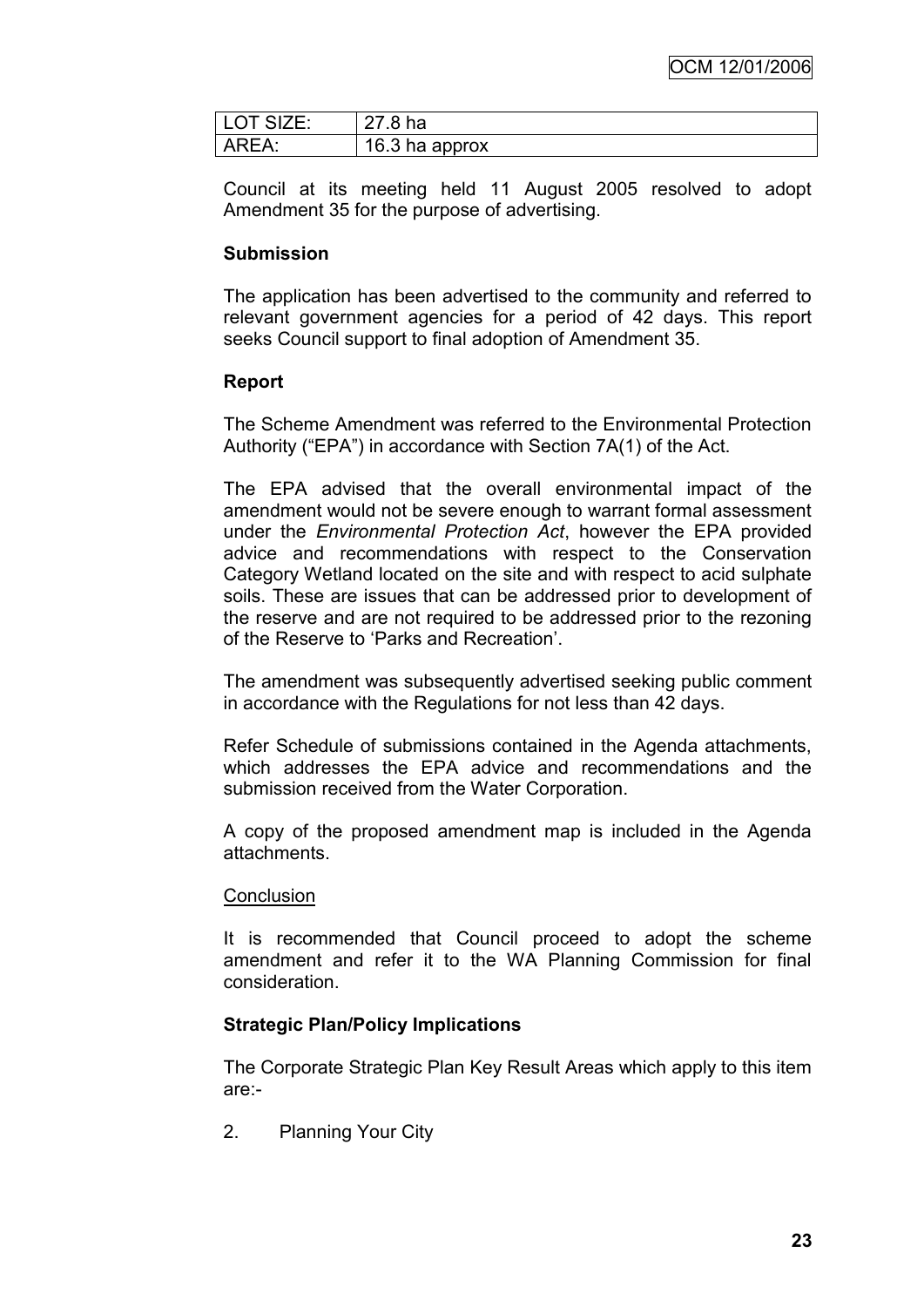- *"To ensure that the planning of the City is based on an approach which has the potential to achieve high levels of convenience for its citizens."*
- *"To ensure that the development will enhance the levels of amenity currently enjoyed by the community."*
- 3. Conserving and Improving Your Environment
	- *"To conserve the quality, extent and uniqueness of the natural environment that exists within the district."*
	- *"To ensure that the development of the district is undertaken in such a way that the balance between the natural and human environment is maintained."*
- 4. Facilitating the needs of Your Community
	- *"To facilitate and provide an optimum range of community services."*
		- *"To identify current community needs, aspirations, expectations and priorities of the services provided by the Council."*
		- *"To determine by best practice, the most appropriate range of sporting facilities and natural recreation areas to be provided within the district to meet the needs of all age groups within the community."*

# **Budget/Financial Implications**

N/A

## **Legal Implications**

Town Planning and Development Act Town Planning Regulations

## **Community Consultation**

Following receipt of advice from the EPA, the amendment was advertised for a 42 day period. The 42 day public consultation period for Amendment 35 concluded on 2 December 2005. At the close of the advertising period one submission was received from the Water Corporation.

Refer Schedule of submissions contained in the Agenda attachments.

# **Attachment(s)**

- (1) Site Plan
- (2) Proposed zoning map
- (3) Schedule of submissions

## **Advice to Proponent(s)/Submissioners**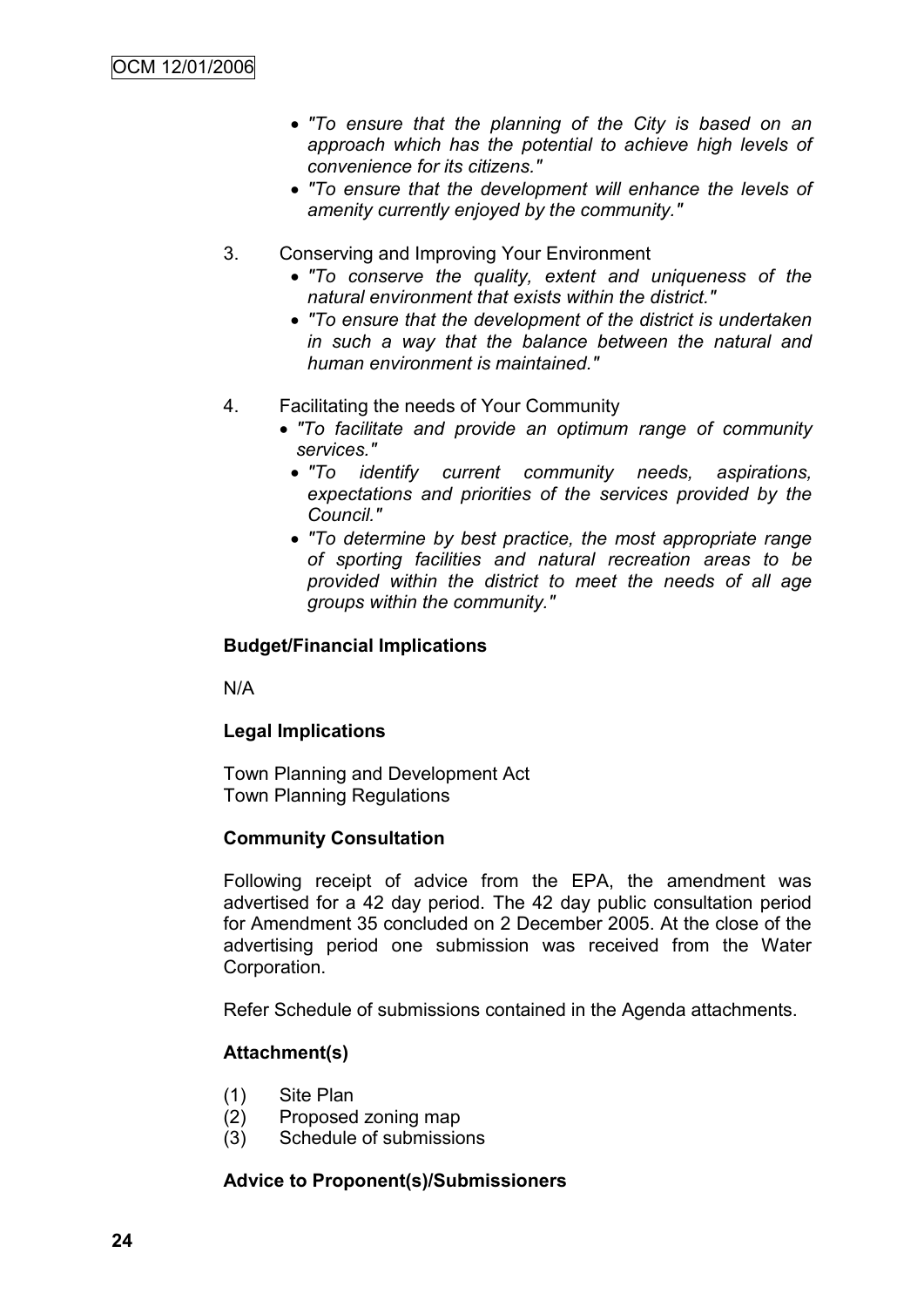N/A

**Implications of Section 3.18(3) Local Government Act, 1995**

Nil.

**14.8 (OCM - 12/1/2006) - PROPOSED STRUCTURE PLAN - LOT 10 BARFIELD ROAD, HAMMOND PARK - OWNER: FEYMORE PTY LTD & STARLINE BUILDING CO PTY LTD - APPLICANT: FEYMORE PTY LTD (9675) (MD) (ATTACH)**

#### **RECOMMENDATION** That Council:

- (1) receive the report;
- (2) adopt the Structure Plan for Lot 10 Barfield Road, Hammond Park, subject to the following modifications:-
	- 1. the Structure Plan and Structure Plan Report being modified to ensure an average lot size of  $500m^2$  is achieved over the Residential "R20" lots.
	- 2. the applicant negotiating with Western Power to secure a Dual Use Path **(DUP)** link over adjoining Lot 32 Barfield Road to link with the Kwinana Freeway DUP.
- (3) upon receipt of a revised Structure Plan compliant with clause (1) above, forward the Structure Plan documents to the Western Australian Planning Commission for its endorsement pursuant to Clause 6.2.10 of Town Planning Scheme No 3;
- (4) adopt the Schedule of Submissions contained in the Agenda attachments for Lot 10 Barfield Road, Hammond Park and forward to the WA Planning Commission for its consideration;
- (5) advise the applicant of the matters indicated in the summary of submissions as requiring advice to be provided to the applicant; and
- (6) advise those persons who made a submission of Council"s decision.

**COUNCIL DECISION**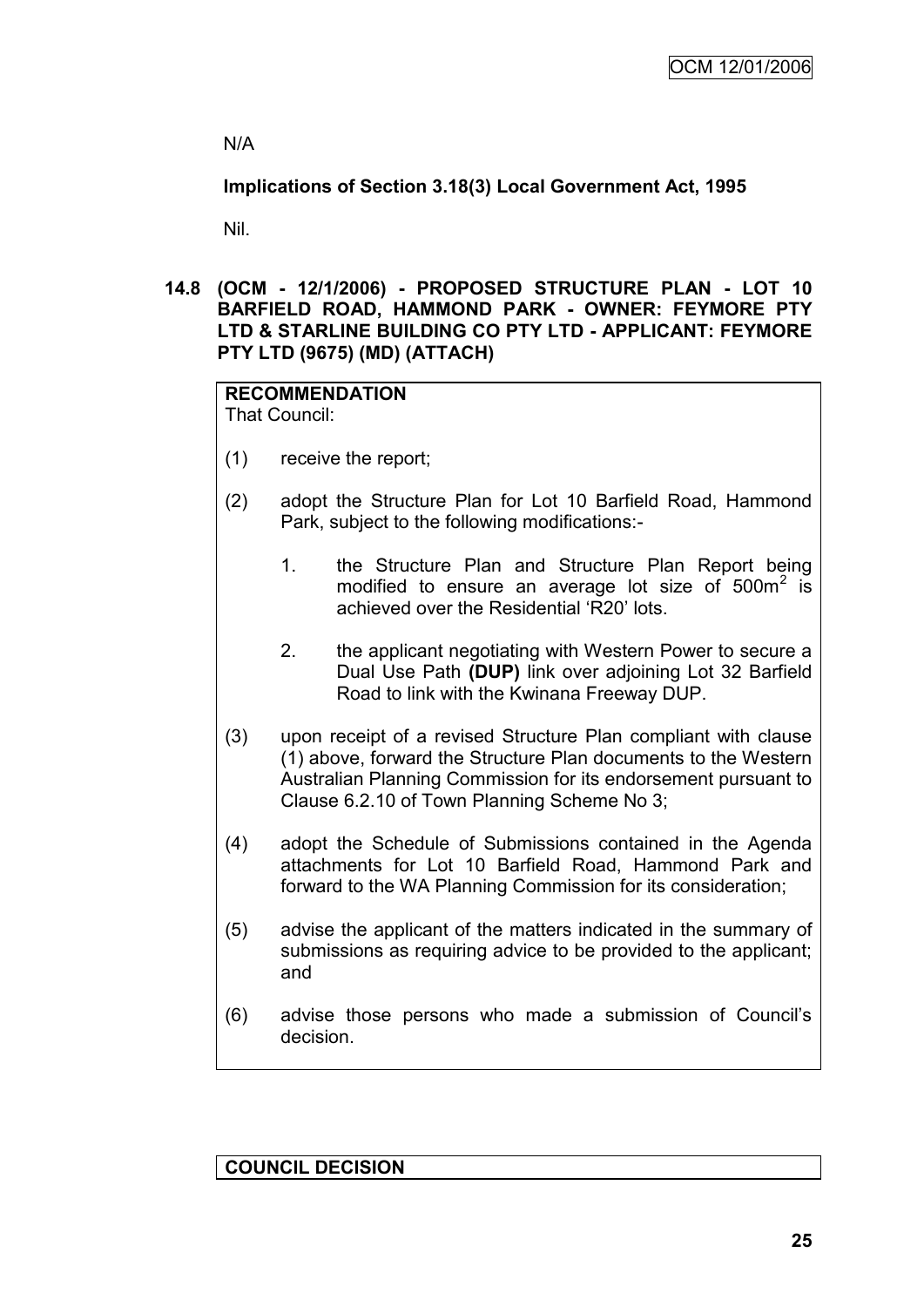# **Background**

| ZONING:          | MRS:<br>Urban |                                 |
|------------------|---------------|---------------------------------|
|                  | TPS:          | Development                     |
|                  |               | Development Area 9              |
|                  |               | Development Contribution Area 3 |
| <b>LAND USE:</b> | Hobby farm    |                                 |
| LOT SIZE:        | 1.5713ha      |                                 |

#### **Submission**

#### Site Context

Land to the immediate north is owned by Peet & Co Ltd and has been recently subdivided into group housing super lots in accordance with the R40 coding. Land to the immediate west of Barfield Road is owned by Gold Estates of Australia (1903) Ltd and an approved structure plan and subdivision approval applies to that land. At this time earthworks are being undertaken on the site. The Frankland Springs Estate developed by Australand is located to the north of the Gold Estates Land.

Land to the south of Lot 10 is being used as hobby farms and is not the subject of any detailed proposals at this time.

#### Proposal

It is proposed to subdivide the subject land into 23 lots ranging between  $335m^2$  and 600 $m^2$  in size as shown on the Structure Plan. The predominant R-Code is R20 with four lots in proximity to the open space being R30. Lots within the development are accessed from a loop road which has access to Barfield Road. Barfield Road is the only access available to the site. The loop road has a reserve width of 15 metres, which is adequate given its function.

Public Open Space is proposed in the north east corner of the lot to provide a link to the pedestrian pathway constructed along the eastern boundary of the Peet & Co subdivision to the north. The pedestrian path links to open space provided within the Peet & Co development and ultimately to the principal shared path located down the western side of the Kwinana Freeway.

The pathway link will also provide access to the future Success railway station located to the north of Russell Road.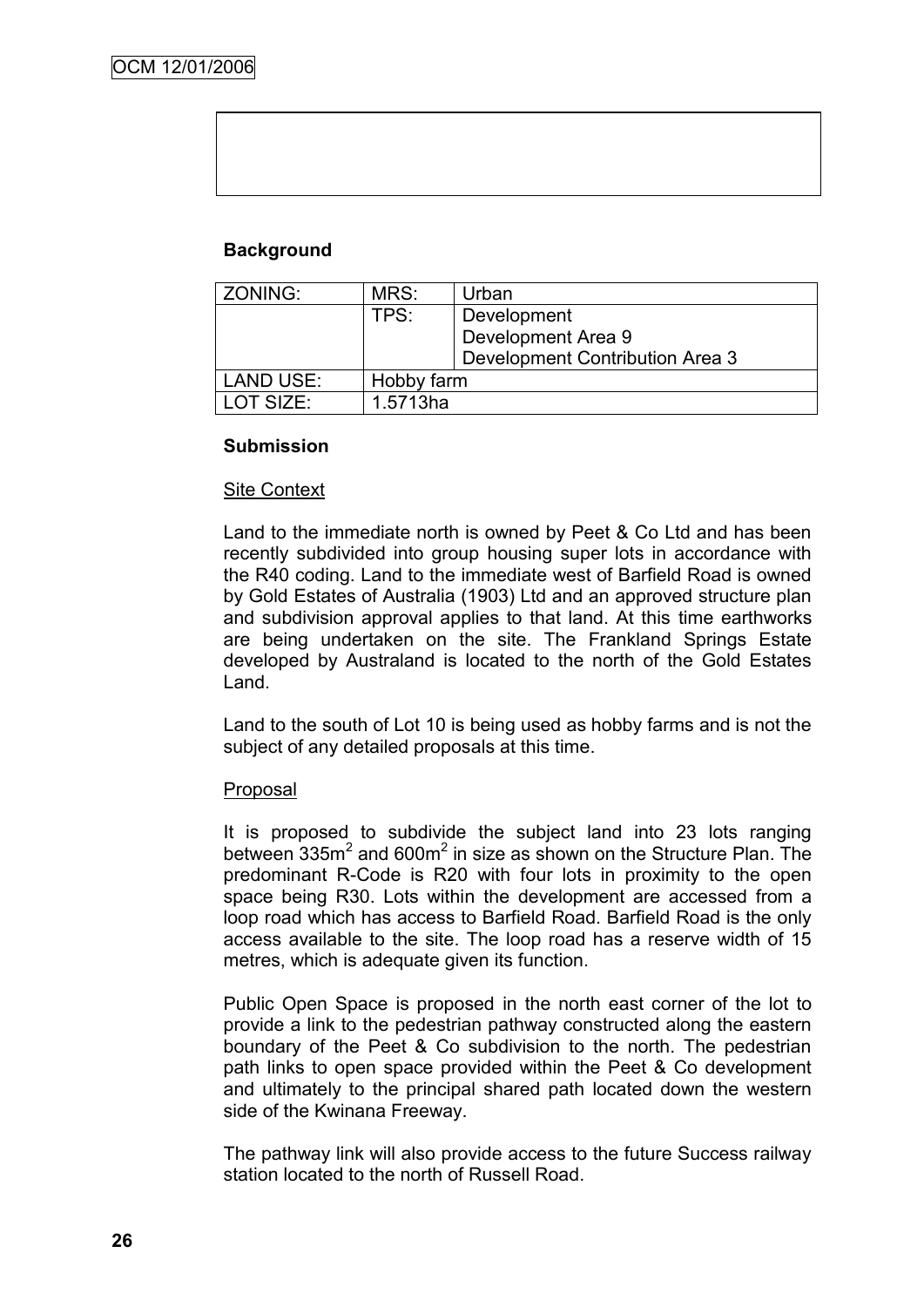Public Open Space (POS) has been provided at the normal rate of 10% of the gross subdividable area with an additional area for the easement required for the sewer that is to be located along the eastern and southern boundaries of the POS.

#### Drainage

It is proposed to use baseless manholes to achieve local ground water recharge for 1 in 1 year events in accordance with Department of Environment guidelines with flows in excess of 1 in 10 being directed to a swale within the POS area.

In return for being able to discharge drainage into a swale within the open space it is proposed to undertake the following improvements to the open space:

- Power connection
- Bore pump
- Reticulation
- Grass cover (spray on)
- Maintenance for 2 years

#### Barfield Road Upgrading

It will be necessary to undertake works on Barfield Road to reduce its level to provide good access into the subject land and the Gold Estates subdivision.

In accordance with Council's requirements the applicant will be responsible for half the cost of upgrading that section of Barfield Road which abuts lot 10. It is proposed to coordinate the proposed levels with Gold Estates land to the west of Barfield Road.

## **Report**

#### Zoning

The land is zoned "Urban" under the Metropolitan Region Scheme.

The subject land is zoned "Development" (Development Area 9) and is within Development Contribution Area 3 under the City's Town Planning Scheme No. 3 (TPS 3).

## Public Open Space (POS) & Drainage

The proposed Structure Plan provides  $1620m^2$  of land towards POS. This amount exceeds the 10% POS requirement being  $1571m^2$  by  $48m<sup>2</sup>$ . The additional  $48m<sup>2</sup>$  is to allow for a sewer easement that will run along the southern and eastern boundaries of the POS.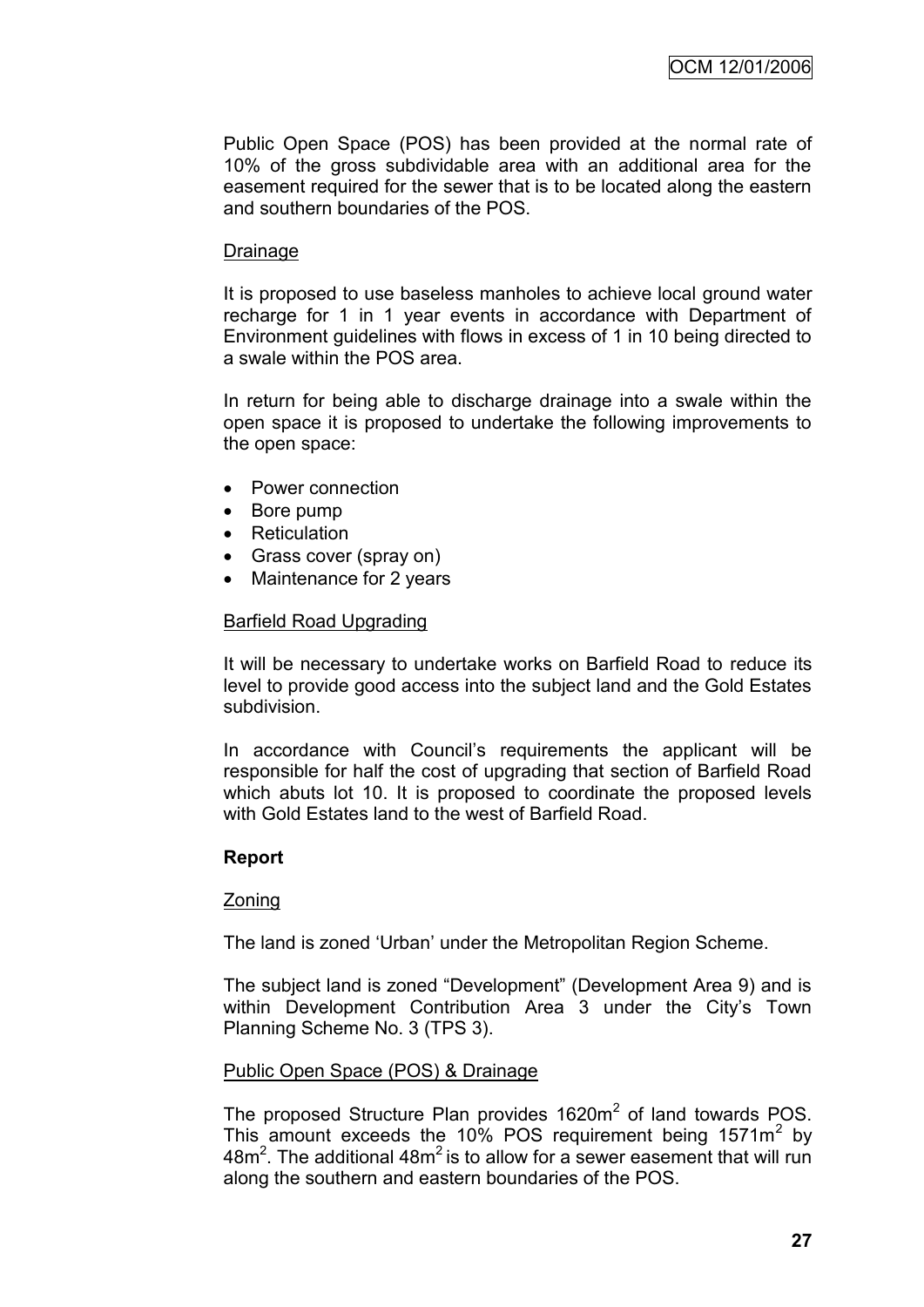The Structure Plan proposes to use baseless manholes to achieve local groundwater recharge for 1 in 1 year events and direct flows in excess of 1 in 10 being directed to a drainage swale located within the POS. This will ensure that drainage within the POS will receive full POS credits calculated in accordance with Council policy.

#### Residential Density

The Structure Plan proposes an average lot size of  $465m<sup>2</sup>$  over the Residential "R20" lots. The Residential Design Codes of WA requires an average lot size of  $500m^2$  being achieved for the R20 density. It is recommended that the Structure Plan and report be modified to ensure an average lot size of  $500<sup>m²</sup>$  is achieved for the R20 lots.

#### Community Consultation

The application was advertised for a period of 21 days in accordance with Clause 6.2.8.1 of the City's Scheme.

Refer Schedule of submissions contained with the Agenda attachments.

#### Noise Attenuation

Main Roads raised the issue that traffic noise from the Freeway may be a problem and some consideration should be given to some form of noise attenuation i.e. sound barriers or house design amenities such as double glazing etc.

However, the subject site is some 120 metres from the edge of the Freeway reserve and it is considered that noise attenuation measures are not required in this instance.

Further, a conversation held with the applicant on the 13 December 2005 indicated that the applicant has not considered noise attenuation measures and did not consider noise attenuation to be necessary.

It should also be noted that the residential development to the north of the subject site was not required to provide noise attenuation.

#### **Conclusion**

It is recommended that Council adopt the Structure Plan as the basis for future subdivision and development of Lot 10 Barfield Road, Hammond Park.

## **Strategic Plan/Policy Implications**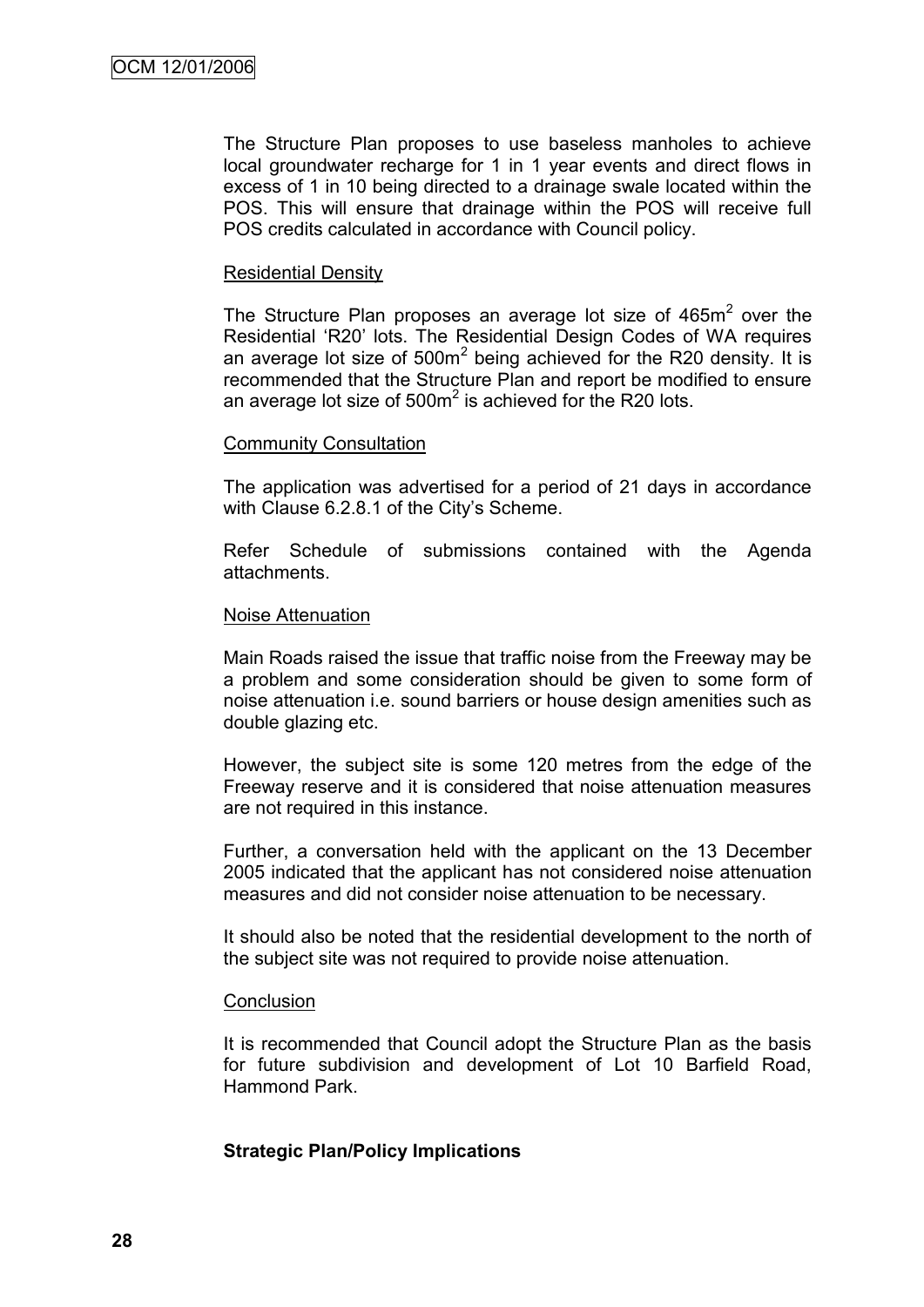The Corporate Strategic Plan Key Result Areas which apply to this item are:-

- 2. Planning Your City
	- *"To ensure that the planning of the City is based on an approach which has the potential to achieve high levels of convenience for its citizens."*
	- *"To foster a sense of community within the district generally and neighbourhoods in particular."*
- 4. Facilitating the needs of Your Community
	- *"To facilitate and provide an optimum range of community services."*
	- *"To determine by best practice, the most appropriate range of sporting facilities and natural recreation areas to be provided within the district to meet the needs of all age groups within the community."*

The Planning Policies which apply to this item are:-

APD4 Public Open Space APD28 Public Open Space Credit Calculations

#### **Budget/Financial Implications**

N/A

## **Legal Implications**

Town Planning Scheme No. 3

#### **Community Consultation**

The draft Structure Plan was referred to nearby landowners, relevant government agencies and a notice was placed in 2 newspapers circulating within the City of Cockburn for a period of 21 days in accordance with the requirements of Clause 6.2.8.1 of Town Planning Scheme No. 3.

Submissions were received from Main Roads, Department of Environment, Department of Education and Training and Western Power.

Refer Schedule of submissions contained with the Agenda attachments.

#### **Attachment(s)**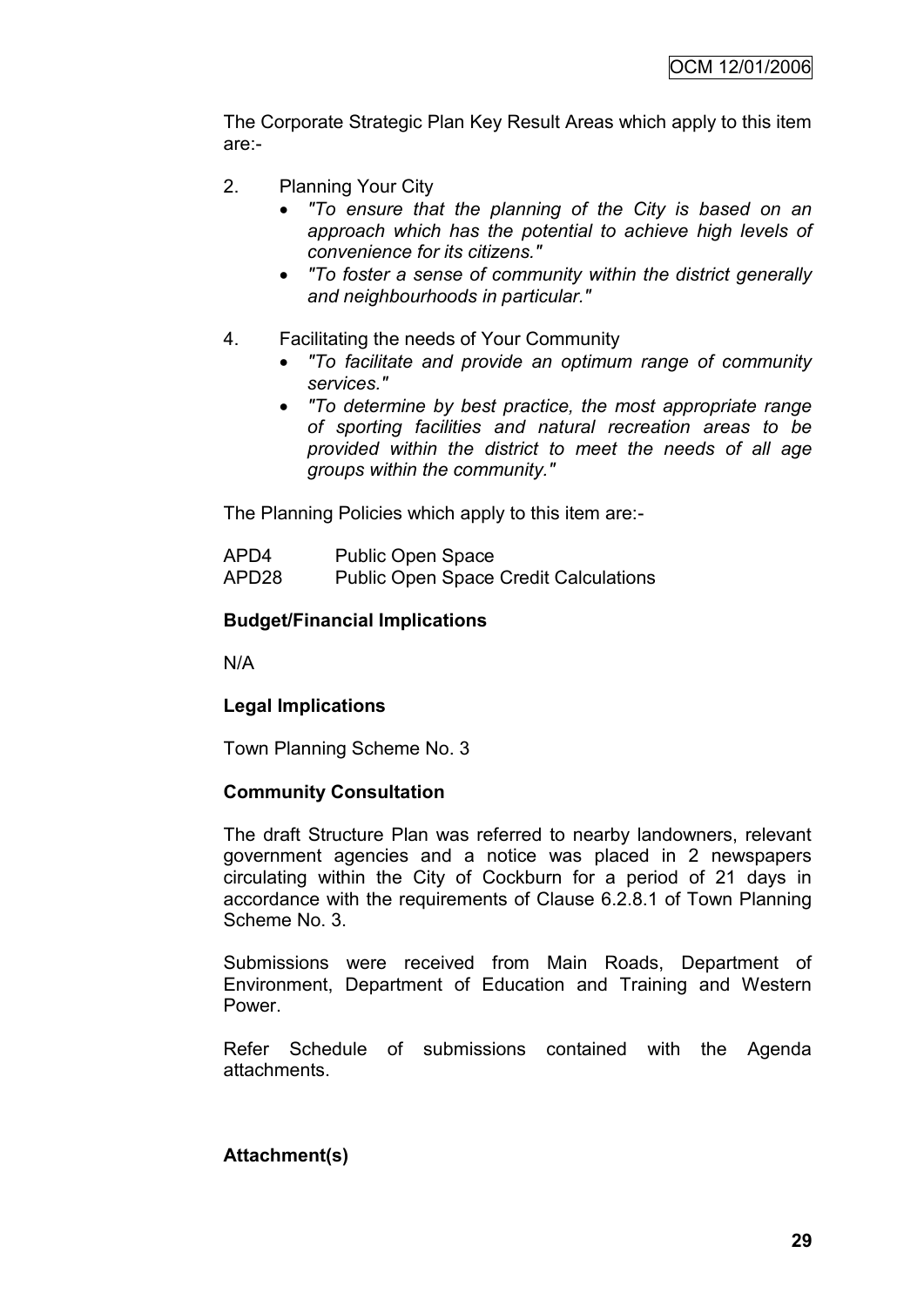- (1) Site Plan
- (2) Structure Plan
- (3) Schedule of submissions

# **Advice to Proponent(s)/Submissioner(s)**

The Proponent and those who made a submission have been advised that this matter is to be considered at the 12 January 2006 Council Meeting.

# **Implications of Section 3.18(3) Local Government Act, 1995**

Nil.

## **14.9 (OCM - 12/1/2006) - PROPOSED STRUCTURE PLAN - LOT 27 LYON ROAD, SUCCESS - OWNER: A ARAUJO - APPLICANT: TAYLOR BURRELL BARNETT (9645H) (MD) (ATTACH)**

#### **RECOMMENDATION** That Council:

- (1) receive the report;
- (2) adopt the Structure Plan for Lot 27 Lyon Road, Success, subject to the following modifications to the structure plan and report, pursuant to clause 6.2.9 of the City of Cockburn Town Planning Scheme No. 3;
	- 1. Include Pedestrian Connectivity Plans (ped shed plans) within the structure plan and structure plan report:
	- 2. Include a section in the report that discusses the requirement for noise walls for those lots that abut the Freeway and this requirement to be shown on the structure plan;
	- 3. Amend section 2.1.2 of the structure plan report to include discussion that the subject land is located within Development Contribution Area No. 7 and will be subject to development contribution costs;
	- 4. Amend Figure No. 3 in the structure plan report to include a current zoning map that shows Development Contribution Area No. 7 boundaries; and
	- 5. Include Lot 24 Lyon Road (previous Water Corp site) within the Structure Plan area, shown as Residential R20, and modify the POS schedule and structure plan report accordingly.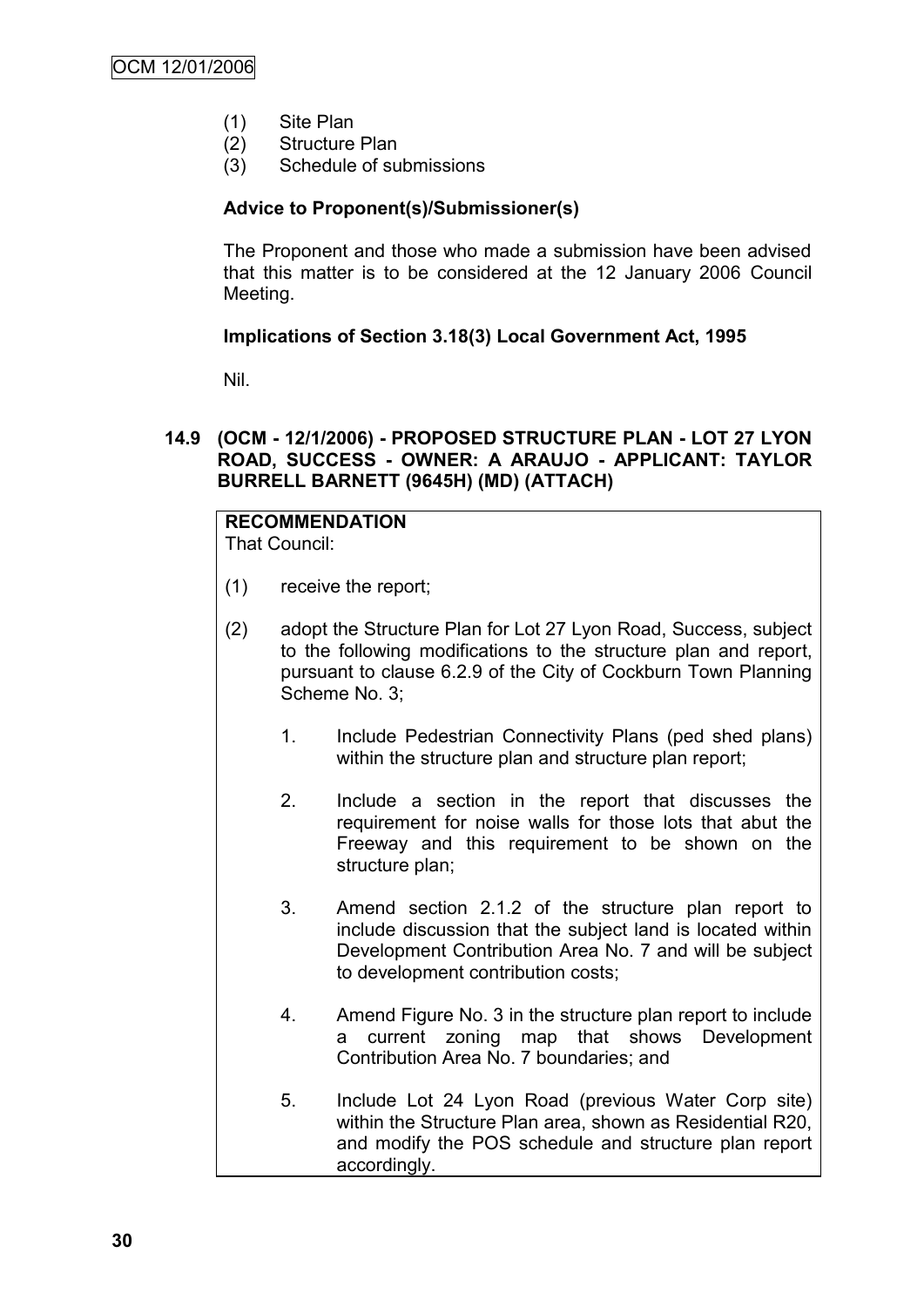- (3) adopt the officer"s comments on the Schedule of Submissions contained in the Agenda attachments;
- (4) forward a copy of the Structure Plan and schedule of submissions to the Western Australian Planning Commission for its endorsement pursuant to clause 6.2.10 of Town Planning Scheme No. 3; and
- (5) advise the applicant and those who lodged a submission of Council"s decision accordingly.

# **COUNCIL DECISION**

#### **Background**

| ZONING:          | MRS:        | Urban                           |
|------------------|-------------|---------------------------------|
|                  | TPS:        | Development Zone                |
|                  |             | Development Area 11             |
|                  |             | Development Contribution Area 7 |
| <b>LAND USE:</b> | Residential |                                 |
| LOT SIZE:        | 4.498 ha    |                                 |

It is proposed to include Lot 27 Lyon Road as part of an overall subdivision estate known as "The Walk". Lot 27 (the subject lot) was only recently purchased by the developer and as such did not form part of the original structure planning for stage 1 of The Walk. The Stage 1 structure plan was adopted by Council on 17 August 2004 and adopted by the WA Planning Commission on the 1 December 2004. Stage 1 of The Walk has already received subdivision approval.

The structure planning for Stage 2 of The Walk has been put on hold pending the WA Planning Commission investigating the need for a train station at the location known as Mandogalup, north of Rowley Road. Stage 2 of The Walk is in close proximity to the proposed train station location and as such the structure planning for this stage cannot be determined until the future of the Mandogalup station is determined.

Lot 27 is located in-between the lots that form part of Stage 1 of The Walk and is known as Stage 3 of The Walk. The planning of Lot 27 is not dependant on the location of the train station as it is located north of the land that has already received subdivision approval for stage 1 of The Walk.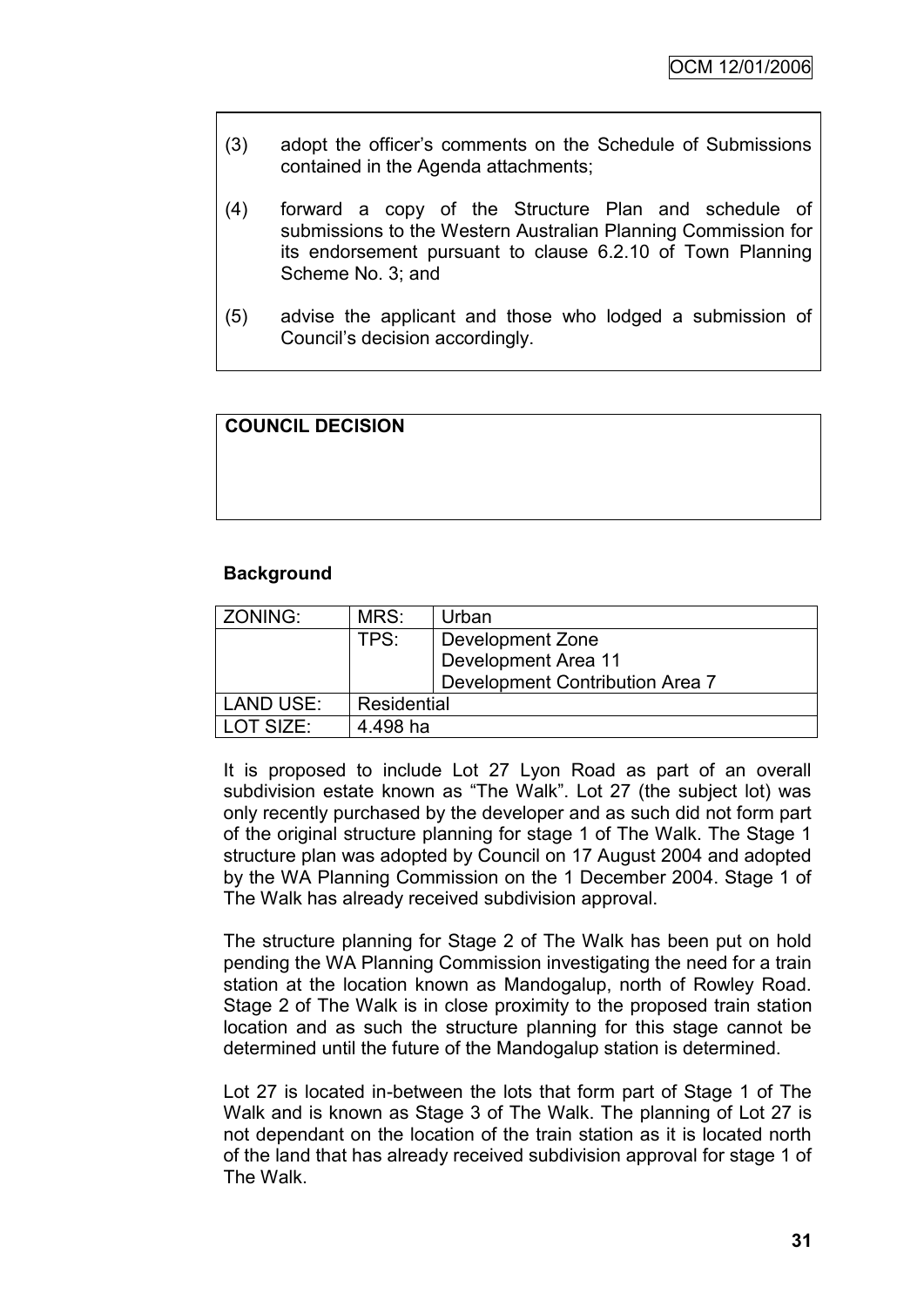#### **Submission**

Lot 27 Lyon Road has been purchased by Bellcross Pty Ltd and the site forms part of a larger subdivision that includes two lots to the north and 5 lots to the south. LWP Property Group is managing the process involved in the development of the estate.

#### Lot Yield

The proposed Structure Plan is likely to yield approximately 57 lots. A base coding of R20 is proposed for the structure plan area.

#### Public Open Space (POS)

Two areas of public open space have already been provided in the northern structure plan area. The subject lot proposes a small pocket park of 0.2778 ha, with four road frontages, that will provide passive recreation, with the potential for a small scale playground and kickabout area.

#### Drainage

Drainage from the Lot 27 Structure Plan area will infiltrate into the groundwater through the dry landscaped basins that will be constructed in the POS to the north and the south of Lot 27.

To comply with the Russell Road Arterial Drainage Scheme (RRADS), three separate basins will be provided within three of the four POS areas outside of the structure plan area. The combined basin areas total 7250 $m^2$ , of which 50% open space credit is sought. The area credit for open space represents less than 14% of the total open space required, which is within Council"s open space credit policy requirements.

## **Report**

The proposed Structure Plan is generally in accordance with Southern Suburbs District Structure Plan (DSP) Stage 2. The Structure Plan shows low density residential (R20) in accordance with the DSP. The proposed structure plan departs from the DSP in that the proposed structure plan shows a centrally located area of POS rather than POS being located in the north-eastern corner of the site, as indicated under the DSP. This departure is considered appropriate given that the detailed planning of The Walk has resulted in alternative POS locations and as a result the POS for the subject lot is not required in the location proposed by the DSP.

## Modifications to Structure Plan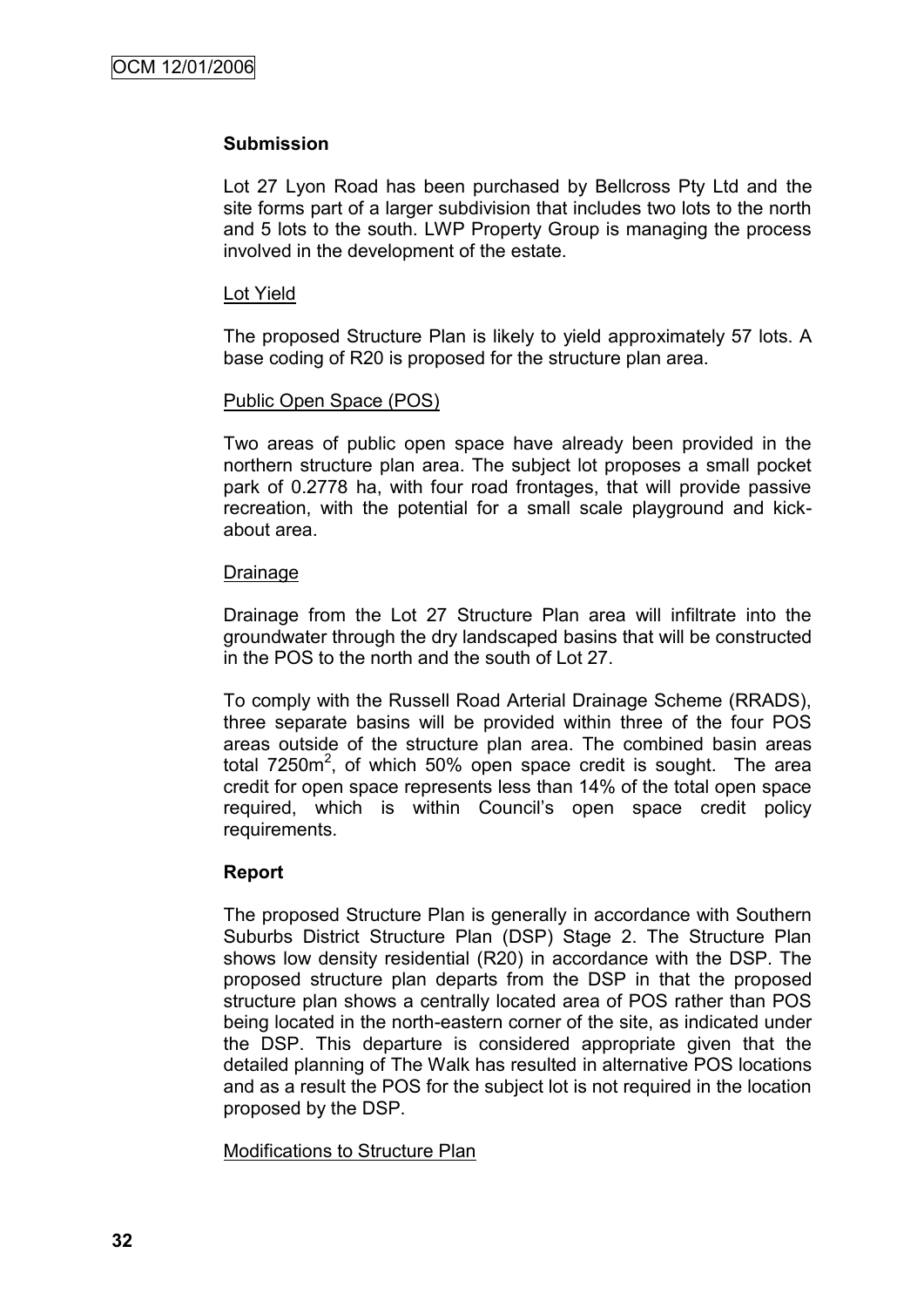Lot 24 Lyon Road is located adjacent to the subject site and is zoned 'Public Purposes - Water Corporation' under the City's Town Planning Scheme. Lot 24 is no longer required by the Water Corporation as a production bore site and as such Water Corp have recently sold Lot 24 to Bellcross Holdings, who are developing the surrounding land to the north and south as part of "The Walk" estate.

The applicant has requested that the Structure Plan for Lot 27 be modified to include Lot 24, as the subdivision of Lot 24 will create four additional lots that will represent a logical extension of the subdivision layout to the immediate north and south.

The applicant has lodged a scheme amendment for Lot 24 which proposes to rezone Lot 24 from "Public Purposes" to "Development" zone. This amendment proposal is subject to separate consideration by Council. Lot 24 will not be able to be subdivided until it is rezoned to "Development" and within an approved structure plan area, in accordance with the City"s Scheme requirements.

It is recommended that the Structure Plan be modified to include Lot 24 and it is considered that the inclusion of Lot 24 is only a minor modification and does not warrant further advertising of the structure plan, as it will result in the creation of four additional lots that will fit in with the proposed road layout and will not have a significant impact on the intent of the structure plan.

## Public Open Space (POS)

The Structure Plan proposes a 2773  $m^2$  area of POS within the structure plan area. This falls short of the required 10% POS required for the site, being 4738 m<sup>2</sup> (inclusive of Lot 24 area) by 1965 m<sup>2</sup>. However, given that the structure plan area forms part of a larger subdivision, a surplus amount of approximately  $4193 \text{ m}^2$  POS is available from Stage 1 of the subdivision, which offsets the shortfall proposed under this structure plan and a surplus of approximately 2228 m<sup>2</sup> POS will remain.

There will be further opportunity to secure areas of POS for Stage 2 of the subdivision, which is pending review of the requirement for the Mandogalup train station and requires the preparation and adoption of a structure plan for that stage prior to subdivision.

## **Conclusion**

It is recommended that the Council adopt the Structure Plan as the basis for future subdivision and development of Lots 24 and 27 Lyon Road, Aubin Grove subject to modifications outlined in the recommendation section of the report and refer the plan to the Western Australian Planning Commission for final endorsement.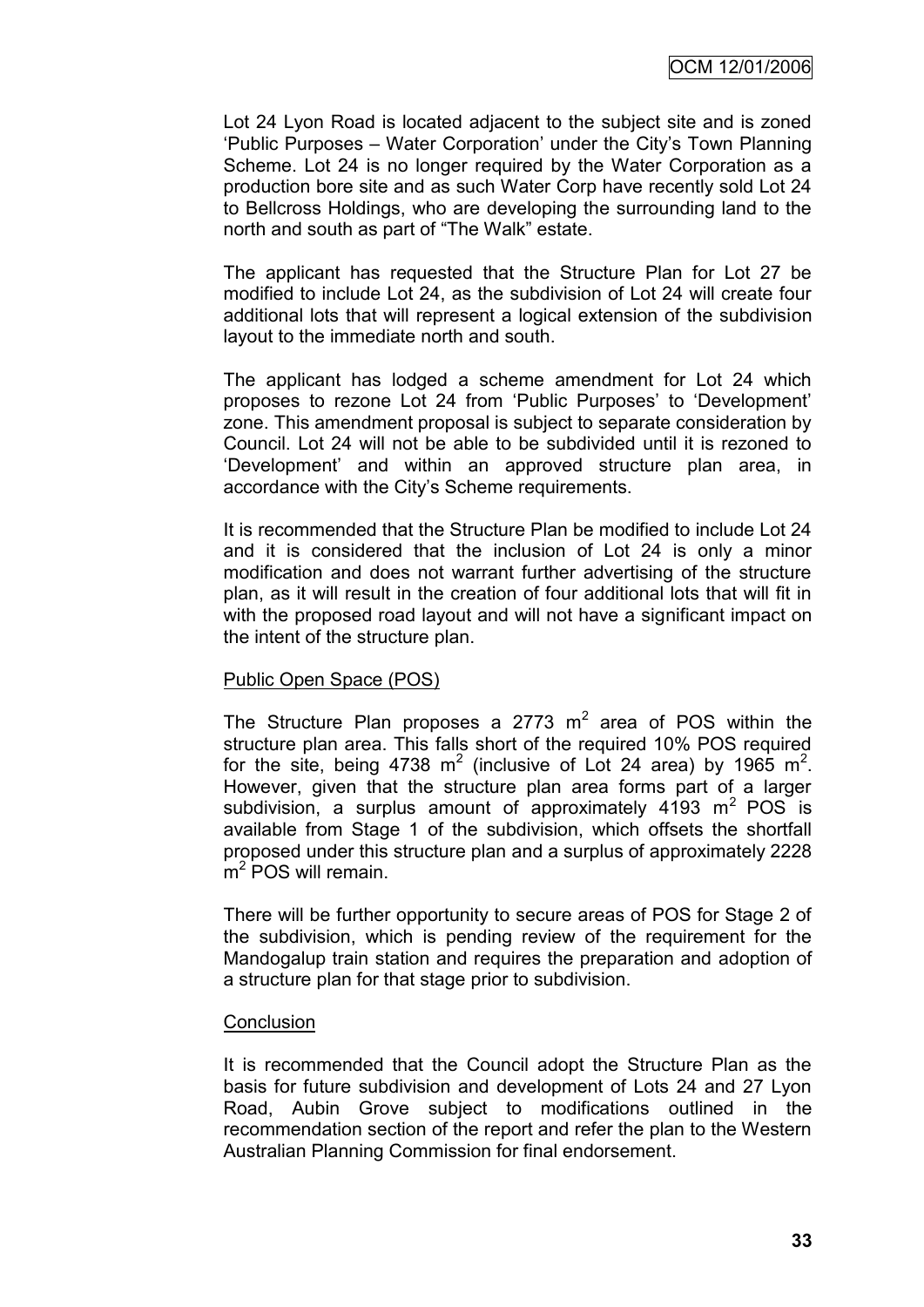# **Strategic Plan/Policy Implications**

The Corporate Strategic Plan Key Result Areas which apply to this item are:-

- 2. Planning Your City
	- *"To ensure that the planning of the City is based on an approach which has the potential to achieve high levels of convenience for its citizens."*
	- *"To ensure that the development will enhance the levels of amenity currently enjoyed by the community."*

The Planning Policies which apply to this item are:-

APD4 Public Open Space APD28 Public Open Space Credit Calculations

## **Budget/Financial Implications**

N/A

#### **Legal Implications**

Town Planning Scheme No. 3

## **Community Consultation**

The application was referred to nearby landowners, relevant government agencies and a notice was placed in 2 newspapers circulating within the City of Cockburn for a period of 21 days in accordance with the requirements of Clause 6.2.8.1 of Town Planning Scheme No. 3.

Submissions were received from the Department of Environment, Water Corporation, Western Power and the Department of Education and Training.

Refer Schedule of submissions contained with the Agenda attachments.

## **Attachment(s)**

- (1) Site Plan;
- (2) Structure Plan;
- (3) Schedule of submissions

## **Advice to Proponent(s)/Submissioners**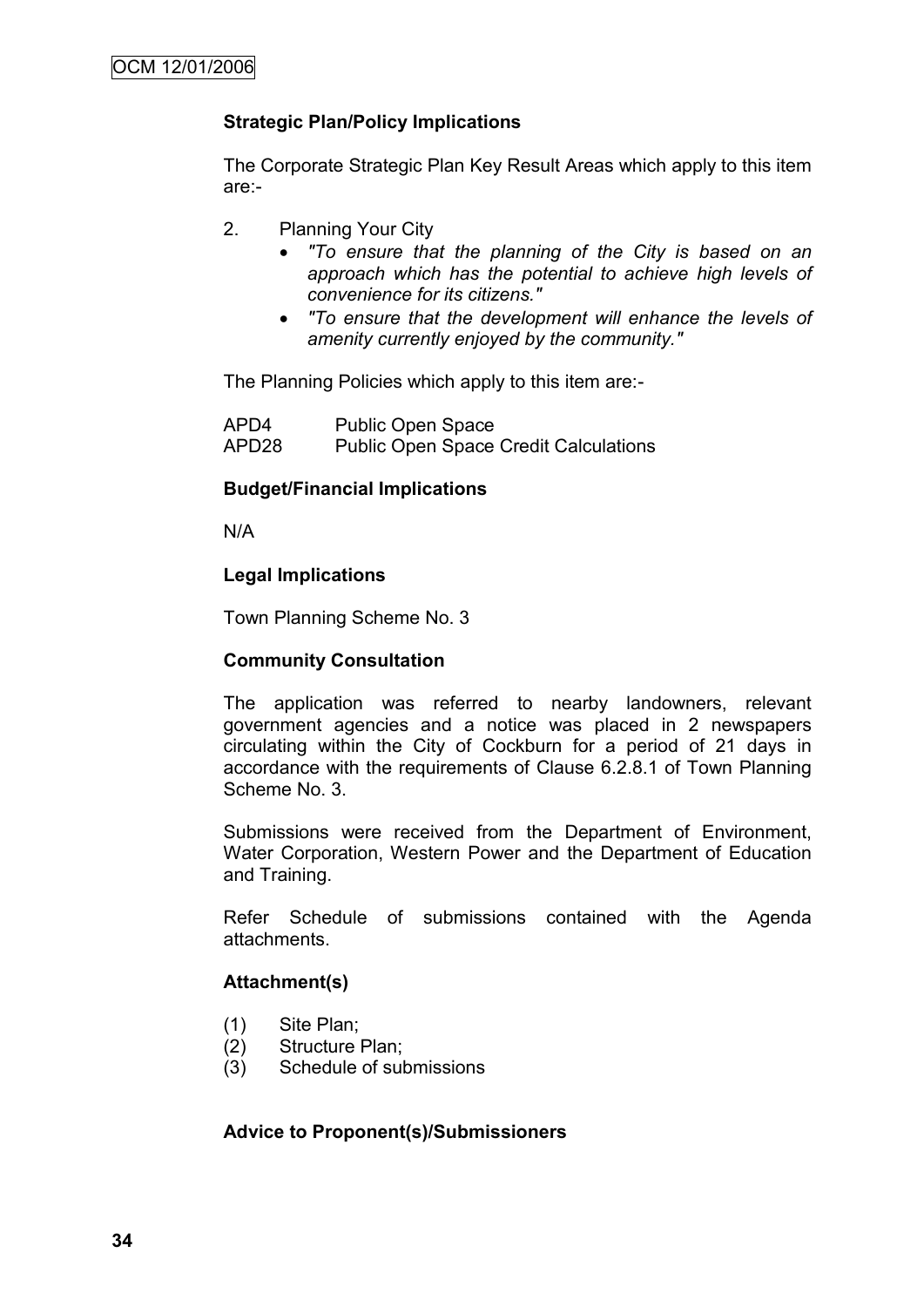The Proponent(s) and those who lodged a submission on the proposal have been advised that this matter is to be considered at the 12 January 2006 Council Meeting.

## **Implications of Section 3.18(3) Local Government Act, 1995**

Nil.

**14.10 (OCM - 12/1/2006) - PROPOSED 'A-CLASS' RESERVE CANCELLATION - RESERVE NO. 15741 (SOUTH COOGEE RESERVE), RUSSELL ROAD WEST, MUNSTER - OWNER: THE CROWN, MANAGED BY THE CITY OF COCKBURN - APPLICANT: THE PLANNING GROUP, ON BEHALF OF LANDCORP (R15741) (CP) (ATTACH)**

# **RECOMMENDATION**

That Council:

- (1) agree to support and proceed with the process for the cancellation of the "A" Class Reserve 15741 (South Coogee), subject to:
	- 1. The proponent providing written agreement to:
		- (i) provide a replacement reserve of at least an equivalent size to the current South Coogee Reserve in a location to the satisfaction of the City;
		- (ii) replacing all facilities and infrastructure from the South Coogee Reserve to a value, in a location and within a timeframe to the satisfaction of the City;
	- 2. Amending the Structure Plan for the Marine Technology Precinct to accommodate a suitably located and dimensioned area of land to be ceded as "Reserve for Recreation" under Section 20A of the Town Planning and Development Act;
	- 3. The receipt of Ministerial approval for Amendment No.36 to Town Planning Scheme No.3;
- (2) upon completion of (1) 1., 2. and 3. above, forward a request to the Department of Planning and Infrastructure to formally initiate the cancellation of the "A" Class South Coogee Reserve; and
- (3) advise the proponent of the Council resolution.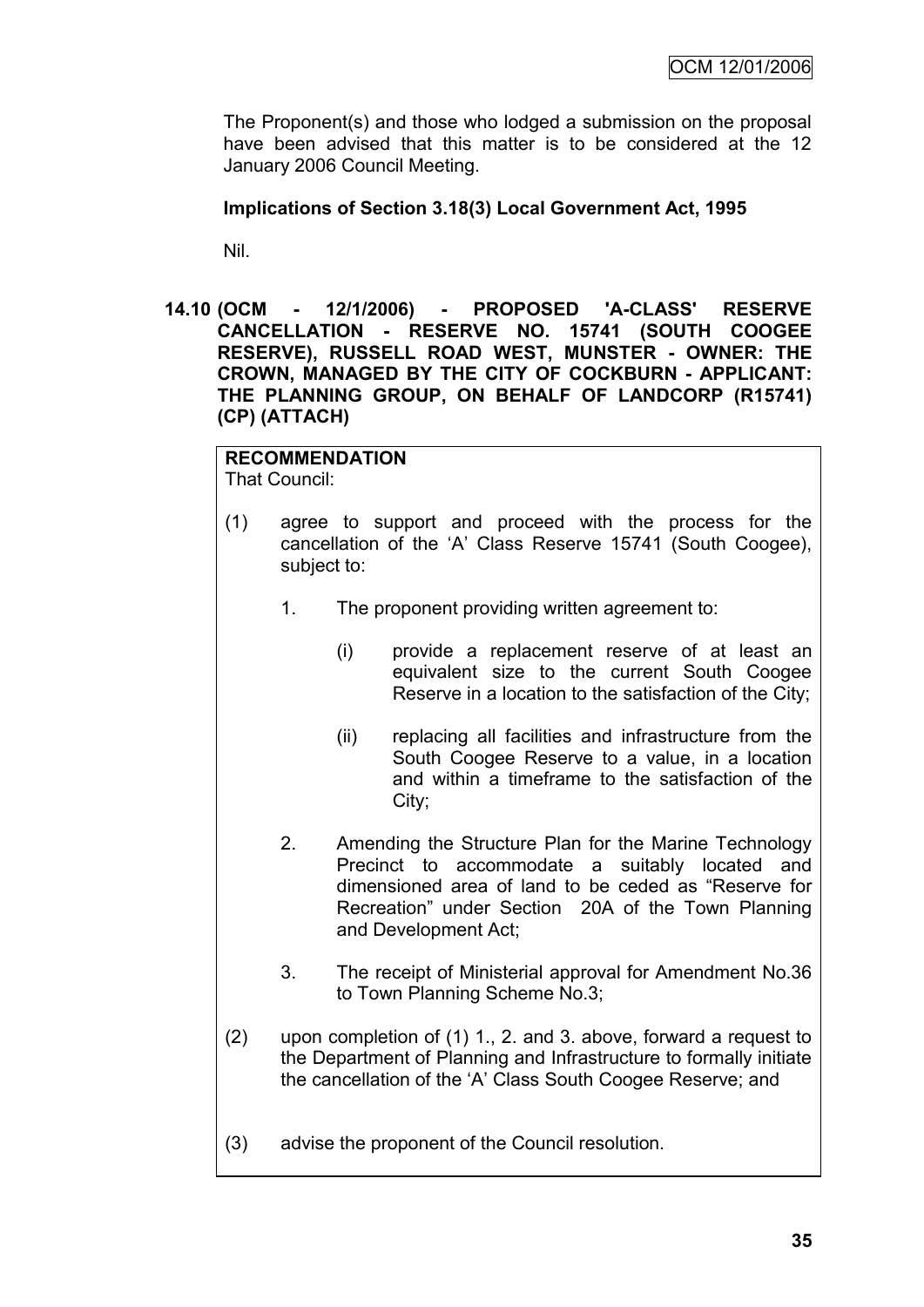# **COUNCIL DECISION**

#### **Background**

| ZONING:   | MRS: | Urban, adjoining Primary Regional Road   |
|-----------|------|------------------------------------------|
|           |      | Reserve                                  |
|           | TPS: | <b>Currently: Parks &amp; Recreation</b> |
|           |      | Proposed (under Scheme Amendment No.     |
|           |      | 36): Development Zone, Development Area  |
|           |      | No.6, Special use Area No.9              |
| LAND USE: |      | Oval, clubrooms, tennis court, carpark   |
| LOT SIZE: |      | 3.2479ha                                 |

Reserve No. 15741 (ie "South Coogee Reserve") is situated on Russell Road, west of the intersection with Rockingham Road in Munster, and comprises 3.2479ha in area (refer to the Locality Plan in the Agenda attachments).

The South Coogee Reserve was created in 1914 under the 1911 Roads Act, the control and management of which was subsequently transferred from the Fremantle Roads Board to the City of Cockburn. The reserve represents land that has been set aside generally for public purposes, under Part III of the 1933 Land Act (1933 LA) (now repealed) and the 1997 Land Administration Act (1997 LAA). Since the introduction of the 1997 LAA crown reserves are now created by Ministerial Order and all land reserved under the provisions of the 1933 LA is deemed land reserved under Section 41 of the LAA. The reserve has an "A" classification.

The reserve is adjoined to the east by the former South Coogee Primary School site, which is now vacant after the school was relocated to Ivankovich Road, Beeliar in 2002.

A Challenger TAFE has been approved for construction on land adjoining the reserve to the north within the proposed Marine Technology Precinct ("MTP") of the Australian Marine Complex ("AMC"), while a "common user facility" is proposed to be developed in the MTP on land adjoining the reserve to the west.

Since the relocation of the South Coogee Primary School, the reserve is now only regularly used by a soccer club and two cricket clubs. The reserve comprises of a large cleared oval, cricket pitch, tennis court, club rooms and parking area. The tennis courts and open space of the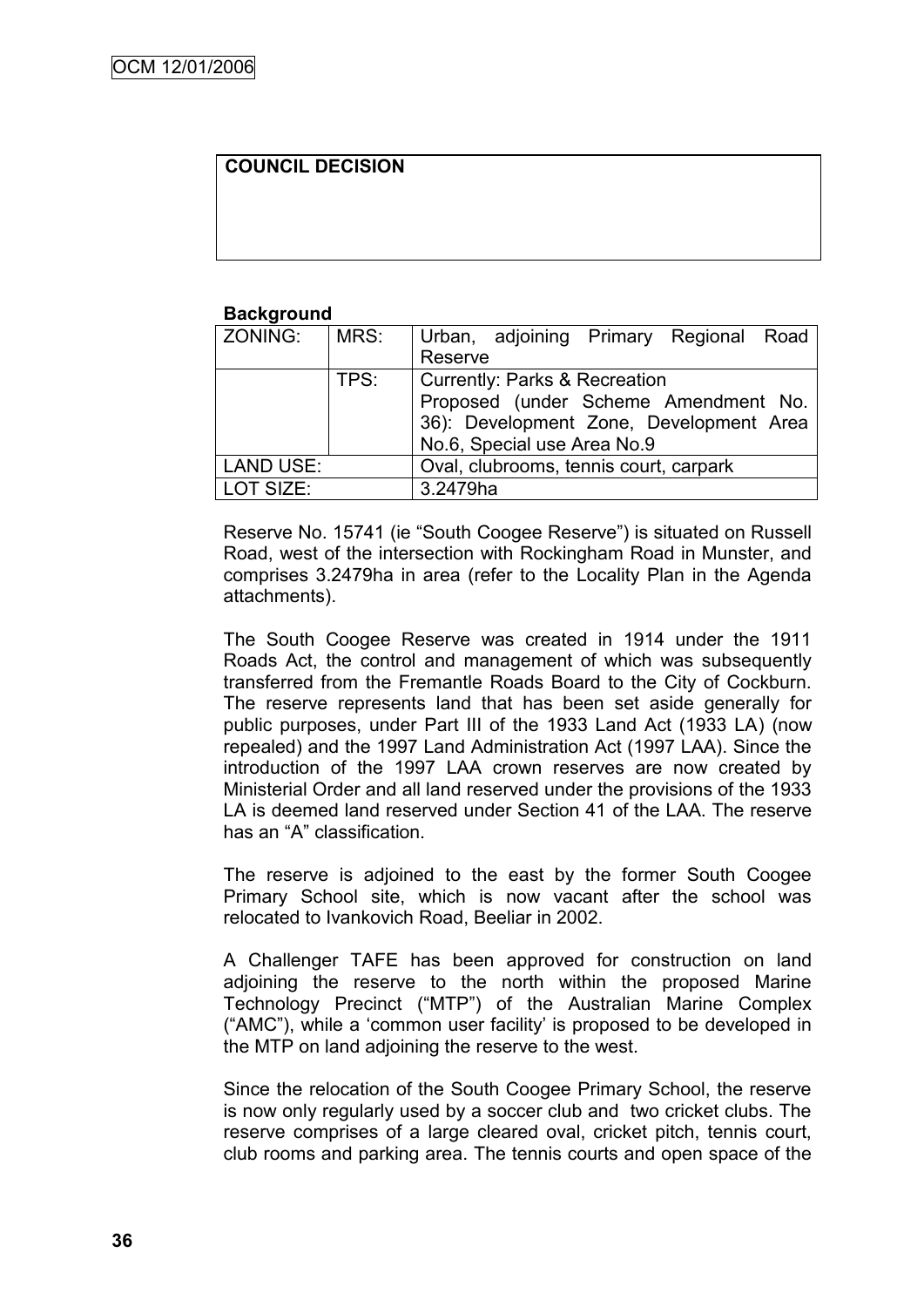reserve are otherwise only used by some residents on an informal basis.

The reserve is currently zoned Parks & Recreation in the City"s Town Planning Scheme, however, measures are underway to rezone the reserve and adjoining former school site and the nearby Agricultural Hall site to "Development Zone" to allow the land to be incorporated into the structure plan for the proposed MTP. The structure plan and rezoning initiatives were previously reported to the Ordinary Council Meetings on 15 February (Item 14:10) and 14 July 2005 (Item 14:14) respectively.

# **Submission**

In addition to the rezoning of the land referred to above, it is necessary for the "A Class" reserve classification for the South Coogee Reserve to be cancelled to enable the land to be incorporated within the structure plan for the proposed MTP to facilitate the development of research and development land uses.

It is intended for the reserve site to be purchased from the crown to facilitate development of the above land uses. It is proposed to replace the current 'A Class' reserve by creating a reserve of similar area under Section 20A of the Town Planning & Development Act in the northeastern corner of the MTP structure plan, abutting the south side of Frobisher Avenue to the west of Rockingham Road (refer to the adopted MTP structure plan in the Agenda attachments).

In support of the reserve cancellation request, the Planning Group submission states:

- The 1933 LA Act enabled reserves to be classified as Class A, B or C. However, under the 1997 LA Act there is no longer provision to create new Class B or C reserves.
- Reserves classified as "Class A" have the greatest degree of protection for reserve lands. An "A Class" classification is solely used to protect areas of high conservation value.
- The Certificate of Title indicates the South Coogee Reserve (No. 15741) has been created for the purpose of recreation. Since the purpose of the reserve is for public use, the City of Cockburn has been nominated as the primary interest holder and in control and management of the reserve under a Management Order.
- Where the Minister proposes to cancel a reserve or its "Class A" classification to change its purpose; to excise land for a road or to reduce the area by more than 5% permitted in specified circumstances, the Minister must:
	- Advertise the intention in a State newspaper; and
	- No sooner than 30 days later table the proposal before Parliament with an explanation;
	- After doing so, either House of Parliament then has 14 sitting days to pass notice of disallowance.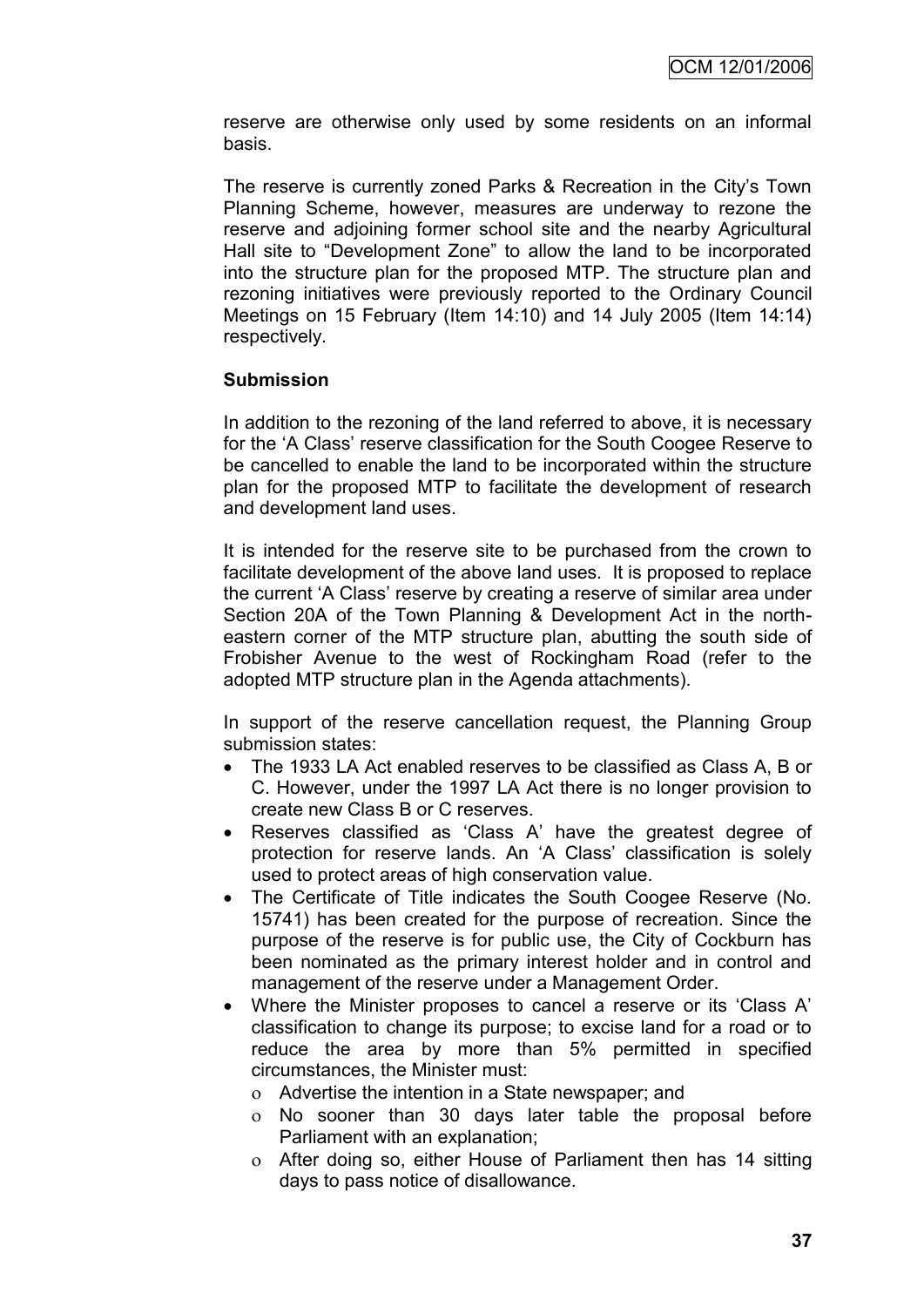It is understood that as long as there is no objection from Parliament the cancellation may be implemented. The Department for Planning and Infrastructure will require a report on the proposal including location and dimensions of the proposed new reserve. The existing and proposed reserve will need to be valued by the Valuer generals Office.

## Justification:

Justification provided for the cancellation of the South Coogee "A Class" reserve is summarised as follows:

- An "A" classification for a reserve is exceptionally powerful, guaranteeing that a reserve forever remains dedicated to the purpose declared, until amended by an Act of Parliament. An "A" classification is spared for where there is a perceived need for the highest form of protection (eg. Kings Park or national parks). Given this and the following circumstances, the appropriateness of retaining an "A" Classification for the South Coogee Reserve is considered inappropriate.
- The South Coogee Reserve originally created for public recreation is located relatively remote and isolated from the future residential areas to the north and north-east (i.e. in Development Areas 4 & 5) that could otherwise optimally benefit from using it for recreational purposes, for which the reserve was originally intended.
- The isolated location of the existing reserve at the southern boundary of the proposed MTP suggests the reserve is an underutilised and inefficient asset because it does not rely on a large catchment of potential users in close proximity, indicating that potential users must travel unreasonably in order to use the site.
- The surrounding industrial, vacant and redeveloped land uses together with Rockingham Road (a Primary Regional Road) implies that the site generally suffers from a lack of passive surveillance, raising potential security concerns and adversely affecting usage levels. It is submitted that the attractiveness of the reserve for recreational use is therefore considered to be of a low standard.
- The reserve had been used previously by the former, adjacent, South Coogee Primary School to service their recreational needs. Since the school relocated, that need no longer exists.
- Considering the now redundant primary school and the proposed future use of the reserve (being incorporated within the MTP structure plan) there is no requirement or additional demand for the existing reserve.
- Development of the MTP and AMC does not incorporate any significant residential development, and does not therefore contribute to the reserves expositing or future usage catchment.
- The reserve cancellation will facilitate the development of the marine activity cluster through the AMC development, of which the Technology Precinct constitutes a part.
- In order to retain the quality and quantity of public open spaces in the vicinity, the MTP structure plan proposes to provide an equally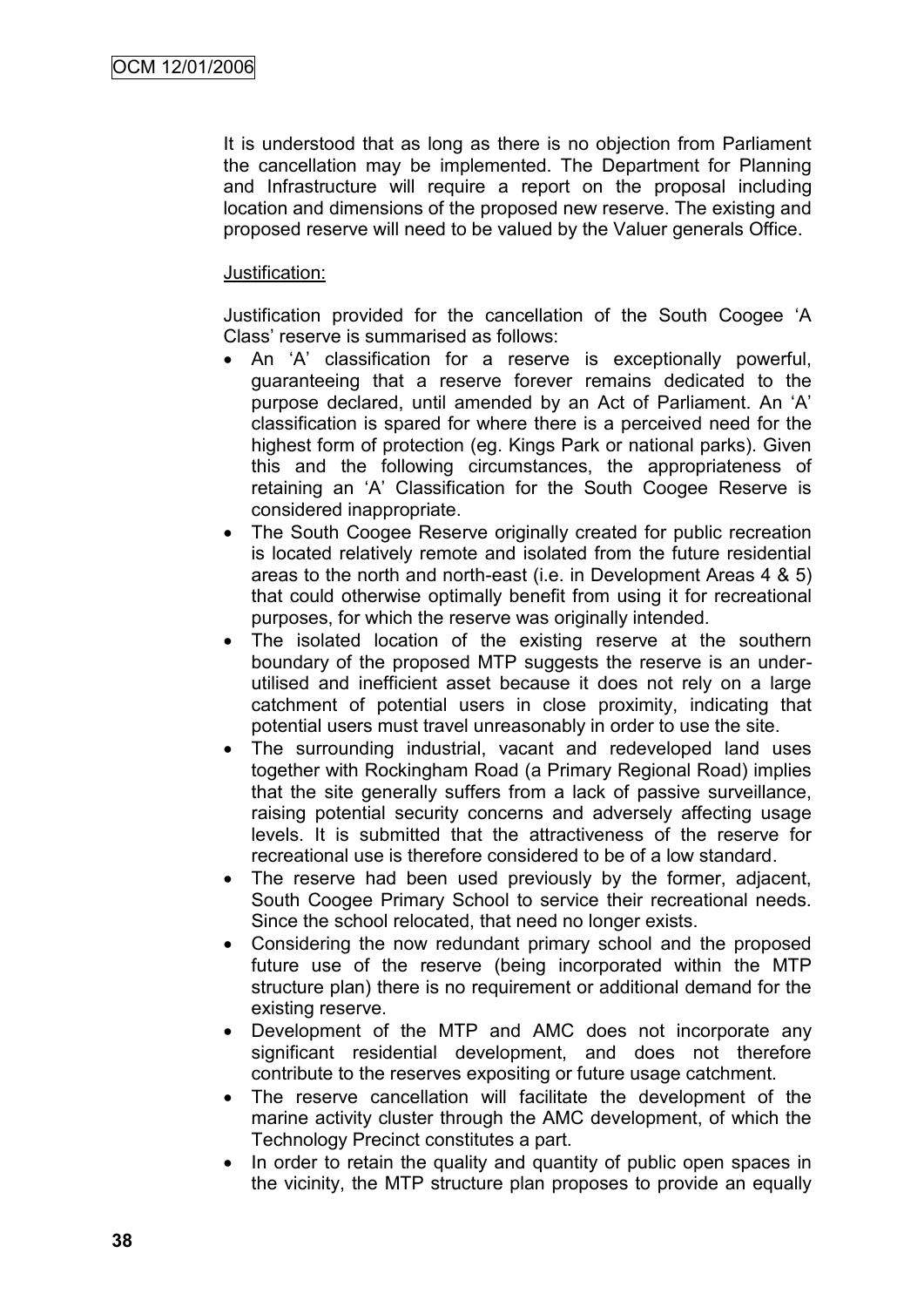sized area of reserve in the north-eastern corner of the Precinct, adjoining Frobisher Avenue and Rockingham Road. The provision of open space in this area is considered to be a strategic location for a number of reasons, including:

- Placement of the reserve in the north-eastern corner makes more efficient connections with the residential land uses that surround the technology precinct.
- Improved efficiency of recreational land use because it will be located in better proximity to a greater number of local residents in the City.
- Relocation away from less desirable land uses and closer to residential areas will enhance the potential for passive surveillance, reducing safety concerns, making residents more comfortable and inclined to use the open space for recreation.
- The north-eastern corner location will help to provide a transition from the commercial land uses of the Technology Park and buffer the future residential areas to the north of Frobisher Avenue.
- Connectivity advantages, linking numerous surrounding public open spaces, including Santich Park and Beeliar Regional Park, which are found in the general locality of the Marine Technology Precinct.
- o Improved levels of access for users to the relocated reserve location in the north-eastern corner of the precinct could expand the size of the reserves catchment.

# **Report**

It is acknowledged that the adopted MTP Structure Plan and Scheme Amendment (No.36) currently under way anticipate the incorporation of the South Coogee Reserve into the AMC. This is reflected in the previous Council resolutions referred to above. Furthermore, the justification provided in support of the request for cancellation, described above, is considered valid.

The City"s Community Services Department has indicated support of the proposed closure of the South Coogee Reserve on the basis that another reserve of equal size and infrastructure is provided at another location within the immediate area and north of the current reserve.

However, some basic requirements for the provision of a relocated active recreation reserve include:

- 1. The relocated reserve being of equivalent size to the current South Coogee Reserve.
- 2. The grassed playing field area dimensions for the relocated reserve are at a minimum 150m x 180m and of a rectangular configuration in order to potentially accommodate a range of sporting activities.
- 3. The minimum width of the reserve at any point is no less than 150m.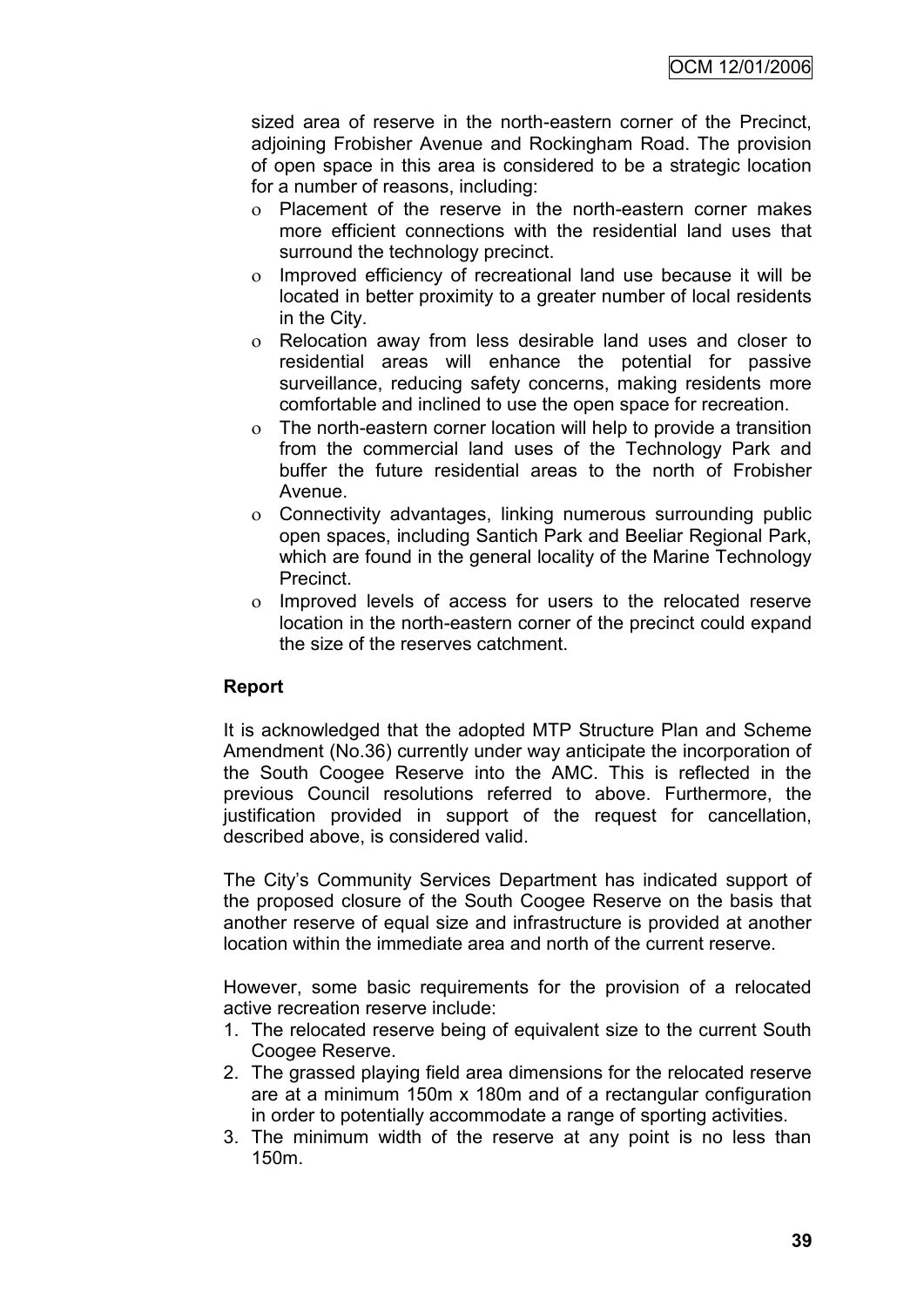4. All other facilities on the reserve are, at a minimum, replicated, i.e. Clubrooms, tennis courts, infrastructure and sufficient parking.

The above specifications will require the MTP structure plan to be amended to reconfigure the proposed replacement reserve area.

Notwithstanding the above, a basic fact is that the City has a facility that it has expended money to establish a facility to service the sporting and recreational needs of the community. Therefore, before agreeing to seek cancellation the City should have written guarantees that replacement facilities and infrastructure will be provided on the replacement reserve.

From a recreational planning perspective, there would be a need to coordinate the development of infrastructure on reserve land in appropriate locations to facilitate the transfer of existing sporting groups from the South Coogee Reserve to other suitable venues.

A major concern is that there are no other facilities within the region where the clubs could be relocated to. This is of primary concern for the Soccer club as South Coogee Reserve is the home ground of the club where they train and host "home" matches. If the field became unavailable there is no opportunity for the club to use another facility within Cockburn. Junior and Senior cricket fixtures for the region would be affected, however the relevant fixturing bodies should be able to accommodate the changes in the short term, given sufficient notice.

Given that there were no specific timeframes for the developments in the proposal and a sporting field takes approximately  $1.5 - 2$  years to develop, in order to maintain continuity for sporting clubs, it will probably be necessary **to** develop sporting facilities at another reserve in the locality, for example, Visko Park or Radonich Park. The benefits would be seen in a reduction of the assumed crossover period where there is no field available to the clubs currently using South Coogee Reserve.

#### Conclusion:

The proposal for the South Coogee Reserve "A" classification to be cancelled to allow the land to be incorporated into the structure plan for the proposed Marine Technology Precinct is supported for the following reasons:

- The proposal is consistent with previous Council resolutions anticipating the land being incorporated into the MTP, in terms of the adoption of the Structure Plan and Scheme Amendments affecting the area;
- Justification provided in support of the request is considered valid;
- Subject to the proponent confirming agreement to item (1) (i) in the recommendation, the transitional implications for affected sporting groups should be able to be effectively managed.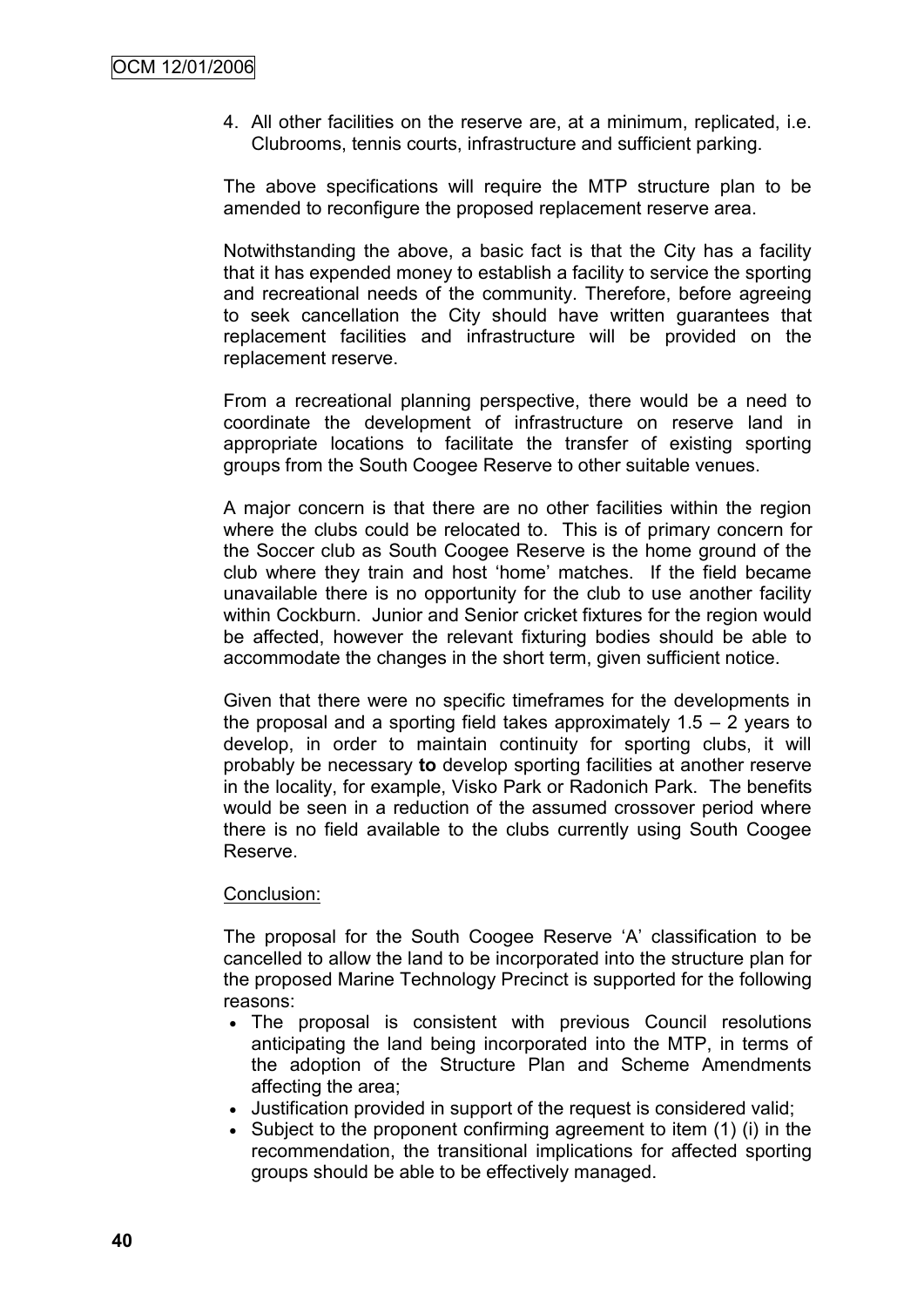# **Strategic Plan/Policy Implications**

The Corporate Strategic Plan Key Result Areas which apply to this item are:-

- 1. Managing Your City
	- *"To conduct Council business in open public forums and to manage Council affairs by employing publicly accountable practices."*
- 2. Planning Your City
	- *"To ensure that the planning of the City is based on an approach which has the potential to achieve high levels of convenience for its citizens."*
	- *"To ensure that the development will enhance the levels of amenity currently enjoyed by the community."*
- 4. Facilitating the needs of Your Community
	- *"To facilitate and provide an optimum range of community services."*
	- *"To determine by best practice, the most appropriate range of recreation areas to be provided within the district to meet the needs of all age groups within the community."*
- 5. Maintaining Your Community Facilities
	- *"To construct and maintain parks which are owned or vested in the Council, in accordance with recognised standards and convenient and safe for public use."*
	- *"To construct and maintain community buildings which are owned or managed by the Council, to meet community needs."*

The Council Policies which apply to this item are:-

SPD2 COMMUNITY FACILITIES INFRASTRUCTURE - 10 YEAR FORWARD PLAN

## **Budget/Financial Implications**

The development of sporting facilities on another reserve in the locality will be necessary to provide continuity for clubs currently using the South Coogee Reserve.

## **Legal Implications**

Land Administration Act, 1997 refers.

## **Community Consultation**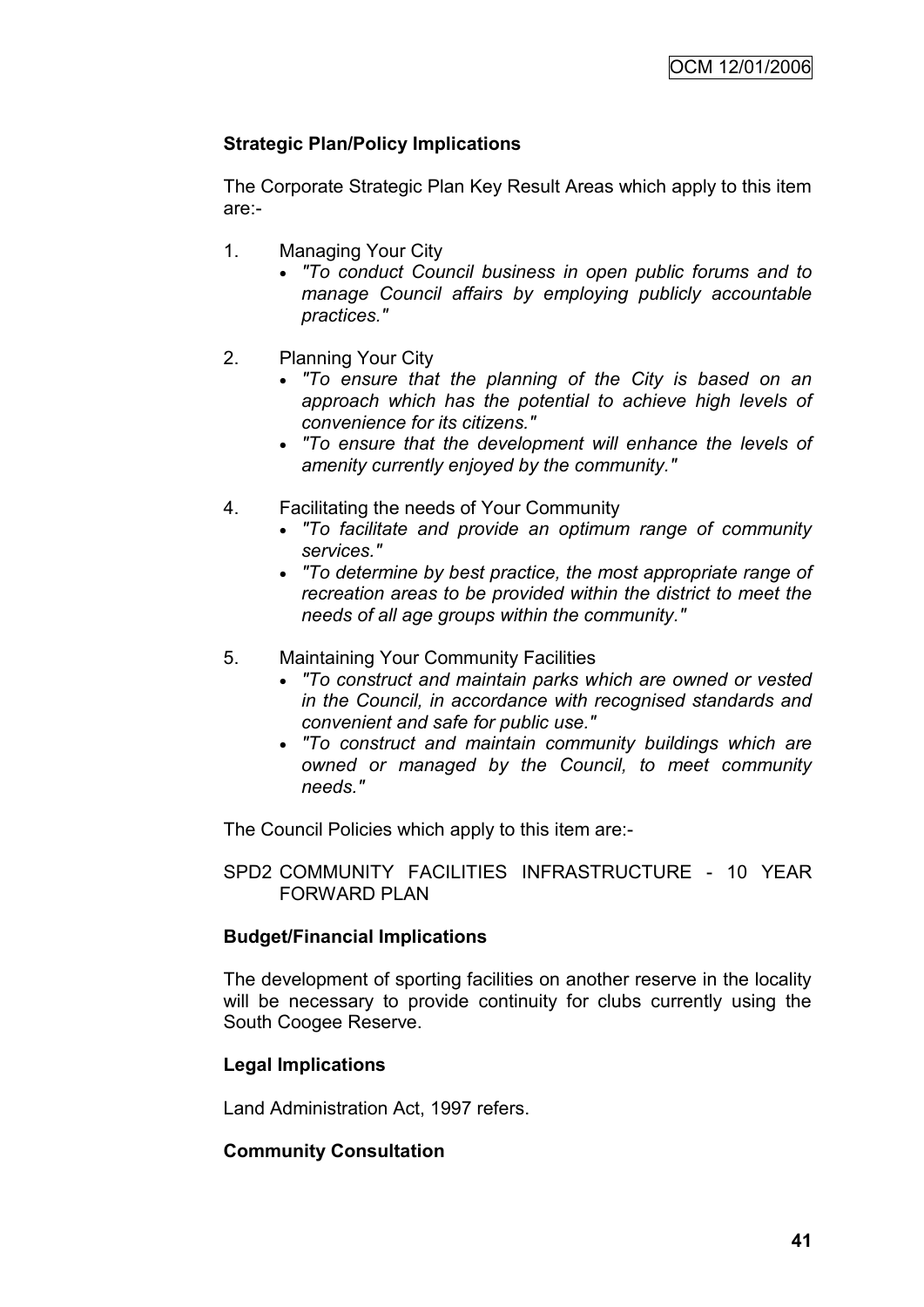Where the Minister proposes to cancel a reserve or its "Class A" classification, the Minister must:

- Advertise the intention in a State newspaper; and
- No sooner than 30 days later table the proposal before Parliament with an explanation;
- After doing so, either House of Parliament then has 14 sitting days to pass notice of disallowance.

# **Attachment(s)**

- (1) Locality plan
- (2) Marine Technology Structure Plan

## **Advice to Proponent(s)/Submissioners**

The Proponent(s) has been advised that this matter is to be considered at the 12 January 2006 Council Meeting.

# **Implications of Section 3.18(3) Local Government Act, 1995**

Nil.

# **14.11 (OCM - 12/1/2006) - FINAL DUST MANAGEMENT PLAN FOR INERT LANDFILL - LOTS 1, 410 AND 451 MIGUEL ROAD, BIBRA LAKE - OWNER/APPLICANT: MOLTONI CORPORATION PTY LTD (4129346; 4113473; 4413031) (CW)**

# **RECOMMENDATION**

That Council:

- (1) endorse the Final Dust Management Plan and Staging Plan dated 13 December 2005 to enable Class 3 Bulk Earthworks to occur during the moratorium period specified in Council Policy SPD7 for 3 years on Lots 1, 410 and 451 Miguel Road, Bibra Lake, subject to the following conditions:-
	- 1. Times of operation as indicated in section 2.10 of the Management Plan are to be limited to 7.00am to 7.00pm, Mondays to Saturdays inclusive. No works on site (other than dust suppression works) are permitted outside these hours without prior written approval of the City's Health Service.
	- 2. Bulk earthworks only being undertaken from  $1<sup>st</sup>$  October to 31<sup>st</sup> March, subject to an ongoing program of stabilisation on all exposed land prior to the completion of works, to the satisfaction of the City"s Health Services.
	- 3. The Developer shall maintain strict control of works with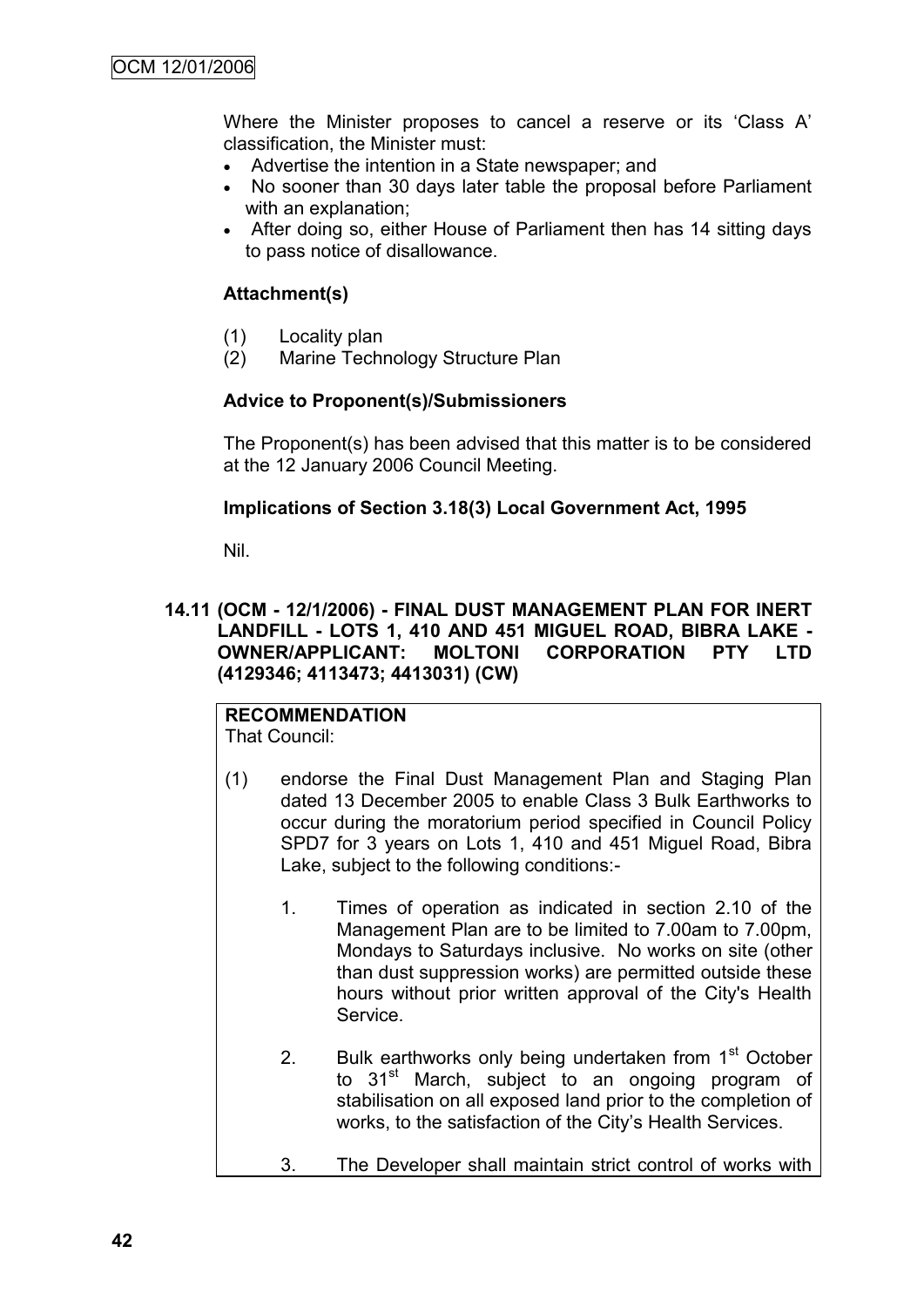dust-creating potential. Material which has been excavated for trenching or stockpiled shall be stabilised if it is to be left exposed for longer than 72 hours.

- 4. Sufficient wind fencing (sufficient to surround the site and also the area which is being worked) is to be available within 1 hour of being required by the City of Cockburn or the Developer.
- 5. The nominated wind fencing is to remain in position until the disturbed surface is stable. Where wind fencing becomes damaged it is to be repaired/replaced within 12 hours of the damage being reported.
- 6. Item 3.4 of the Management Plan indicates the use and volumes of water during fill operations for both dust suppression of the fill and road networks. A water truck of a minimum of 10,000 litres capacity must be available for use and allowance must be included to provide additional watering of the site and road network as necessary (especially during the April to September periods).
- 7. The Developer shall visit the site each non working day when adverse weather conditions are conducive for the production of dust (including when wind speeds exceed 28 knots) and commence dust suppression measures if necessary.
- 8. Results from dust monitoring on the site are to be provided to the City's Health Service within 48 hours of a request being made.
- 9. The City's Health Service reserves the right to direct the on-site manager to cease works should it be determined that ongoing works are exacerbating the dust emissions to a point that suppression measures are failing. This also includes directing the Developer to commence hydromulching/chemical stabilisation within 48 hours of being so directed.
- 10. Any complaint relating to dust, odour, noise or smoke lodged with Moltoni Corporation Pty Ltd or its contractors regarding this site is to be forwarded to the City's Health Service within 48 hours of receipt.
- 11. It is the responsibility of the Developer to maintain site stability until such time as the property changes ownership. Allowance must be made to ensure that the hydro-mulch (or similar) crust is maintained over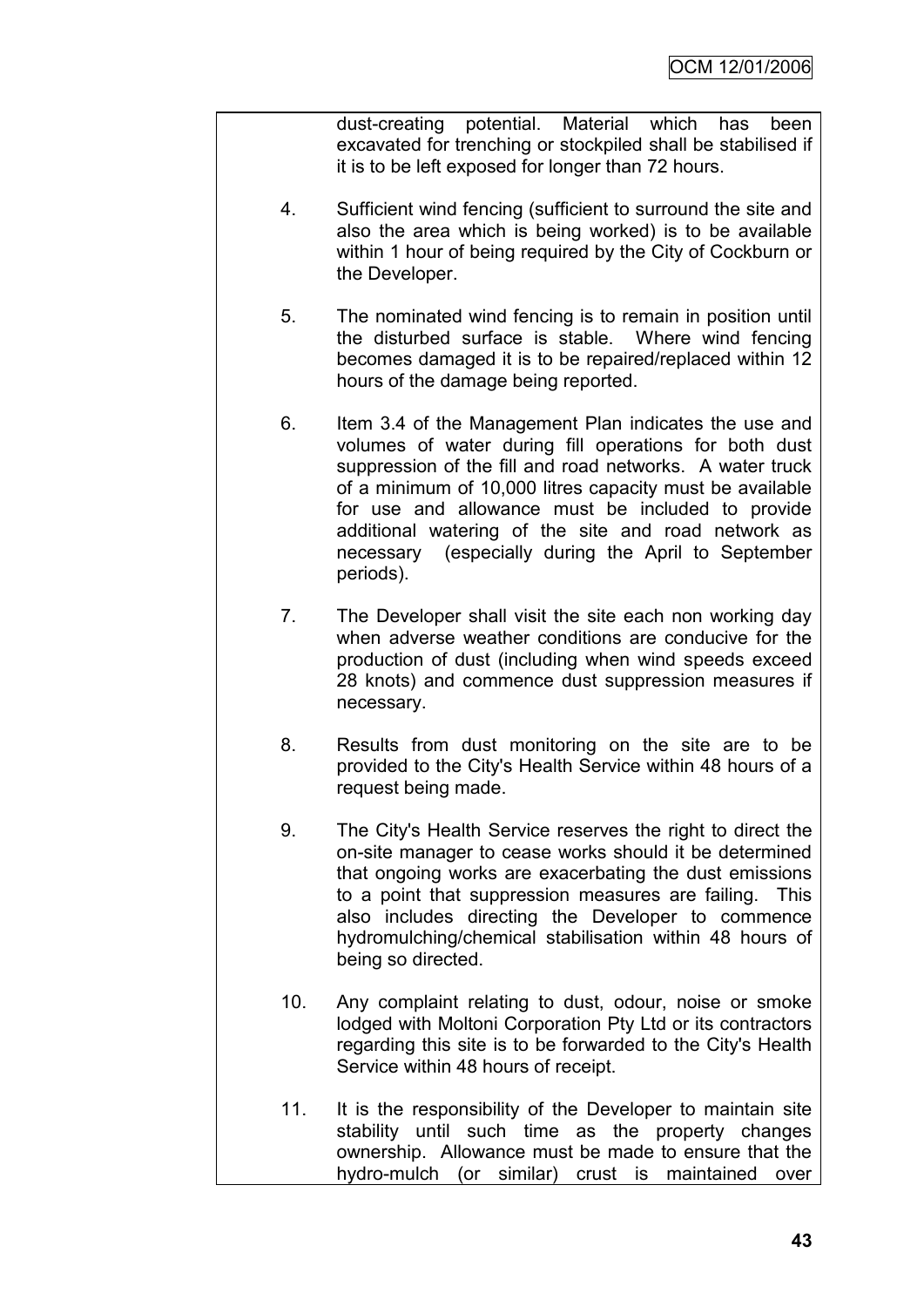completed areas, especially over the summer months. The City's Health Service is aware that hydromulch (being a paper based product) may not be classed as "inert" therefore should hydromulch not be permitted on site, Moltoni Corporation Pty Ltd is to advise the City's Health Service of their preferred dust suppression chemical (ie substitute for Hydromulch).

- 12. After all siteworks are completed, and before the Developer has vacated the site, the Developer must ensure that the entire site is stable. The Developer then retains responsibility for site stability until change of ownership/control takes place. After the change of ownership/control has taken place, the new owner or controlling party will inherit responsibility for site stabilisation.
- 13. The timing of the work and control of dust emissions as specified above is to be strictly adhered to. Failure to do so may result in the rescinding of the approval to operate during the moratorium and/or subject the Developer to possible legal action.
- 14. Upon the expiration of this 3 year approval no further bulk earthworks may occur during the moratorium period unless with the prior consent of Council, whereby a fresh application must be lodged.
- (2) advise the applicant that Council will not take any further action in relation to ensuring compliance with Condition 9 of approval for inert landfill site with regard to adherence with the moratorium period in Council Policy SPD7.

# **COUNCIL DECISION**

## **Background**

Council at it"s Ordinary Meeting on 8 December 2005 with regard to item 14.2, resolved to

*"Grant temporary planning approval for a period of three years only for an inert landfill site and resource recovery centre on Lots 1, 410 and*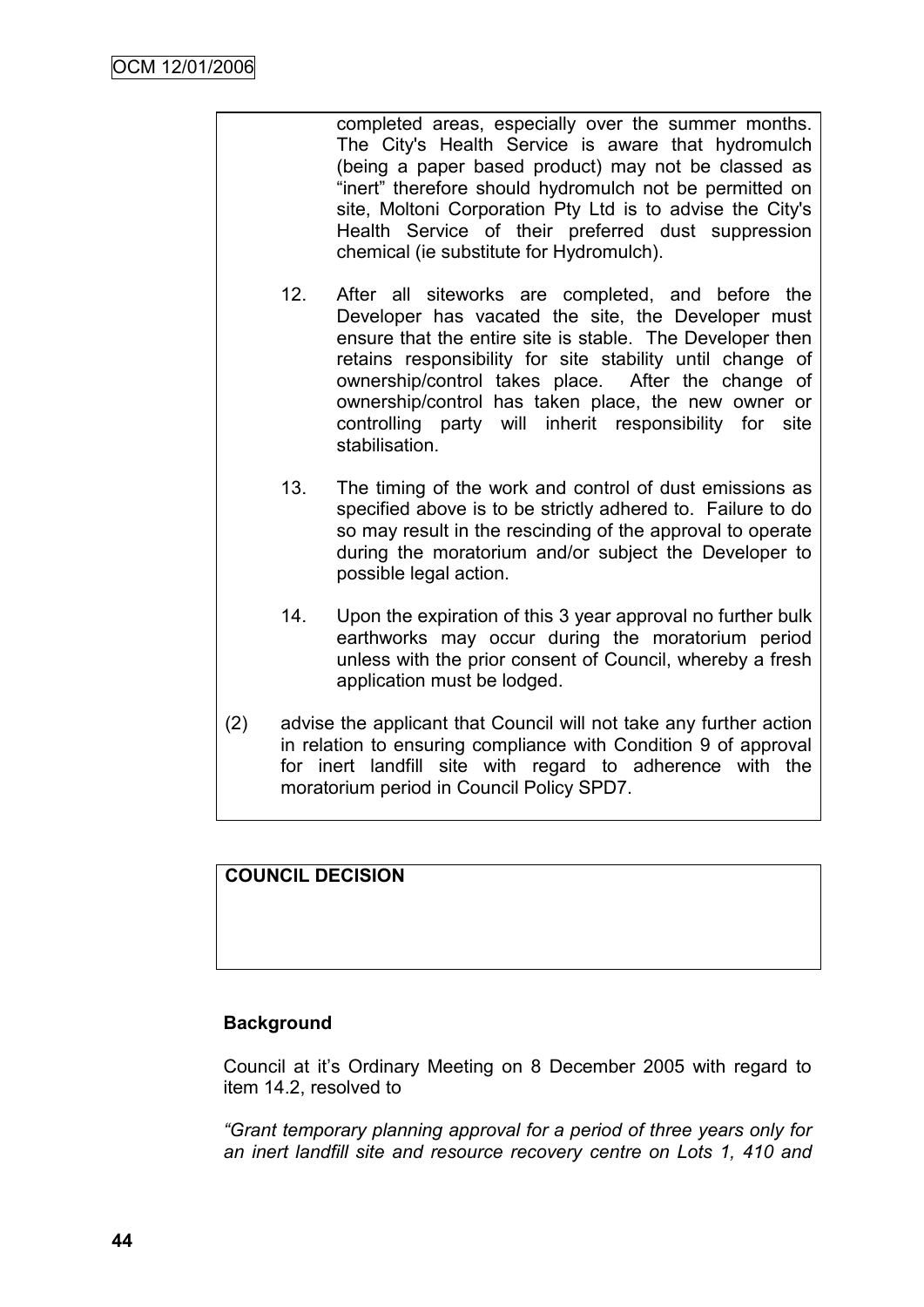*451 Miguel Road, Bibra Lake, in accordance with Clause 10.6 of Town Planning Scheme No. 3, subject to the following conditions:*

# *STANDARD CONDITIONS…*

*9. The carrying on of the development must not cause a dust and smoke nuisance to neighbours. The Developer is required to submit a Dust Management Plan in accordance with the Council's Policy SP7 Prevention of Sand Drift from Subdivision and Development Sites within the City of Cockburn. The Plan is to be approved by the Council's Health Services prior to the commencement of earthworks and complied with during the life of the development… "*

Moltoni Corporation Pty Ltd (the Developer) have submitted a dust management plan to the City's Health Service as required by Standard Condition 9, including a request to conduct Class 3 bulk earthworks during the moratorium period, which does not comply with Council Policy.

## **Submission**

Moltoni Corporation Pty Ltd included the following documents as part of its dust management plan application :-

- 1. Draft Dust Management Plan dated 22 November 2005
- 2. Management Plan for Landfill Revised November 2005
- 3. Final Dust Management Plan letter dated 13 December 2005
- 4. Staging Plan Revised 13 December 2005

Due to the nature of the works having a site classification of 3 as per the DEP document titled *"Land Development Sites and Impacts on Air Quality – A Guideline for the Prevention of Dust and Smoke Pollution from Land Development Sites in Western Australia"* (25 July 1996) and the filling on site being conducted year round, the applicant seeks permission to work during the moratorium period as specified in Policy SPD7.

## **Report**

Policy SPD 7 entitled "Prevention of Sand Drift from Subdivision and Development Sites" was adopted by Council on 21 October 2003. The policy prohibits bulk earthworks during the period of 1 October and 31 March the following year where the development site has a site classification greater than 2. Site classifications are determined using the matrix provided in DEP document titled *"Land Development Sites and Impacts on Air Quality – A Guideline for the Prevention of Dust and Smoke Pollution from Land Development Sites in Western Australia"*  (25 July 1996).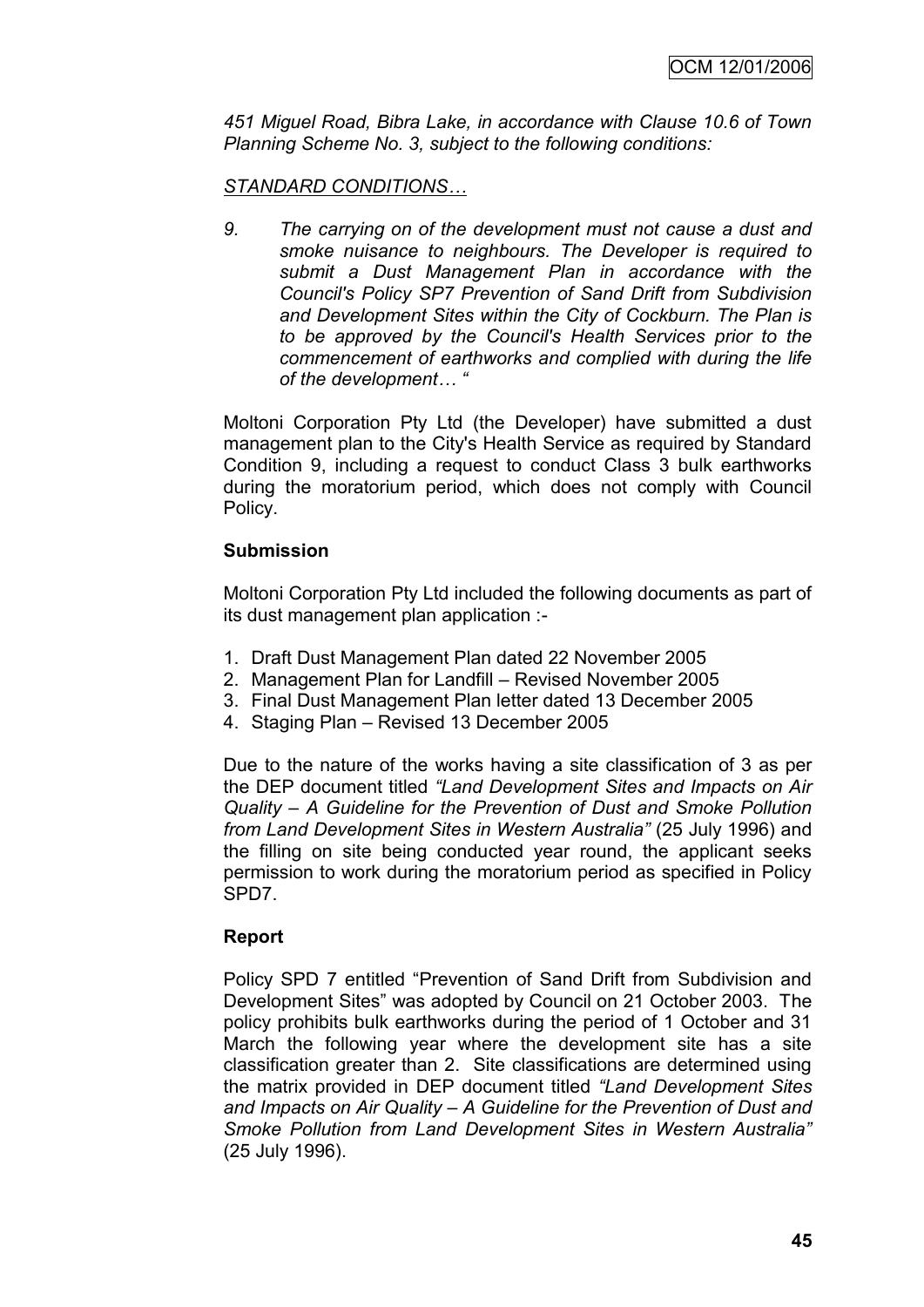Though this site is being used primarily for inert landfill, the filling of the land for future development falls within Councils Policy. The premises has been approved to operate all year round, therefore would expect to operate continuously. This site has been determined to have a site classification of 3, therefore if approval was not granted to conduct bulk earthworks during the moratorium period, the proponent would have to cease to operate. Though the applicant may meet or exceed dust control requirements, the policy prevents the City's Health Service from approving this plan.

Having reviewed the documentation provided with the application, the City's Health Service supports the application to conduct class 3 bulk earthworks during the moratorium period, however would expect strict conditions to be imposed on the Developer to both minimise, control and monitor dust. Moltoni Corporation Pty Ltd within their dust management plan have addressed:-

- Dust emissions from the access road;
- Techniques for controlling dust during tipping operations;
- Techniques for controlling dust from stockpiles of dry waste;
- Techniques for stabilising windblown dust from cleared areas which have been filled; and
- Overall site planning to ensure that active and completed areas are stable and not prone to erosion by the action of wind and water.

Measures proposed to control dust at the site include:

## 1-Water Sprays and Sprinklers:

Water will be applied at the site throughout the year to suppress dust emissions. The frequency of watering and amount applied will respond to seasonal conditions. Water sprays will be installed on the site and activated as needed to suppress dust on the entry road and active work areas during the transport, tipping and compaction stages of each fill road at the site. Water may be sourced from groundwater bores to ensure there will be plenty of water available on site at all times.

## 2-Windbreak Vegetation and Fencing:

The establishment and maintenance of vegetation and fencing around the site and temporary windbreak fencing around active work areas will be carried out if found necessary. Additional fencing material will be held on site as a contingency measure for emergency as and when needed in specific locations at the site or in case of damage to the existing fencing on the site.

## 3-Temporary Cessation of Work (In Extreme Windy Conditions):

During periods of very high wind, i.e. in excess of 28 knots, it may be necessary to limit tipping and compaction activity on the site for a time until weather conditions are more manageable. The on-site manager will determine the suitability of continuing operations at the site based on: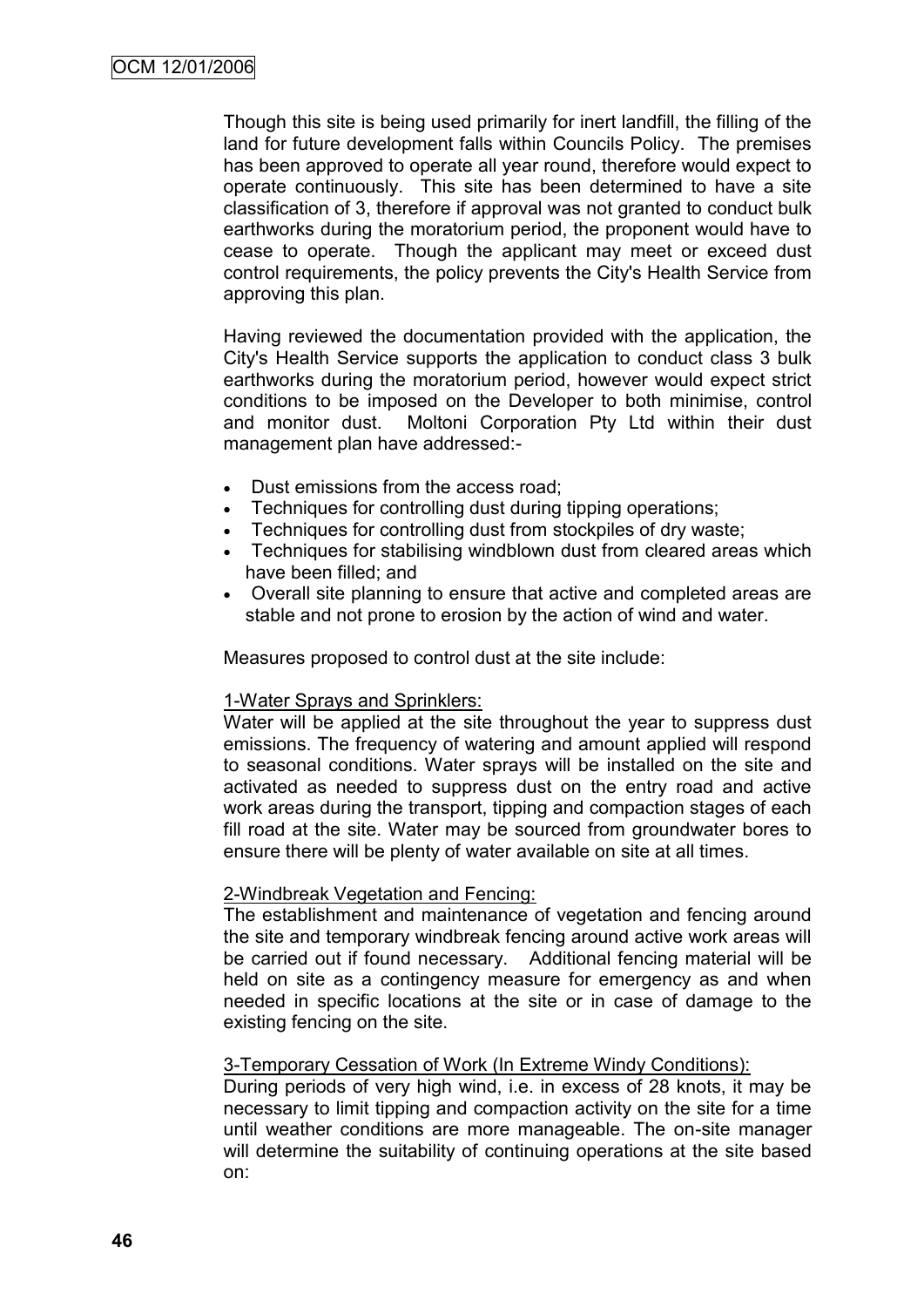- The safety of personnel at the site;
- The prevailing wind velocity and direction;
- The effectiveness of the dust suppression techniques being used at the site at the time; and
- The capacity to implement additional contingency measures for dust suppression in accordance with the procedures outlined above.

4-Use of Hydro mulching or Other Suitable Material to Stabilise the Fill Surface: Compacted areas of the site would have been previously covered with light mulch to minimise wind erosion and dust lift off from these areas. Coverage would need to be replenished with sprayed hydro mulch or similar material of sufficient depth to fully cover the ground underneath. All newly completed areas will be spread with mulch in a similar fashion within seven days of completion. All mulched areas will be routinely checked and replenished as needed to maintain an unbroken cover over the completed areas.

Subject to proper management and compliance with the recommended conditions by Moltoni Corporation Pty Ltd, bulk earthworks on this class 3 site are considered acceptable in this instance. The potential impact and possible risks of the proposed works in general are manageable from a compliance perspective. Accordingly the application is supported subject to compliance with a comprehensive set of conditions as specified above.

# **Strategic Plan/Policy Implications**

The Corporate Strategic Plan Key Result Areas which apply to this item are:-

- 1. Managing Your City
	- *"To provide effective monitoring and regulatory services that administer relevant legislation and local laws in a fair and impartial way."*

The Council Policies which apply to this item are:-

SPD7 PREVENTION OF SAND DRIFT FROM SUBDIVISION AND DEVELOPMENT SITES

## **Budget/Financial Implications**

N/A

## **Legal Implications**

N/A

## **Community Consultation**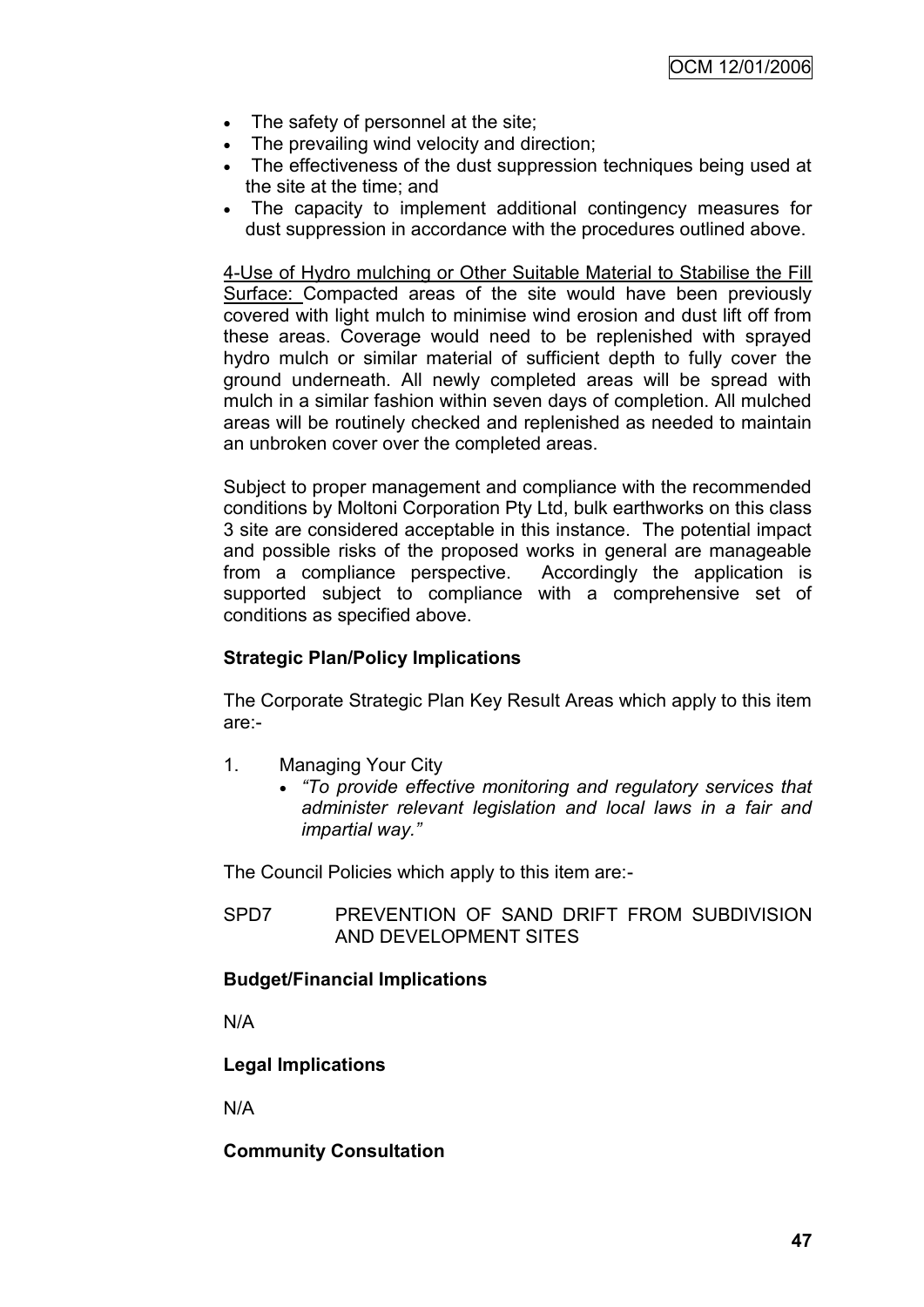Public consultation was carried out upon consideration of the development application for inert landfill.

# **Attachment(s)**

N/A

# **Advice to Proponent(s)/Submissioners**

The Proponent(s) has been advised that this matter is to be considered at the 12 January 2006 Council Meeting.

# **Implications of Section 3.18(3) Local Government Act, 1995**

Nil.

# **14.12 (OCM - 12/1/2006) - OVERHEIGHT GARAGE - LOT 216; 19 CONSTITUTION GARDENS, BIBRA LAKE - OWNER/APPLICANT: S J STODDART (1116905) (TW) (ATTACH)**

# **RECOMMENDATION**

That Council:

(1) grant approval for a  $64m^2$  outbuilding with a wall height of 2.7m on Lot 216 (No. 19) Constitution Gardens subject to the following conditions:-

## STANDARD CONDITIONS

- 1. Development may be carried out only in accordance with the terms of the application as approved herein and any approved plan.
- 2. Nothing in the approval or these conditions shall excuse compliance with all relevant written laws in the commencement and carrying out of the development.
- 4. No activities causing noise and/or inconvenience to neighbours being carried out after 7.00pm or before 7.00am, Monday to Saturday, and not at all on Sunday or Public Holidays.
- 5. All stormwater being contained and disposed of on-site to the satisfaction of the Council.

SPECIAL CONDITIONS

6. The storage of cars within the shed shall be limited to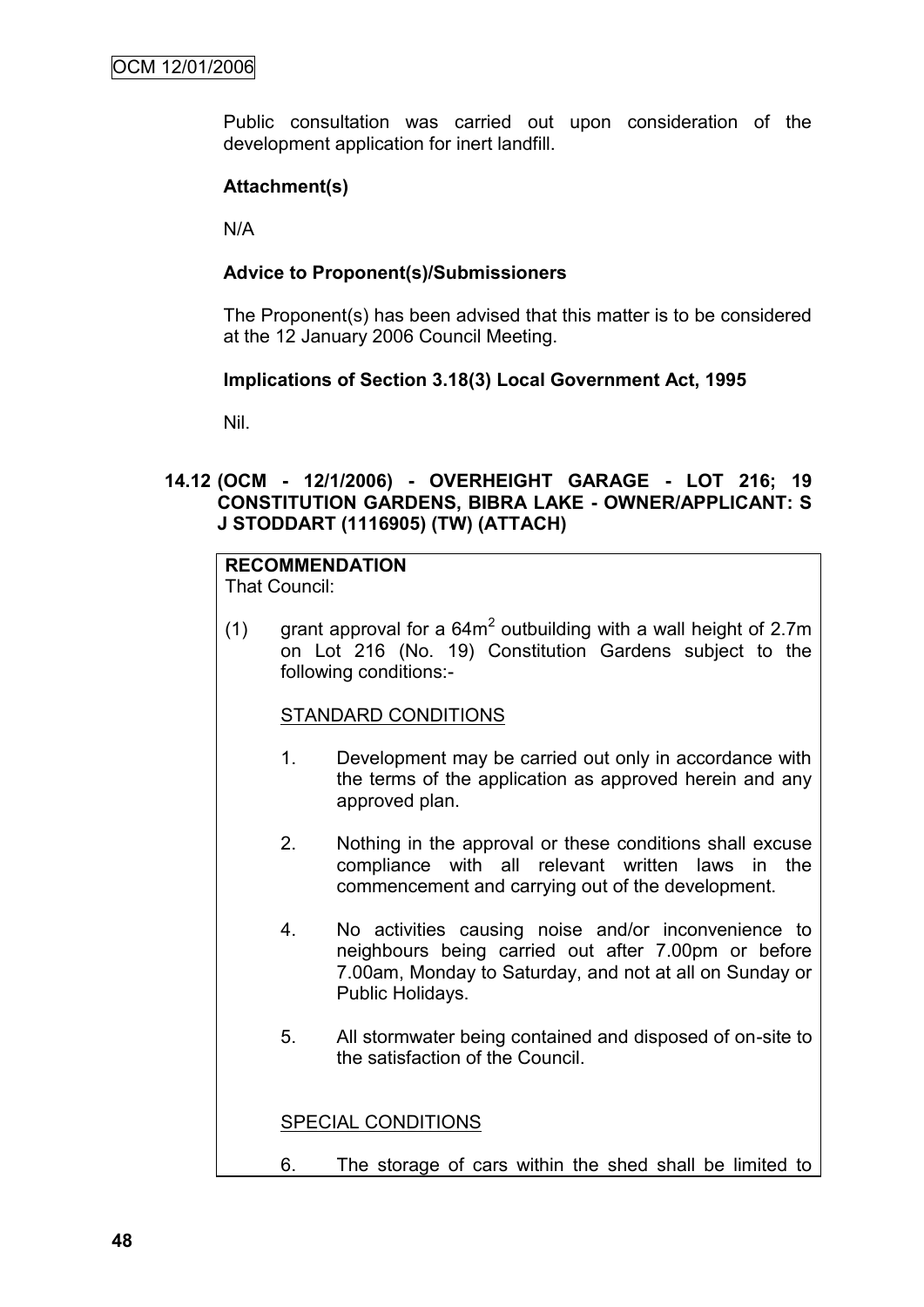vehicles owned by the owner of Lot 216 (No. 19) Constitution Gardens, Bibra Lake and the use of the shed shall be restricted to domestic/hobby uses only.

7. The roof shall be constructed from a non-reflective material (not Zincalume) to the satisfaction of the Council.

# FOOTNOTES

- 1. The development is to comply with the requirements of the Building Code of Australia.
- 2. The proposed development must comply with the Environmental Protection (Noise) Regulations 1997.
- (2) issue a Schedule 9 Notice of Determination on Application for Planning Approval (inclusive of MRS Form 2 Notice of Approval); and
- (3) advise the proponent and all submitters of Council"s decision.

# **COUNCIL DECISION**

## **Background**

| ZONING:           | MRS:                      | l Urban                 |  |  |
|-------------------|---------------------------|-------------------------|--|--|
|                   |                           | TPS3:   Residential R20 |  |  |
| LAND USE:         | Residential               |                         |  |  |
| LOT SIZE:         | 729 <sup>2</sup>          |                         |  |  |
| AREA:             | Outbuilding Size $-64m^2$ |                         |  |  |
| <b>USE CLASS:</b> | Single (R-Code) Dwelling  |                         |  |  |

## **Submission**

The application proposes to build an outbuilding of  $64m<sup>2</sup>$  with a wall height of 2.7m, setback 0.3m from the rear boundary and 0.3m from the left hand side boundary. The outbuilding is needed for the storage of a privately owned Toyota Land Cruiser and Rack.

## **Report**

## APD18 Outbuildings Policy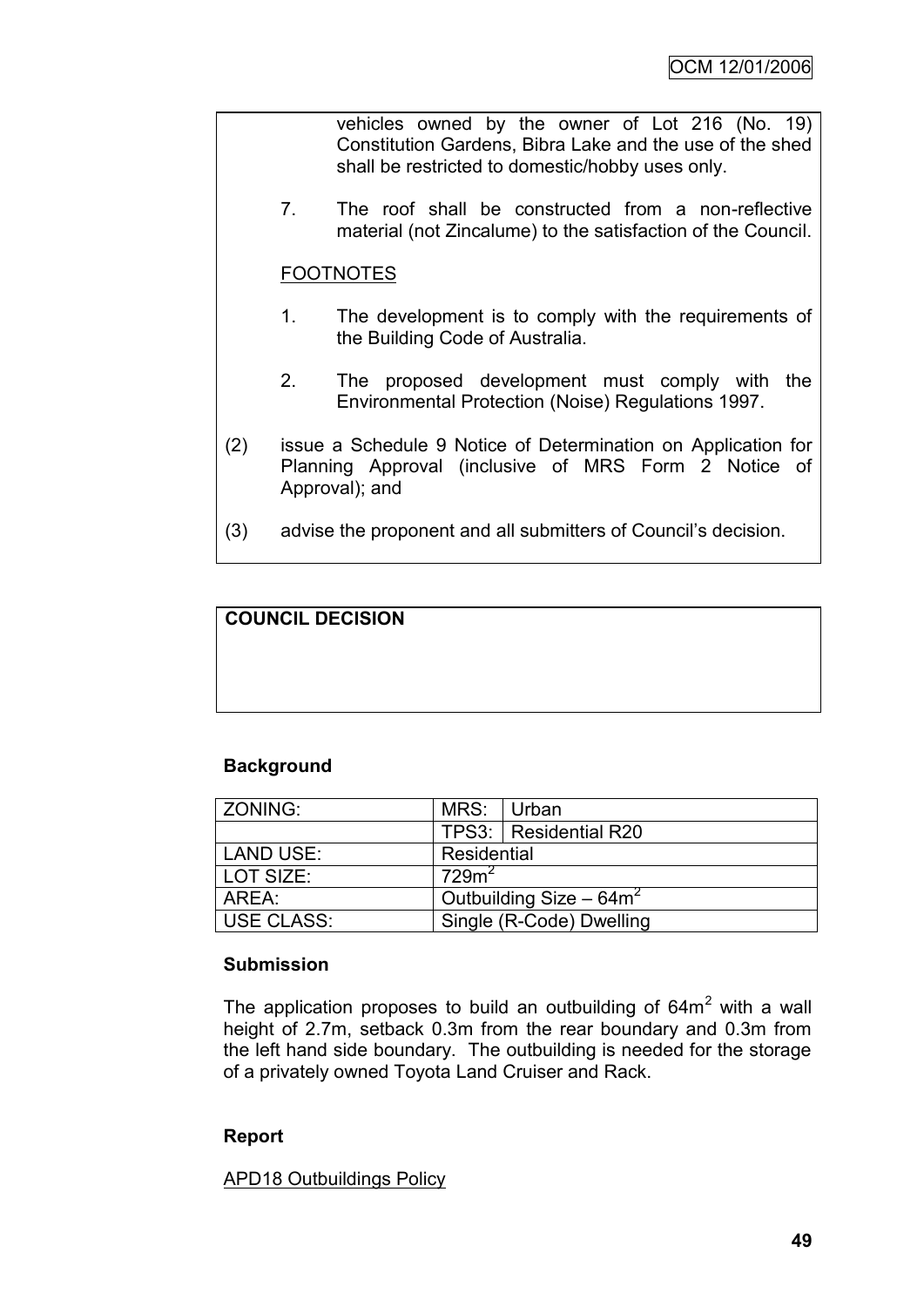The proposed floor area of the outbuilding complies with Council"s Outbuilding Policy of "10% of the lot area or  $60m^2$ , whichever is the greater". The proposed wall height of 2.7m exceeds Council policy by 0.3m; and the ridge height of 4.2m complies with Council's policy.

## Outbuilding Setbacks

The proposed outbuilding has a wall length/width of 8m and a setback of 0.3m from the rear and left hand side boundary. The Residential Design Codes ("Codes") specify that buildings setback less than 0.75m from the boundary are regarded as buildings on the boundary. Therefore the proposed outbuilding is deemed built up to the boundary. These setbacks comply with the requirements of the Codes, which allow outbuildings with nil setbacks up to two side boundaries.

From a planning viewpoint the height and location of the proposed outbuilding will not have a negative impact on the amenity of the adjoining properties.

The adjoining property owner objected for the following reasons:

- 1. The height of the outbuilding and the glare from the roof will create a visual impact. This will be intensified by the fact that the proponents ground level is higher than the applicants;
- 2. Gumtree leaves will clog the rear gutter and access to clean the gutter will be limited due to the reduced setback from the rear boundary.

#### Officer comments:

It is noted that the proposed outbuilding's wall height exceeds the Council"s Outbuilding Policy (APD 18) height limit by 0.3m. However the proposed outbuilding"s ridge height of 4.2m complies with Council"s Outbuilding Policy. Because the ridgeline runs parallel to the proponent"s boundary line, the effective visual impact of the outbuilding would be the same even if the wall height were reduced.

In regards to the glare produced from the roof, the impact of the glare would be increased if the wall height of the proposed outbuilding were reduced. This is because the angle of the roof would be reduced.

In response to the concern regarding leaves clogging up the gutters, for the purpose of cleaning, access to the gutters can be made from the roof.

## **Strategic Plan/Policy Implications**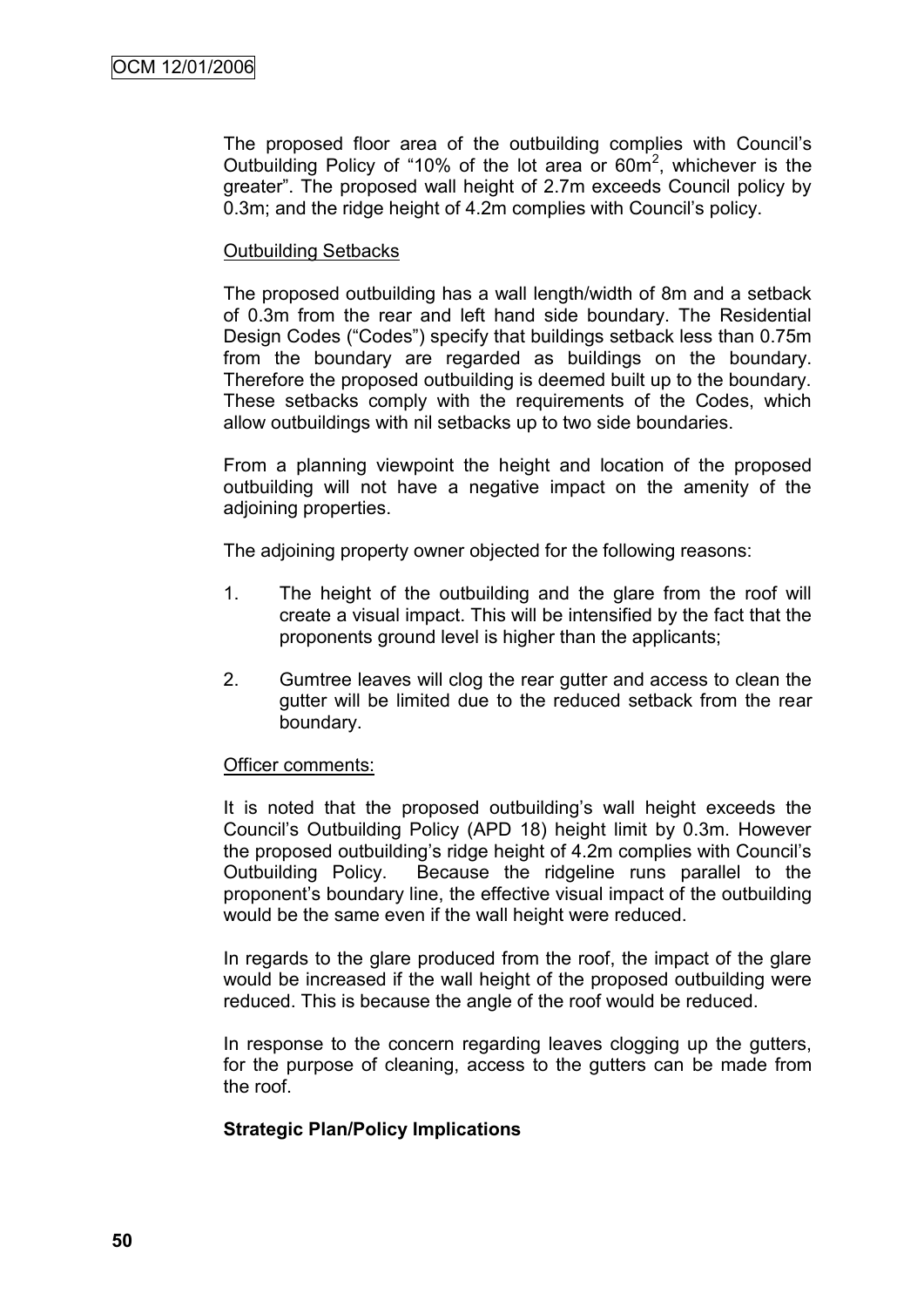The Corporate Strategic Plan Key Result Areas which apply to this item are:-

- 2. Planning Your City
	- *"To ensure that the development will enhance the levels of amenity currently enjoyed by the community."*

The Planning Policies which apply to this item are:-

APD18 Outbuildings

# **Budget/Financial Implications**

N/A

# **Legal Implications**

Town Planning Scheme No. 3 Residential Design Codes 2002

# **Community Consultation**

Application was advertised with adjoining properties for submissions with one objection being received (see attachments).

# **Attachment(s)**

(1) Site plan and elevations

# **Advice to Proponent(s)/Submissioners**

The Proponent(s) and those who lodged a submission on the proposal have been advised that this matter is to be considered at the 12 January 2006 Council Meeting.

## **Implications of Section 3.18(3) Local Government Act, 1995**

Nil.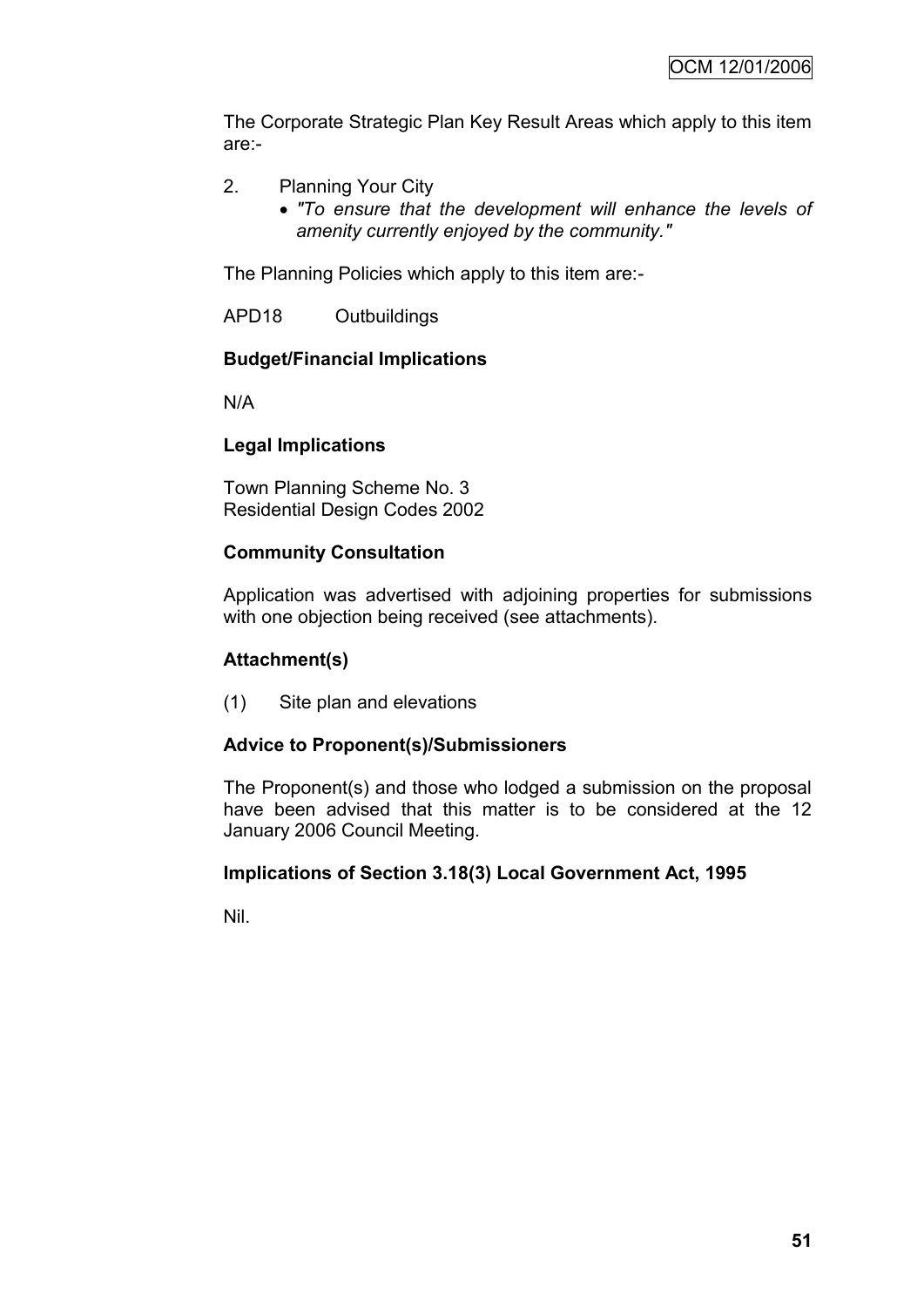# **15. FINANCE AND CORPORATE SERVICES DIVISION ISSUES**

# **15.1 (OCM - 12/1/2006) - LIST OF CREDITORS PAID (5605) (KL) (ATTACH)**

#### **RECOMMENDATION**

That Council receive the List of Creditors Paid for November 2005, as attached to the Agenda.

# **COUNCIL DECISION**

# **Background**

It is a requirement of the Local Government (Financial Management) Regulations 1996, that a List of Creditors be compiled each month and provided to Council.

## **Submission**

N/A

## **Report**

N/A

# **Strategic Plan/Policy Implications**

Key Result Area *Managing Your City* refers.

# **Budget/Financial Implications**

N/A

## **Legal Implications**

Section 13 of the Local Government (Financial Management) Regulations 1996.

## **Community Consultation**

N/A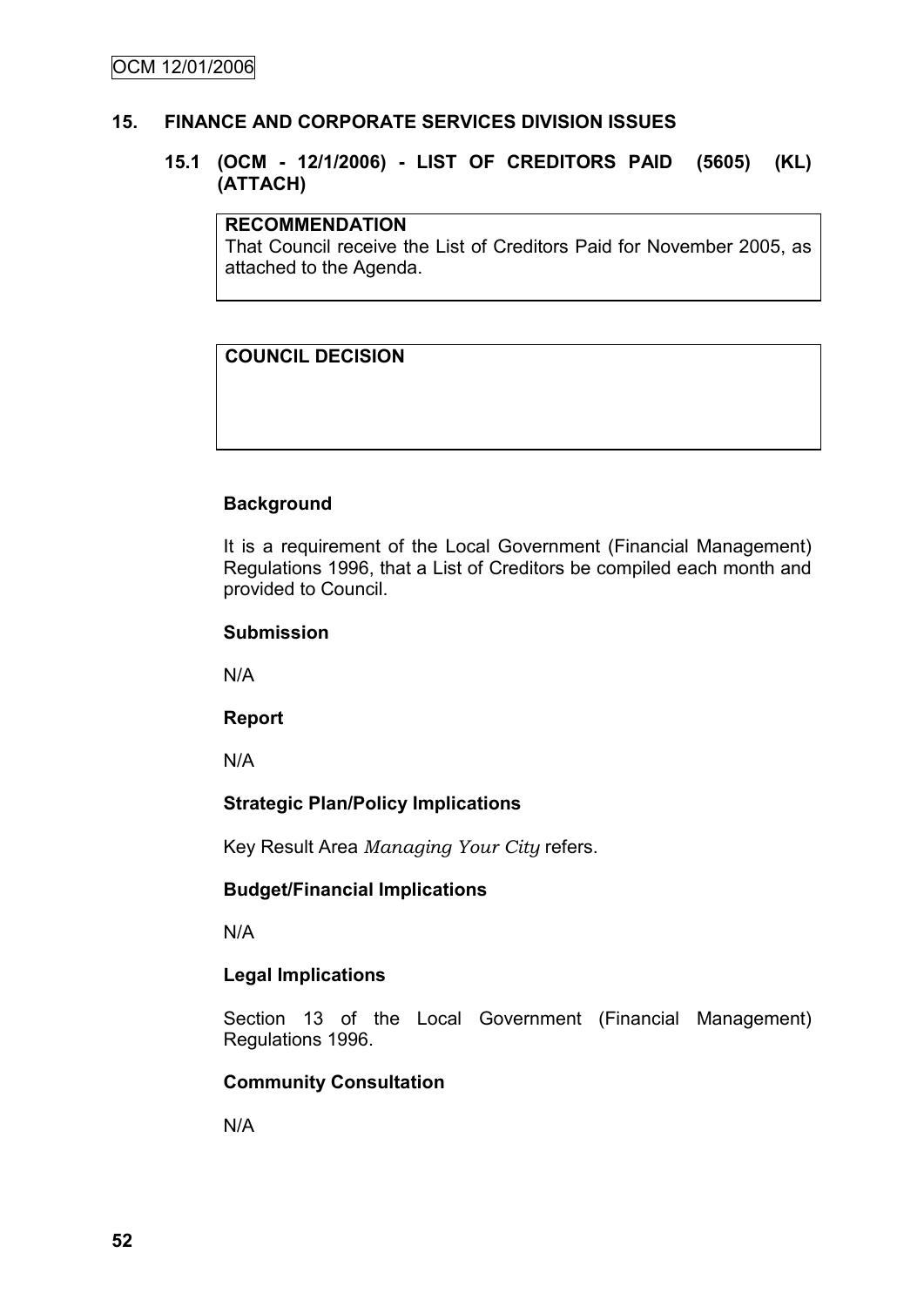# **Attachment(s)**

List of Creditors Paid – November 2005.

# **Advice to Proponent(s)/Submissioners**

N/A

# **Implications of Section 3.18(3) Local Government Act, 1995**

Nil.

# **15.2 (OCM - 12/1/2006) - STATEMENT OF FINANCIAL ACTIVITY - NOVEMBER 2005 (5505) (NM) (ATTACH)**

# **RECOMMENDATION**

That Council receive the Statement of Financial Activity and associated documents for the period ended 30 November 2005, as attached to the Agenda.

# **COUNCIL DECISION**

# **Background**

Regulation 34(1) of the Local Government (Financial Management) Regulations 1996 prescribes that a local government is to prepare each month a Statement of Financial Activity.

Regulation 34(2) requires the Statement of Financial Activity to be accompanied by documents containing:–

- (a) details of the composition of the closing net current assets (less restricted and committed assets),
- (b) explanations for each material variance identified between YTD budgets and actuals; and
- (c) any other supporting information considered relevant by the local government.

Regulation 34(4)(a) prescribes that the Statement of Financial Activity and accompanying documents are to be presented to the Council.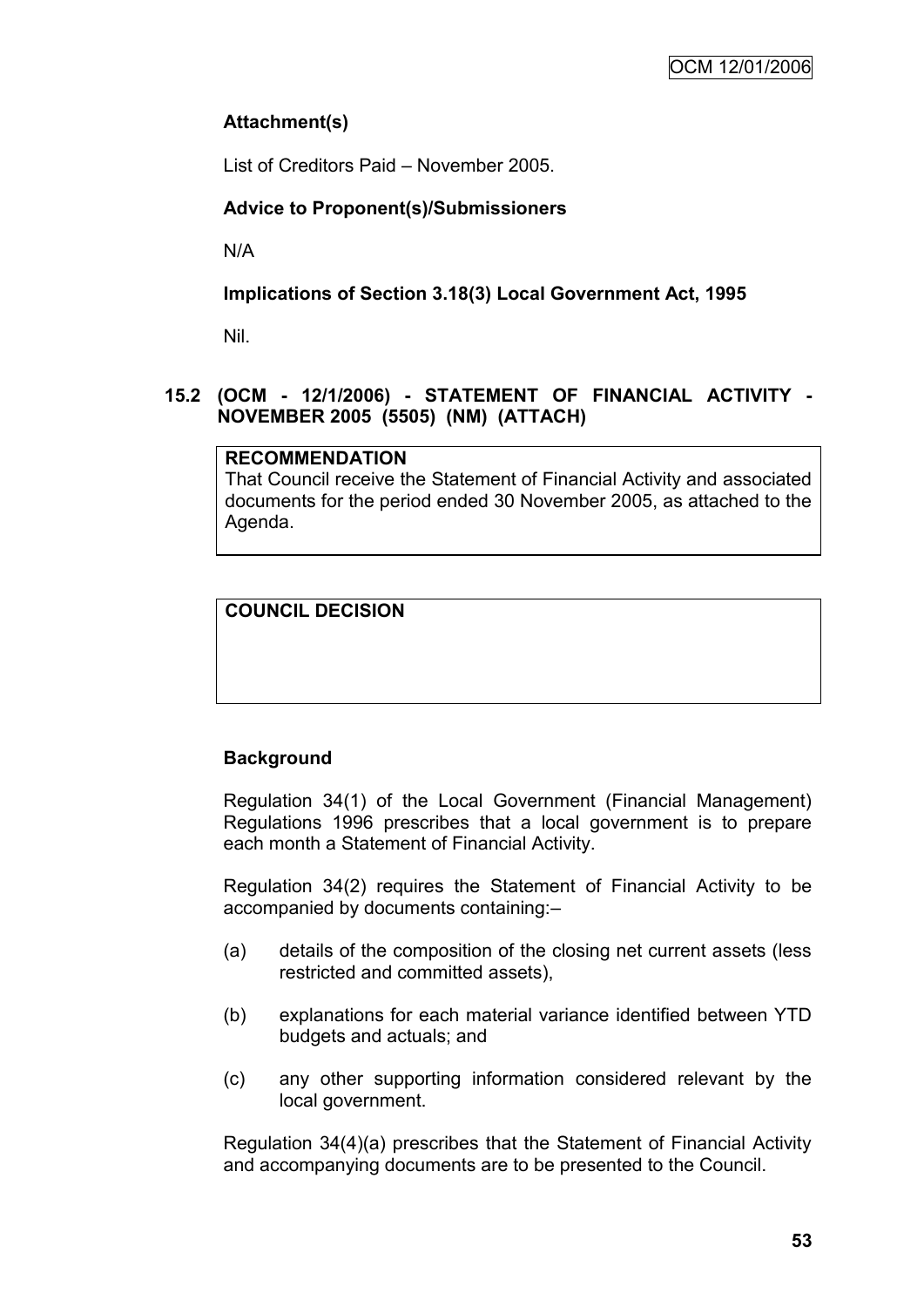#### **Submission**

N/A

#### **Report**

Attached to the Agenda is the Statement of Financial Activity for November 2005.

Note 1 shows how much capital grants and contributions are contained within the reported operating revenue.

Note 2 provides a reconciliation of Council's net current assets (adjusted for restricted assets and cash backed leave provisions). This provides a financial measure of Council"s working capital and an indication of its liquid financial health.

Also provided are Reserve Fund and Restricted Funds Analysis Statements. These assist to substantiate the calculation of Council"s net current assets position.

The Reserve Fund Statement reports the budget and actual balances for Council"s cash backed reserves, whilst the Restricted Funds Analysis summarises bonds, deposits and infrastructure contributions held by Council. The funds reported in these statements are deemed restricted in accordance with Australian Accounting Standard AAS27.

#### Material Variance Threshold

For the purpose of identifying material variances in Statements of Financial Activity, Regulation 34(5) requires Council to adopt each financial year, a percentage or value calculated in accordance with Australian Accounting Standard AAS5 - Materiality.

For the 2005/06 financial year, Council has adopted a materiality threshold of 10% or \$10,000, whichever is the greater.

## **Strategic Plan/Policy Implications**

Key Result Area *Managing Your City* refers.

#### **Budget/Financial Implications**

Where variances are of a permanent nature, these will be noted and addressed at the mid-year budget review.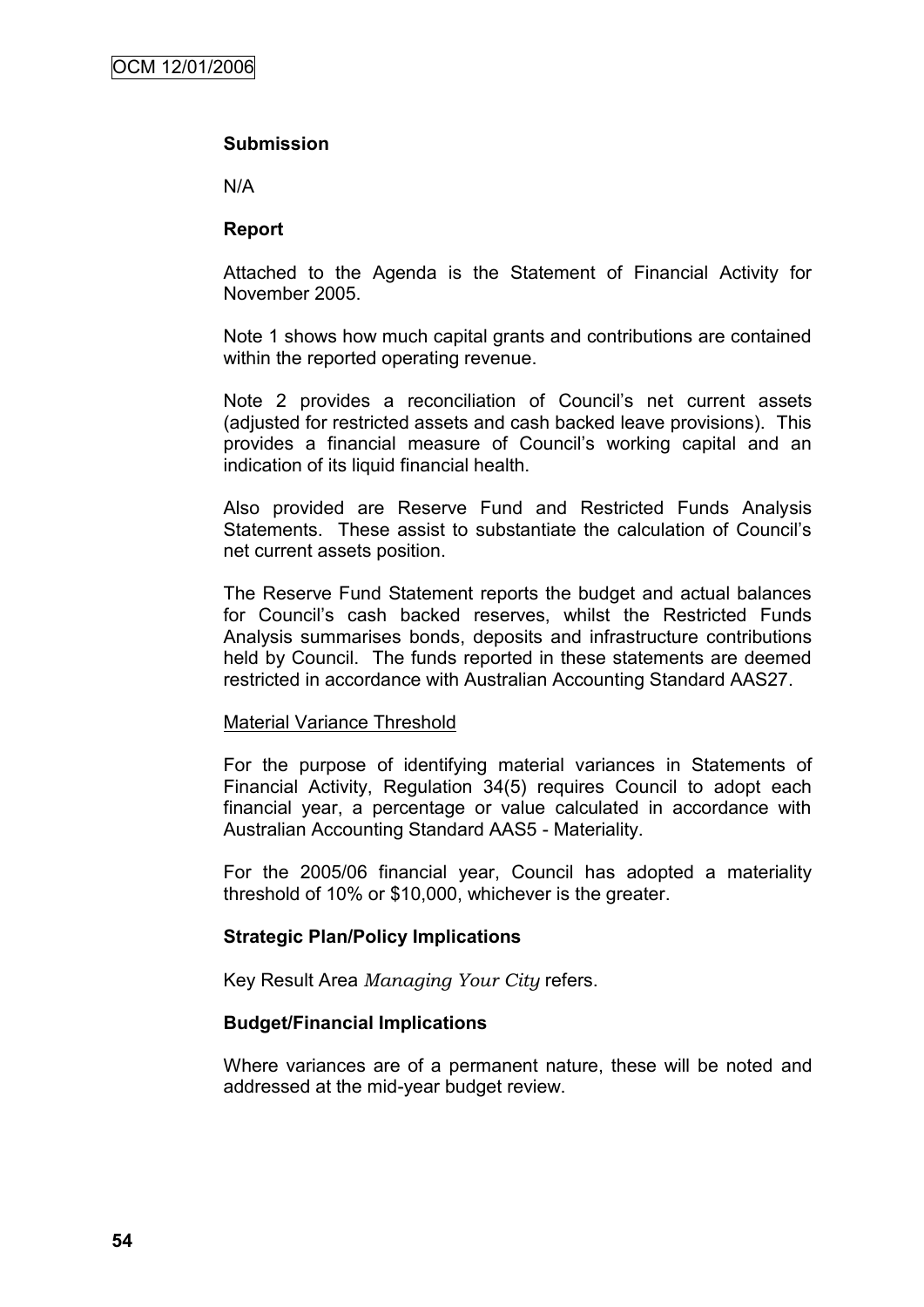# **Legal Implications**

Section 6.4 of the Local Government Act, 1995 and Regulation 34 of the Local Government (Financial Management) Regulations 1996, refer.

# **Community Consultation**

N/A

# **Attachment(s)**

Statement of Financial Activity and associated reports for November 2005.

# **Advice to Proponent(s)/Submissioners**

N/A

# **Implications of Section 3.18(3) Local Government Act, 1995**

Nil.

# **16. ENGINEERING AND WORKS DIVISION ISSUES**

**16.1 (OCM - 12/1/2006) - REMOVAL OF BOLLARDS AROUND RINALDO PARK, COOLBELLUP (5402; 1101398) (AC)**

# **RECOMMENDATION**

That Council:

- (1) receive the report outlining full details of the history of the removal of bollard fencing from Rinaldo Park, Coolbellup;
- (2) not place bollards around Rinaldo Park in Coolbellup at this point in time; and
- (3) endorse the general principle of not placing bollards around public open space nor replacing post and rail fencing or bollards that have reached the end of the serviceable life, unless specific conditions at individual sites warrant the installation as determined by the Director Engineering and Works.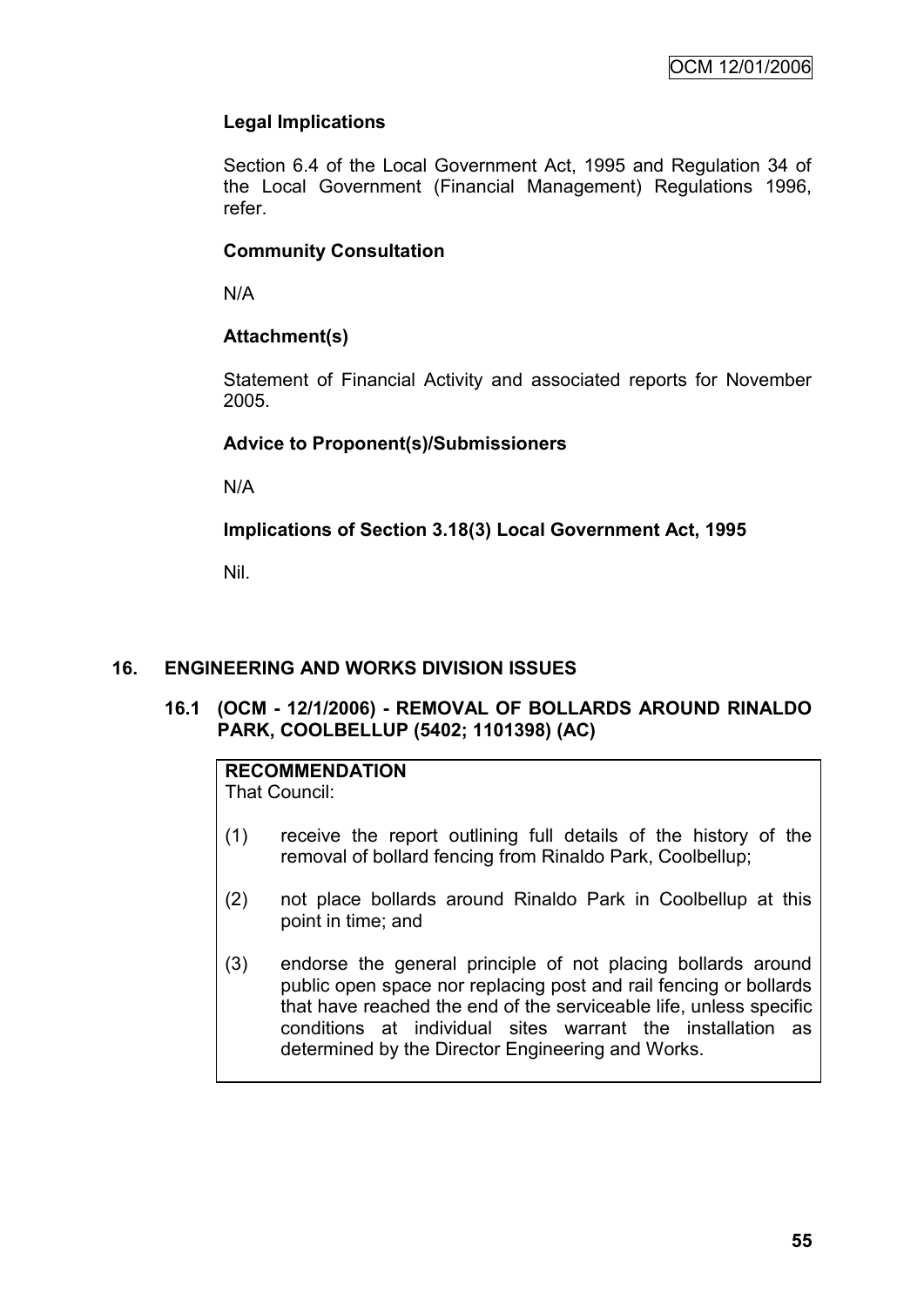# **COUNCIL DECISION**

# **Background**

At the Special Council Meeting held 20 July 2005, the Council resolved to:

- (1) allocate \$14,500 to place bollards around Rinaldo Park in Coolbellup;
- (2) reduce the transfer to the Community and Recreation Facilities Reserve Fund by \$14,500; and
- (3) prior to replacement of the bollards, be presented with a report at a future Council Meeting outlining full details of the history of the removal of the bollards.

The explanation provided in support of the resolution was that Bollards are required to prevent vehicle access to the park. Vehicles currently entering the park are a safety concern as well as a public nuisance to the park users, and cause damage to the grassed areas. Clr Limbert emphasised that for safety reasons and maintenance of the parks, it would be in the best interest of the community that these bollards are reinstalled.

#### **Submission**

N/A

## **Report**

The Mirvac Fini Group, as part of the Coolbellup New Living Program, has undertaken an extensive upgrade of Rinaldo Park, which included the removal and / or replacement of park infrastructure asset that had reached the end of its serviceable life. At the time of preparing and submitting plans of the upgrades to the City for approval, the existing fence was identified as requiring removal or replacement, because of its dilapidated condition. Discussions took place between representatives of Mirvac Fini and the City"s Manager of Parks regarding the requirement to replace the fence. The City"s Manager of Parks authorised Mirvac Fini to remove the existing fence without any requirement for replacement. Approval was granted on the basis that:

- The existing fence was beyond repair and required removal;
- Other similar parks in Coolbellup are not fenced;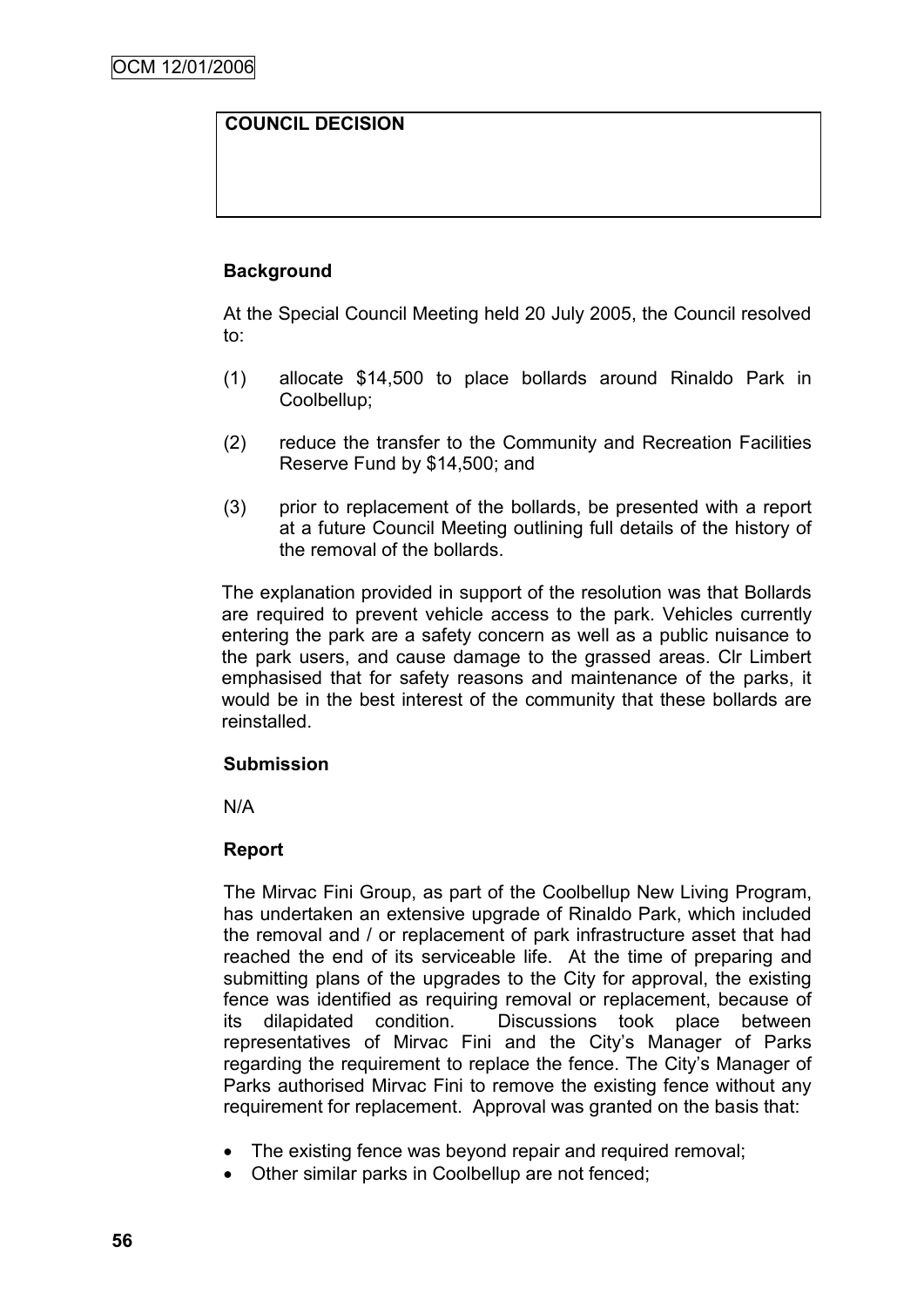- The inconvenience to park visitors as a consequence of damage to grassed areas by cars is negligible;
- The cost of repairing damage to grassed areas caused by cars is insignificant when compared with the cost of routine maintenance of grass in and around fences;
- The potential for CCA treated pine to be banned for use in public places; and
- The escalating replacement costs of parks assets.

#### Existing Fence Beyond Repair

The existing fence at Rinaldo Park was, at a minimum, twenty years in age and had deteriorated to the point that it was beyond repair and required removal. The fence was shabby in appearance and required ongoing repair, which was difficult to undertake because of the poor condition of the pine timber posts and rails.

#### Other Similar Parks In Coolbellup Are Not Fenced

Hargreaves Park and Jarvis Park in Coolbellup, which are similar in size and characteristic as Rinaldo Park, have never at any time in their history been furnished with a fence. Adverse impacts on the amenity of these parks, as a consequence of them not being fenced, have not been apparent to officers of the City.

Hargreaves Park and Jarvis Park were both upgraded by Mirvac Fini Group, as part the Coolbellup New Living Program.

#### Inconvenience To Park Visitors As A Consequence Of Damage To Grassed Areas By Cars Is Negligible

Apart from sports fields, damage to grass on parks, by the inappropriate use of motor vehicles, causes little or no inconvenience to park users. The major effect is to reduce the aesthetic quality of the grass, which usually self-corrects within two weeks, or the next occasion that the grass is cut.

#### Cost Of Repairing Damage To Grassed Areas Caused By Cars Is **Insignificant**

The cost of repairing damage to grassed areas caused by cars is insignificant when compared with the cost of routine maintenance of grass in and around fences. Should any repairs to grass be required after damage by cars, it is typically limited to the spreading of sand, for which the average cost is approximately \$100. To the contrary, the cost of brush cutting grass in and around fences is approximately \$0.08 per lineal metre per time. The proposed bollard fence for Rinaldo Park is approximately 600 lineal metres in length, which translates to an annual ongoing maintenance cost of approximately \$1,248.

Notwithstanding the annual ongoing maintenance cost, there are also occupational health and safety considerations associated with employees manual handling brush cutters for extended periods of time. The City, on average, experiences one muscle strain injury incident per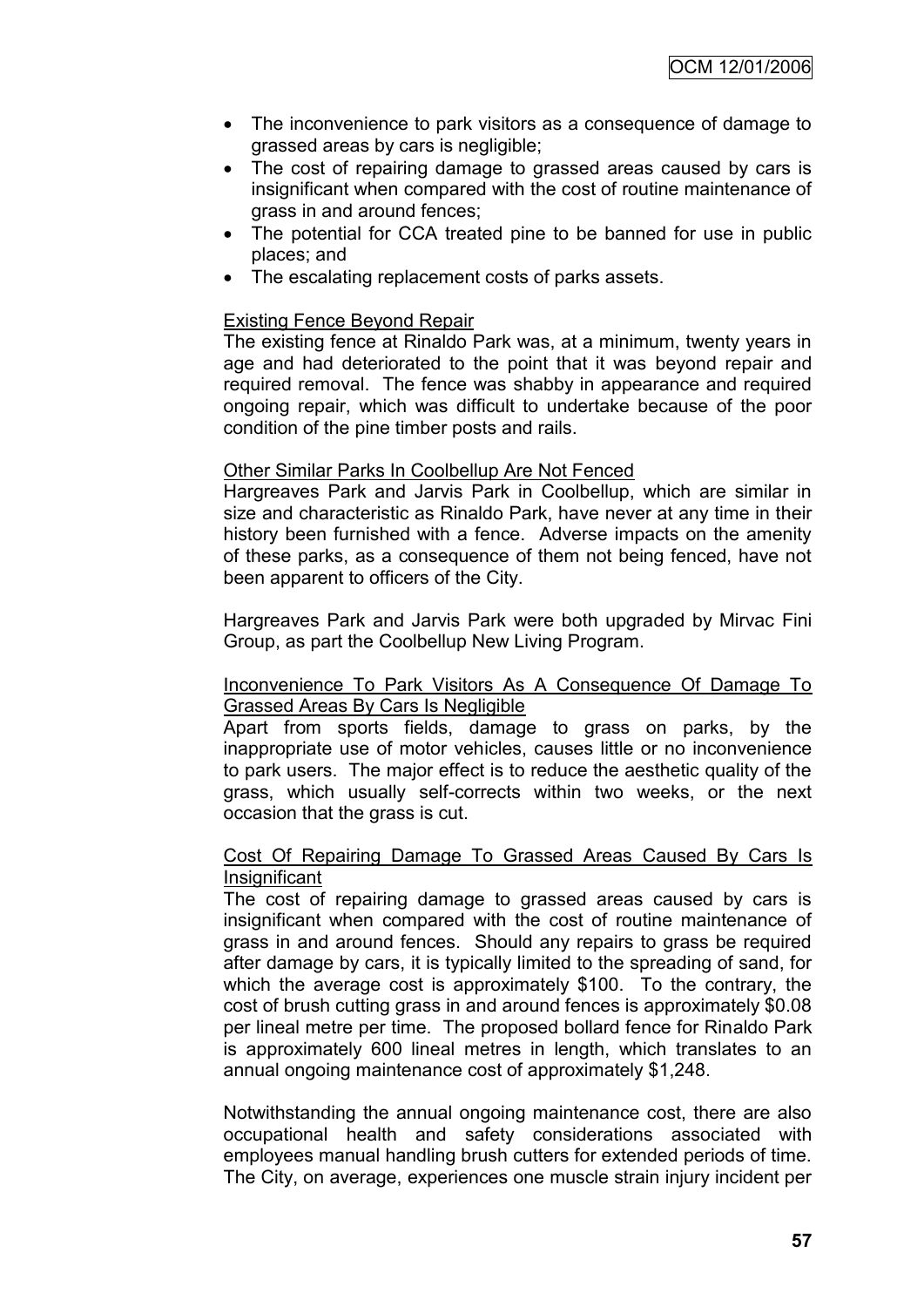year associated with the operation of brush cutters. Minimising the length of fencing minimises the time that employees are required to use brush cutters, which reduces the potential for injury.

Potential CCA Treated Pine To Be Banned For Use In Public Places On 22 March 2005 The City, along with other local authorities, received a letter from the Executive Director Public Health Western Australia, advising:

*"I am writing to you in relation to the Australian Pesticides and Veterinary Medicines Authority"s (APVMA) Review of Arsenic Timber Treatment Products dated March 2005. In the review the APVMA recommends that it:*

*"prohibit the use of CCA on timber intended for structures such as garden furniture, picnic tables, exterior seating, children"s play equipment, patio and domestic decking and handrails."*

*Manufacturers of treated timber have been given till 11 March 2006 to comply with the APVMA conditions.*

*This decision is likely to affect your jurisdiction if you use or approve the use of CCA treated timber structures."*

In the circumstances, it was considered prudent that the City should discontinue approving the use of CCA treated timber in public places.

Subsequent to the letter received on 22 March 2005, from the Executive Director Public Health Western Australia, on the 21 July 2005, The City, along with other local authorities, received a letter from the Acting Principal Toxicologist Department of Health, advising:

*"Whilst the intentions of APVMA in eliminating a source of environmental contamination are acknowledged, there is no evidence that existing CCA treated timber structures in parks and throughout the community pose a risk to public health, or that replacement or removal of these existing structures is warranted."*

By the time the City had received advice from the Acting Principal Toxicologist Department of Health, clearing the use of CCA treated timber, approvals had been issued to the Mirvac Fini Group and the fence removal completed.

#### Escalating Replacement Costs Of Parks Assets

The estimated total replacement cost of the Council"s pine bollard type fencing around public open space is \$1,470,000.

The estimated annual replacement cost is \$73,500 per year.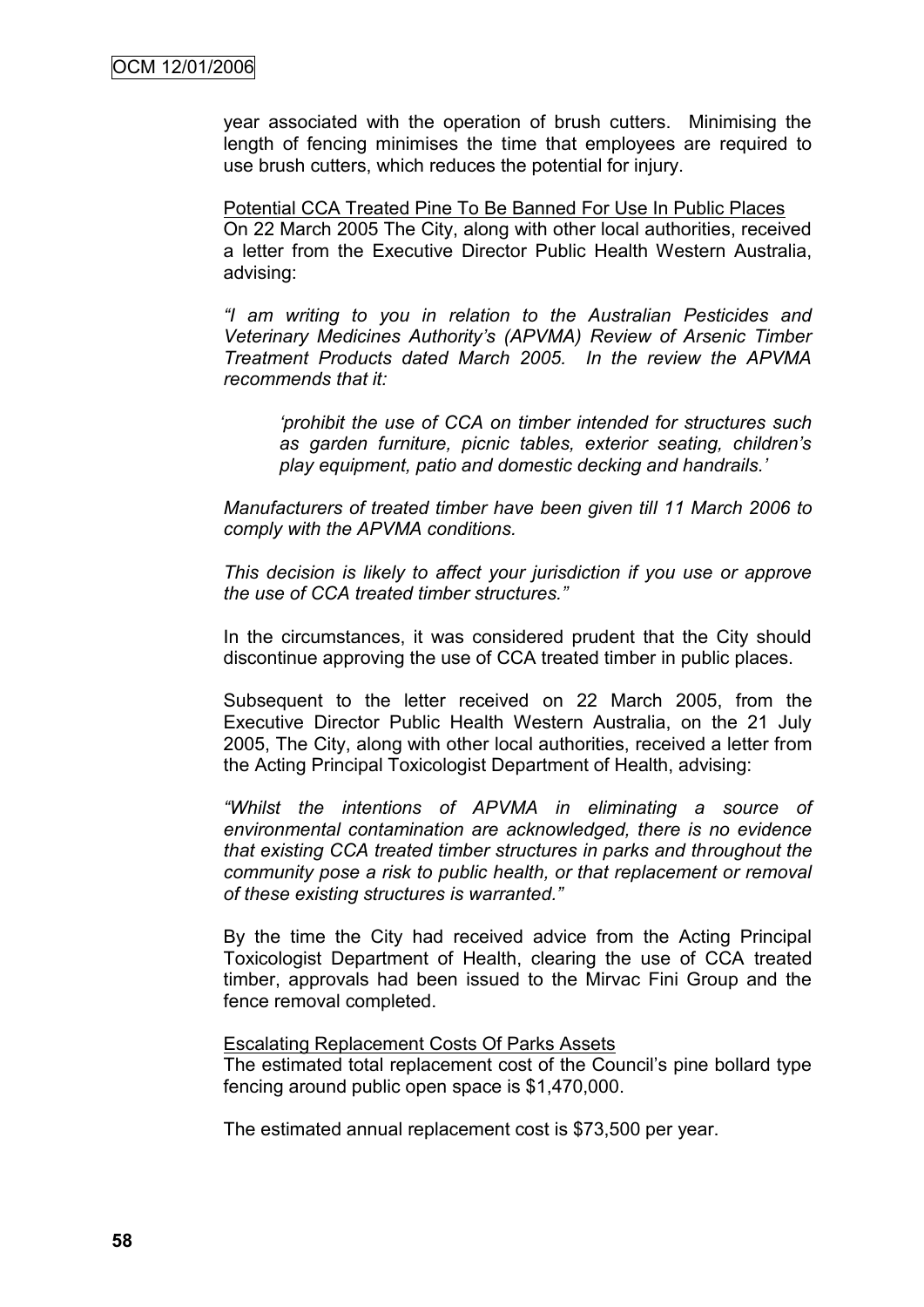These figures have been calculated from data provided by the City"s Geographic Information Services, who advise that the combined estimated perimeter length of public open space in the City of Cockburn is 168 kilometres. This figure does not include the perimeter length of environmental reserves under the care, control and management of the Council.

Although the length of pine bollard type fencing has not been measured, the City"s Manager of Parks estimates that one quarter of the combined estimated perimeter length of public open space in the City is furnished with pine bollard type fencing. This equates to 42 kilometres of pine bollard fencing, or 42,000 lineal metres. The current cost of pine bollard fencing is \$35 per lineal metre, providing an estimated replacement cost of \$1,470,000, for the Council's pine bollard type fencing around public open space.

The anticipated life expectancy of pine bollard type fencing is twenty years. Therefore, the estimated annual replacement cost is \$73,500 per year.

Should the Council agree that, at the majority of locations, fencing around public open space does not provide any particular advantage, consideration may be given to not replacing those that have reached the end of their serviceable life. In so doing, funds otherwise required to replace fencing can be redirected for other purposes.

## **Strategic Plan/Policy Implications**

The Corporate Strategic Plan Key Result Areas which apply to this item are:-

- 1. Managing Your City
	- *"To deliver services and to manage resources in a way that is cost effective without compromising quality."*
- 5. Maintaining Your Community Facilities
	- *"To construct and maintain parks which are owned or vested in the Council, in accordance with recognised standards and convenient and safe for public use."*

## **Budget/Financial Implications**

A saving of \$14,500 towards the replacement of bollards in the 2005/06 Budget Expenditure will be reallocated in the mid-year Budget review.

# **Legal Implications**

N/A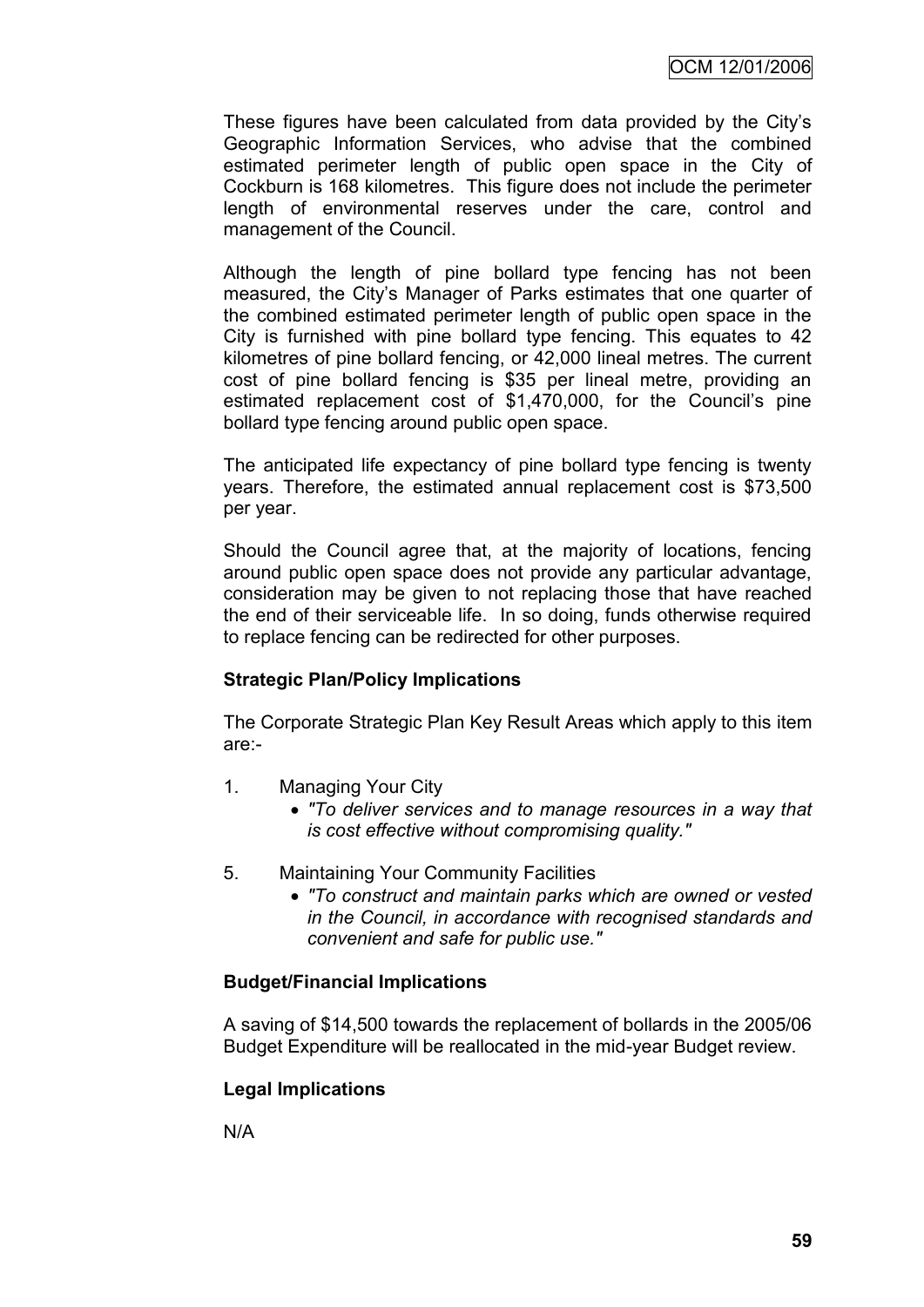## **Community Consultation**

N/A

**Attachment(s)**

N/A

**Advice to Proponent(s)/Submissioners**

N/A

**Implications of Section 3.18(3) Local Government Act, 1995**

Nil.

# **17. COMMUNITY SERVICES DIVISION ISSUES**

Nil

# **18. EXECUTIVE DIVISION ISSUES**

Nil

**19. MOTIONS OF WHICH PREVIOUS NOTICE HAS BEEN GIVEN**

Nil

- **20. NOTICES OF MOTION GIVEN AT THE MEETING FOR CONSIDERATION AT NEXT MEETING**
- **21. NEW BUSINESS OF AN URGENT NATURE INTRODUCED BY COUNCILLORS OR OFFICERS**

# **22. MATTERS TO BE NOTED FOR INVESTIGATION, WITHOUT DEBATE**

**23. CONFIDENTIAL BUSINESS**

Nil